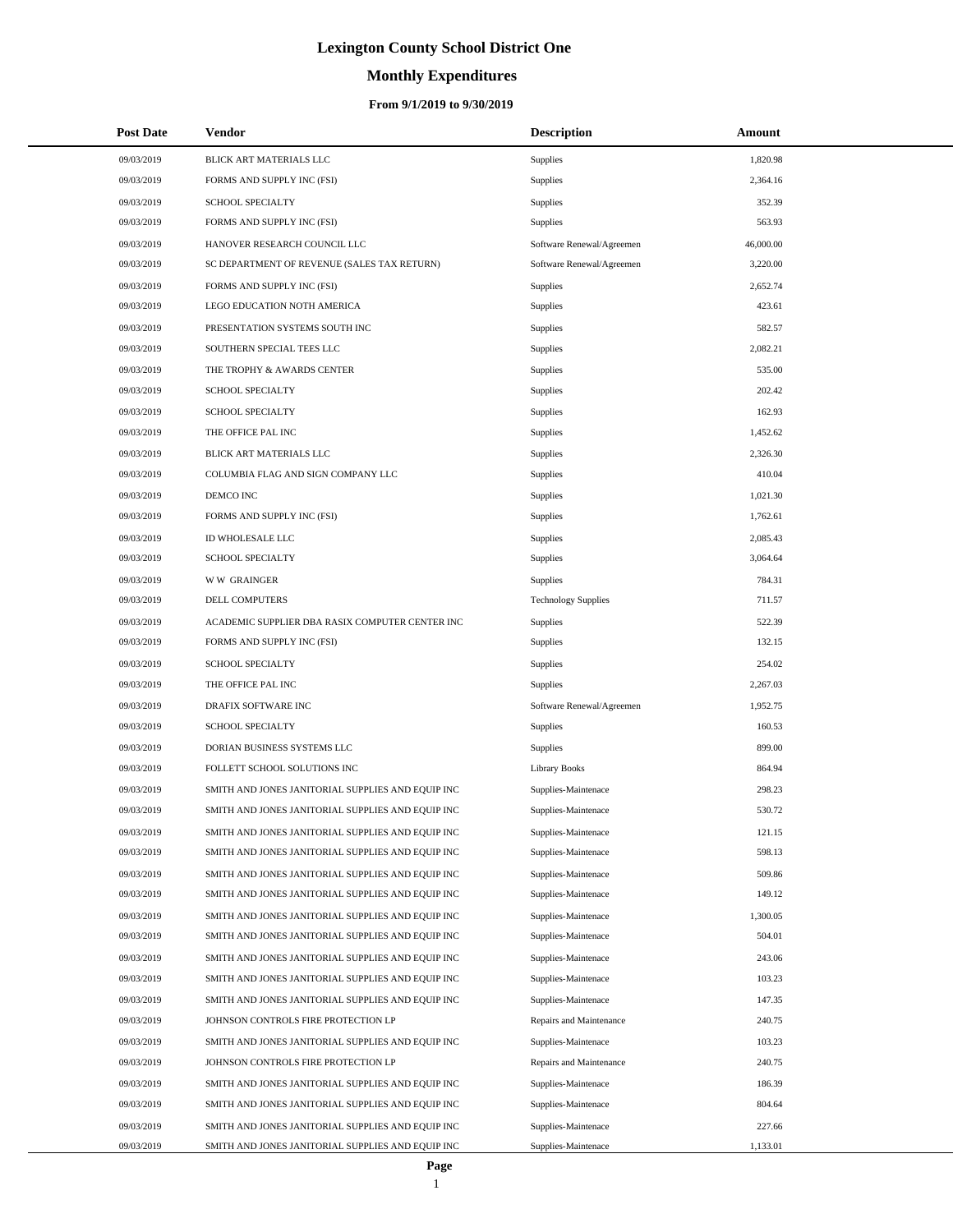# **Monthly Expenditures**

| <b>Post Date</b> | <b>Vendor</b>                                     | <b>Description</b>         | Amount     |  |
|------------------|---------------------------------------------------|----------------------------|------------|--|
| 09/03/2019       | SMITH AND JONES JANITORIAL SUPPLIES AND EQUIP INC | Supplies-Maintenace        | 233.35     |  |
| 09/03/2019       | SMITH AND JONES JANITORIAL SUPPLIES AND EQUIP INC | Supplies-Maintenace        | 137.07     |  |
| 09/03/2019       | SPLASH OMNIMEDIA LLC                              | Other Prof & Tech Service  | 1,800.00   |  |
| 09/03/2019       | AZURA INVESTIGATIONS LLC                          | Other Prof & Tech Service  | 4,393.00   |  |
| 09/03/2019       | FUN EXPRESS LLC                                   | Supplies                   | 170.77     |  |
| 09/03/2019       | MCGRAW HILL EDUCATION INC                         | Supplies                   | 7,433.05   |  |
| 09/03/2019       | CAROLINA BIOLOGICAL SUPPLY CO                     | Supplies                   | 297.41     |  |
| 09/03/2019       | SCHOOL SPECIALTY                                  | Supplies                   | 181.63     |  |
| 09/03/2019       | FORMS AND SUPPLY INC (FSI)                        | Supplies                   | 342.96     |  |
| 09/03/2019       | <b>EMPLOYEE</b>                                   | Supplies                   | 275.00     |  |
| 09/03/2019       | DODGE LEARNING RESOURCES                          | Supplies                   | 1,868.88   |  |
| 09/03/2019       | SC DEPARTMENT OF REVENUE (SALES TAX RETURN)       | Supplies                   | 130.82     |  |
| 09/03/2019       | ALAMO MUSIC CENTER                                | Supplies                   | 289.00     |  |
| 09/03/2019       | SC DEPARTMENT OF REVENUE (SALES TAX RETURN)       | Supplies                   | 1,686.37   |  |
| 09/03/2019       | SCHOOL HEALTH CORP                                | Supplies                   | 2,326.41   |  |
| 09/03/2019       | SCHOOL NURSE SUPPLY INC                           | Supplies                   | 327.95     |  |
| 09/03/2019       | VALLEY BUSINESS MACHINES                          | Supplies                   | 24,090.96  |  |
| 09/03/2019       | WARDS NATURAL SCIENCE EST LLC                     | Supplies                   | 903.03     |  |
| 09/03/2019       | NUIDEA SCHOOL SUPPLY CO                           | Supplies                   | 98,673.84  |  |
| 09/03/2019       | NUIDEA SCHOOL SUPPLY CO                           | Supplies                   | 119,766.72 |  |
| 09/03/2019       | THE HOODMAN                                       | Repairs and Maintenance    | 130.00     |  |
| 09/03/2019       | THE HOODMAN                                       | Repairs and Maintenance    | 130.00     |  |
| 09/03/2019       | HEARTLAND SCHOOL SOLUTIONS                        | Repairs and Maintenance    | $-101.00$  |  |
| 09/03/2019       | THE HOODMAN                                       | Repairs and Maintenance    | 130.00     |  |
| 09/03/2019       | HEARTLAND SCHOOL SOLUTIONS                        | Software Renewal/Agreemen  | 863.60     |  |
| 09/03/2019       | HEARTLAND SCHOOL SOLUTIONS                        | <b>Technology Supplies</b> | 1,445.80   |  |
| 09/03/2019       | THE HOODMAN                                       | Repairs and Maintenance    | 130.00     |  |
| 09/03/2019       | THE HOODMAN                                       | Repairs and Maintenance    | 130.00     |  |
| 09/03/2019       | THE HOODMAN                                       | Repairs and Maintenance    | 130.00     |  |
| 09/03/2019       | THE HOODMAN                                       | Repairs and Maintenance    | 130.00     |  |
| 09/03/2019       | THE HOODMAN                                       | Repairs and Maintenance    | 130.00     |  |
| 09/03/2019       | THE HOODMAN                                       | Repairs and Maintenance    | 130.00     |  |
| 09/03/2019       | THE HOODMAN                                       | Repairs and Maintenance    | 130.00     |  |
| 09/03/2019       | THE HOODMAN                                       | Repairs and Maintenance    | 130.00     |  |
| 09/03/2019       | THE HOODMAN                                       | Repairs and Maintenance    | 130.00     |  |
| 09/03/2019       | THE HOODMAN                                       | Repairs and Maintenance    | 130.00     |  |
| 09/03/2019       | THE HOODMAN                                       | Repairs and Maintenance    | 130.00     |  |
| 09/03/2019       | THE HOODMAN                                       | Repairs and Maintenance    | 130.00     |  |
| 09/03/2019       | THE HOODMAN                                       | Repairs and Maintenance    | 130.00     |  |
| 09/03/2019       | THE HOODMAN                                       | Repairs and Maintenance    | 130.00     |  |
| 09/03/2019       | THE HOODMAN                                       | Repairs and Maintenance    | 130.00     |  |
| 09/03/2019       | THE HOODMAN                                       | Repairs and Maintenance    | 130.00     |  |
| 09/03/2019       | HEARTLAND SCHOOL SOLUTIONS                        | Repairs and Maintenance    | $-101.00$  |  |
| 09/03/2019       | THE HOODMAN                                       | Repairs and Maintenance    | 130.00     |  |
| 09/03/2019       | HEARTLAND SCHOOL SOLUTIONS                        | Software Renewal/Agreemen  | $-14.26$   |  |
| 09/03/2019       | HEARTLAND SCHOOL SOLUTIONS                        | <b>Technology Supplies</b> | 1,445.80   |  |
| 09/03/2019       | THE HOODMAN                                       | Repairs and Maintenance    | 130.00     |  |
| 09/03/2019       | THE HOODMAN                                       | Repairs and Maintenance    | 130.00     |  |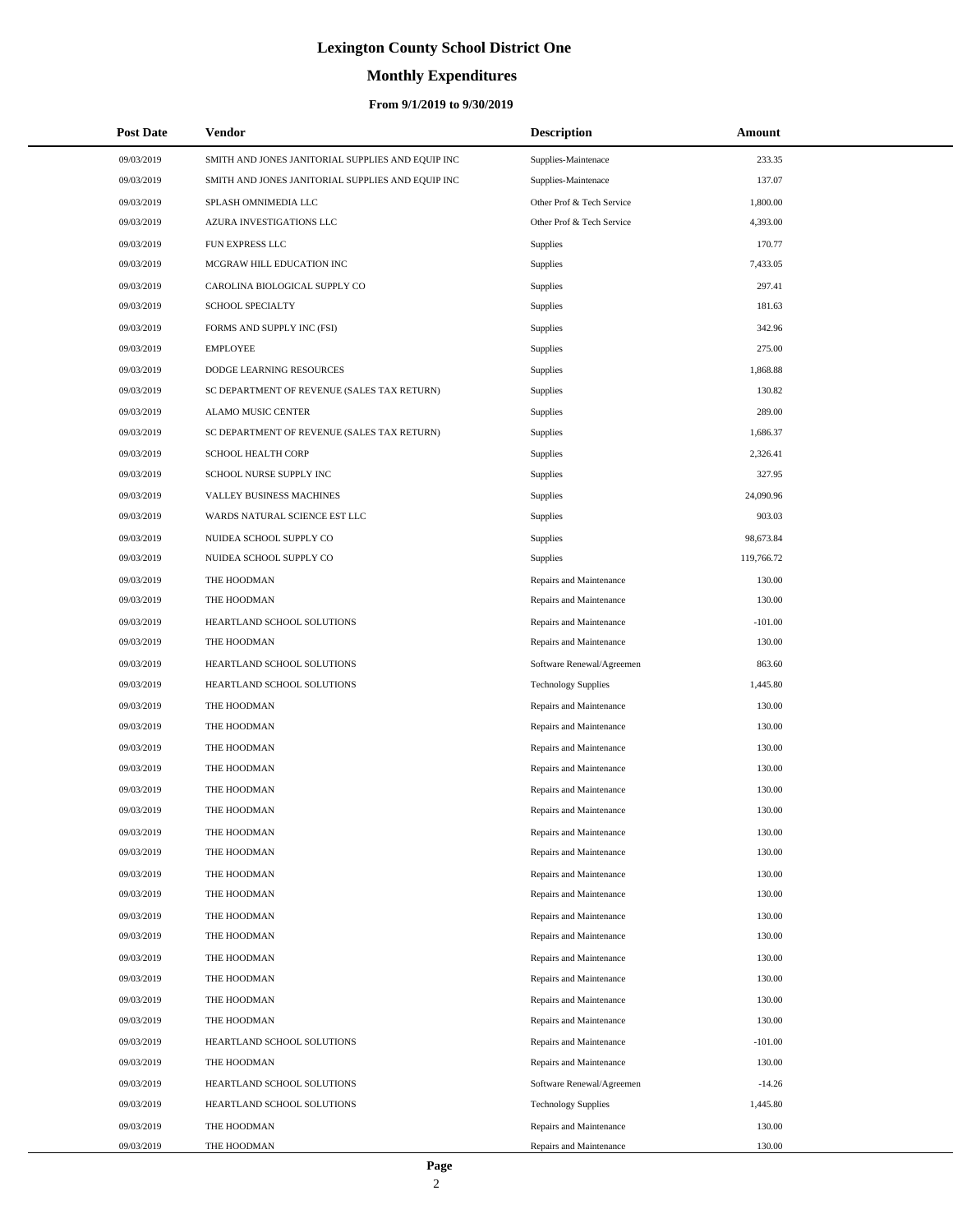# **Monthly Expenditures**

### **From 9/1/2019 to 9/30/2019**

| <b>Post Date</b> | Vendor                                      | <b>Description</b>      | Amount    |
|------------------|---------------------------------------------|-------------------------|-----------|
| 09/03/2019       | THE HOODMAN                                 | Repairs and Maintenance | 130.00    |
| 09/03/2019       | THE HOODMAN                                 | Repairs and Maintenance | 130.00    |
| 09/03/2019       | THE HOODMAN                                 | Repairs and Maintenance | 130.00    |
| 09/03/2019       | THE HOODMAN                                 | Repairs and Maintenance | 130.00    |
| 09/03/2019       | THE HOODMAN                                 | Repairs and Maintenance | 130.00    |
| 09/03/2019       | THE HOODMAN                                 | Repairs and Maintenance | 130.00    |
| 09/03/2019       | THE HOODMAN                                 | Repairs and Maintenance | 130.00    |
| 09/03/2019       | THE HOODMAN                                 | Repairs and Maintenance | 130.00    |
| 09/03/2019       | <b>HUBERT CO</b>                            | Supplies                | 128.40    |
| 09/03/2019       | <b>SCHOOL SPECIALTY</b>                     | Pupil Activity          | 104.39    |
| 09/03/2019       | USA TESTPREP INC                            | Pupil Activity          | 420.75    |
| 09/03/2019       | R L BRYAN CO TEXTBOOK DEPOSITORY            | Pupil Activity          | 4,859.00  |
| 09/03/2019       | ETA HAND2MIND                               | Pupil Activity          | 200.05    |
| 09/03/2019       | SCHOOL SPECIALTY                            | Pupil Activity          | 791.31    |
| 09/03/2019       | MUSICIAN SUPPLY                             | Pupil Activity          | 117.59    |
| 09/03/2019       | SKL ENTERPRISES LLC DBA CORE COURCE GPA.COM | Pupil Activity          | 450.00    |
| 09/03/2019       | <b>BSN SPORTS</b>                           | Pupil Activity          | 200.46    |
| 09/03/2019       | HEALY AWARDS INC                            | Pupil Activity          | 144.00    |
| 09/03/2019       | PIONEER MANUFACTURING CO                    | Pupil Activity          | 2,289.80  |
| 09/03/2019       | <b>BSN SPORTS</b>                           | Pupil Activity          | 842.99    |
| 09/03/2019       | <b>BSN SPORTS</b>                           | Pupil Activity          | 1,405.45  |
| 09/03/2019       | <b>HUDL</b>                                 | Pupil Activity          | 856.00    |
| 09/03/2019       | UNITED SERVICE ASSOCIATES                   | Pupil Activity          | 1,248.20  |
| 09/04/2019       | JOINT MUNICIPAL WATER AND SEWER COMMISSION  | <b>Public Utilities</b> | 121.34    |
| 09/04/2019       | <b>DOMINION ENERGY</b>                      | <b>Public Utilities</b> | 14,976.32 |
| 09/04/2019       | TOWN OF LEXINGTON                           | <b>Public Utilities</b> | 570.13    |
| 09/04/2019       | <b>DOMINION ENERGY</b>                      | <b>Public Utilities</b> | 54,205.82 |
| 09/04/2019       | JOINT MUNICIPAL WATER AND SEWER COMMISSION  | <b>Public Utilities</b> | 2,011.66  |
| 09/04/2019       | TOWN OF LEXINGTON                           | <b>Public Utilities</b> | 2,943.39  |
| 09/04/2019       | <b>DOMINION ENERGY</b>                      | <b>Public Utilities</b> | 10,491.46 |
| 09/04/2019       | TOWN OF LEXINGTON                           | <b>Public Utilities</b> | 307.94    |
| 09/04/2019       | JOINT MUNICIPAL WATER AND SEWER COMMISSION  | <b>Public Utilities</b> | 2,000.83  |
| 09/04/2019       | JOINT MUNICIPAL WATER AND SEWER COMMISSION  | <b>Public Utilities</b> | 489.69    |
| 09/04/2019       | <b>DOMINION ENERGY</b>                      | <b>Public Utilities</b> | 6,704.83  |
| 09/04/2019       | TOWN OF LEXINGTON                           | <b>Public Utilities</b> | 246.81    |
| 09/04/2019       | <b>DOMINION ENERGY</b>                      | <b>Public Utilities</b> | 18,476.09 |
| 09/04/2019       | TOWN OF LEXINGTON                           | <b>Public Utilities</b> | 390.18    |
| 09/04/2019       | <b>DOMINION ENERGY</b>                      | <b>Public Utilities</b> | 15,473.38 |
| 09/04/2019       | TOWN OF LEXINGTON                           | <b>Public Utilities</b> | 917.28    |
| 09/04/2019       | JOINT MUNICIPAL WATER AND SEWER COMMISSION  | <b>Public Utilities</b> | 1,006.32  |
| 09/04/2019       | <b>DOMINION ENERGY</b>                      | <b>Public Utilities</b> | 8,677.51  |
| 09/04/2019       | JOINT MUNICIPAL WATER AND SEWER COMMISSION  | <b>Public Utilities</b> | 1,732.71  |
| 09/04/2019       | <b>DOMINION ENERGY</b>                      | <b>Public Utilities</b> | 10,660.43 |
| 09/04/2019       | <b>DOMINION ENERGY</b>                      | <b>Public Utilities</b> | 14,224.96 |
| 09/04/2019       | JOINT MUNICIPAL WATER AND SEWER COMMISSION  | <b>Public Utilities</b> | 2,586.22  |
| 09/04/2019       | JOINT MUNICIPAL WATER AND SEWER COMMISSION  | <b>Public Utilities</b> | 383.37    |
| 09/04/2019       | JOINT MUNICIPAL WATER AND SEWER COMMISSION  | <b>Public Utilities</b> | 196.81    |
| 09/04/2019       | JOINT MUNICIPAL WATER AND SEWER COMMISSION  | <b>Public Utilities</b> | 240.41    |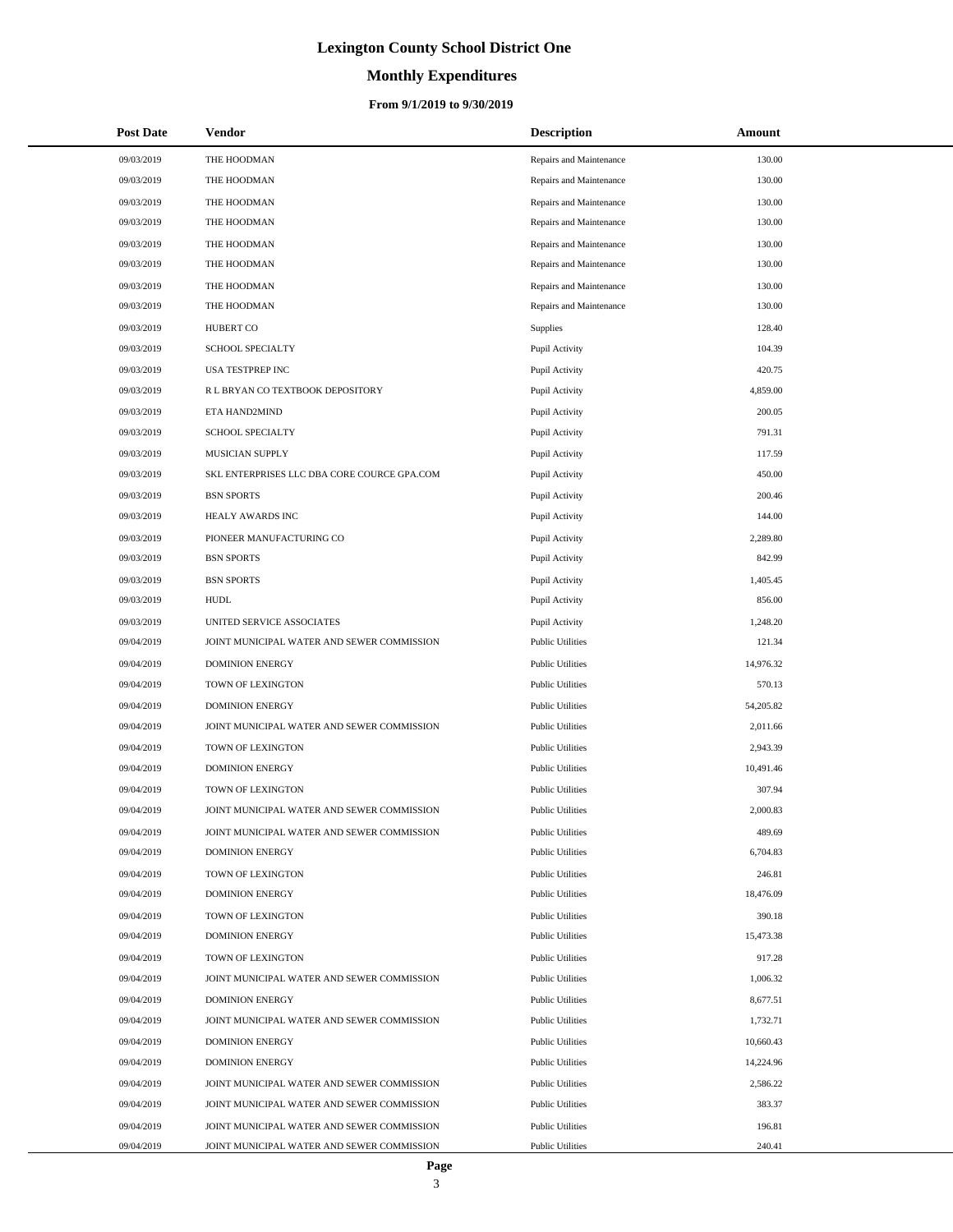# **Monthly Expenditures**

### **From 9/1/2019 to 9/30/2019**

| <b>Post Date</b> | Vendor                                     | <b>Description</b>        | Amount    |  |
|------------------|--------------------------------------------|---------------------------|-----------|--|
| 09/04/2019       | JOINT MUNICIPAL WATER AND SEWER COMMISSION | <b>Public Utilities</b>   | 398.46    |  |
| 09/04/2019       | TOWN OF LEXINGTON                          | <b>Public Utilities</b>   | 348.31    |  |
| 09/04/2019       | JOINT MUNICIPAL WATER AND SEWER COMMISSION | <b>Public Utilities</b>   | 2,298.51  |  |
| 09/04/2019       | JOINT MUNICIPAL WATER AND SEWER COMMISSION | <b>Public Utilities</b>   | 1,955.20  |  |
| 09/04/2019       | JOINT MUNICIPAL WATER AND SEWER COMMISSION | <b>Public Utilities</b>   | 476.66    |  |
| 09/04/2019       | <b>DOMINION ENERGY</b>                     | <b>Public Utilities</b>   | 8,819.97  |  |
| 09/04/2019       | JOINT MUNICIPAL WATER AND SEWER COMMISSION | <b>Public Utilities</b>   | 409.54    |  |
| 09/04/2019       | JOINT MUNICIPAL WATER AND SEWER COMMISSION | <b>Public Utilities</b>   | 215.00    |  |
| 09/04/2019       | TOWN OF LEXINGTON                          | <b>Public Utilities</b>   | 370.05    |  |
| 09/04/2019       | TOWN OF LEXINGTON                          | <b>Public Utilities</b>   | 1,123.82  |  |
| 09/04/2019       | TOWN OF LEXINGTON                          | <b>Public Utilities</b>   | 1,085.57  |  |
| 09/04/2019       | JOINT MUNICIPAL WATER AND SEWER COMMISSION | <b>Public Utilities</b>   | 744.61    |  |
| 09/04/2019       | JOINT MUNICIPAL WATER AND SEWER COMMISSION | <b>Public Utilities</b>   | 796.67    |  |
| 09/04/2019       | TOWN OF LEXINGTON                          | <b>Public Utilities</b>   | 356.85    |  |
| 09/04/2019       | SC DEPARTMENT OF SOCIAL SERVICES           | Other Prof & Tech Service | 592.00    |  |
| 09/04/2019       | CAULDER, CHARLES DANNY                     | Pupil Activity            | 126.90    |  |
| 09/04/2019       | DOUGLAS, JERRY D                           | Pupil Activity            | 108.00    |  |
| 09/04/2019       | HAMILTON, JERMAINE COREY                   | Pupil Activity            | 146.70    |  |
| 09/04/2019       | HARLEY, JOHN H                             | Pupil Activity            | 126.90    |  |
| 09/04/2019       | MILLER, SAMUEL C                           | Pupil Activity            | 155.70    |  |
| 09/04/2019       | PARROTT, RONALD D                          | Pupil Activity            | 125.10    |  |
| 09/04/2019       | STILES, JAMES M                            | Pupil Activity            | 127.80    |  |
| 09/04/2019       | TURNER, WILLIAM ROBERT                     | Pupil Activity            | 125.10    |  |
| 09/04/2019       | WILKIE, RYAN                               | Pupil Activity            | 205.20    |  |
| 09/04/2019       | BOATWRIGHT, ALAN                           | Pupil Activity            | 134.60    |  |
| 09/04/2019       | BRYANT, FERRELL O                          | Pupil Activity            | 140.00    |  |
| 09/04/2019       | DONLON, THOMAS                             | Pupil Activity            | 127.40    |  |
| 09/04/2019       | MILLER, GLENN R                            | Pupil Activity            | 142.70    |  |
| 09/04/2019       | WILKIE, R STEVEN                           | Pupil Activity            | 134.60    |  |
| 09/04/2019       | DRAKE, CHARLES M                           | Pupil Activity            | 137.30    |  |
| 09/04/2019       | JACKSON, RONNIE D                          | Pupil Activity            | 140.90    |  |
| 09/04/2019       | PIXLEY, MELVIN                             | Pupil Activity            | 121.10    |  |
| 09/04/2019       | ROWE, ERNEST                               | Pupil Activity            | 120.20    |  |
| 09/04/2019       | WELDON, RICHARD                            | Pupil Activity            | 128.30    |  |
| 09/04/2019       | BROWN, JAMAAL                              | Pupil Activity            | 110.40    |  |
| 09/04/2019       | OLAWSKY, KELVIN KEITH                      | Pupil Activity            | 108.00    |  |
| 09/04/2019       | DAHLGREN, JAY H                            | Pupil Activity            | 175.00    |  |
| 09/04/2019       | MEANS, STEPHANIE                           | Pupil Activity            | 175.00    |  |
| 09/05/2019       | KURTZ BROS DBA BENDER BURKOT               | Supplies                  | 215.04    |  |
| 09/05/2019       | COPY PICKUP INC                            | Supplies                  | 148.30    |  |
| 09/05/2019       | FORMS AND SUPPLY INC (FSI)                 | Supplies                  | 130.15    |  |
| 09/05/2019       | FRONTLINE EDUCATION                        | Software Renewal/Agreemen | 40,531.44 |  |
| 09/05/2019       | SCHOOL SPECIALTY                           | Supplies                  | 254.26    |  |
| 09/05/2019       | COPY PICKUP INC                            | Printing and Binding      | 368.51    |  |
| 09/05/2019       | COPY PICKUP INC                            | Supplies                  | 136.32    |  |
| 09/05/2019       | FORMS AND SUPPLY INC (FSI)                 | Supplies                  | 257.82    |  |
| 09/05/2019       | FORMS AND SUPPLY INC (FSI)                 | Supplies                  | 127.18    |  |
| 09/05/2019       | SCHOOL SPECIALTY                           | Supplies                  | 245.35    |  |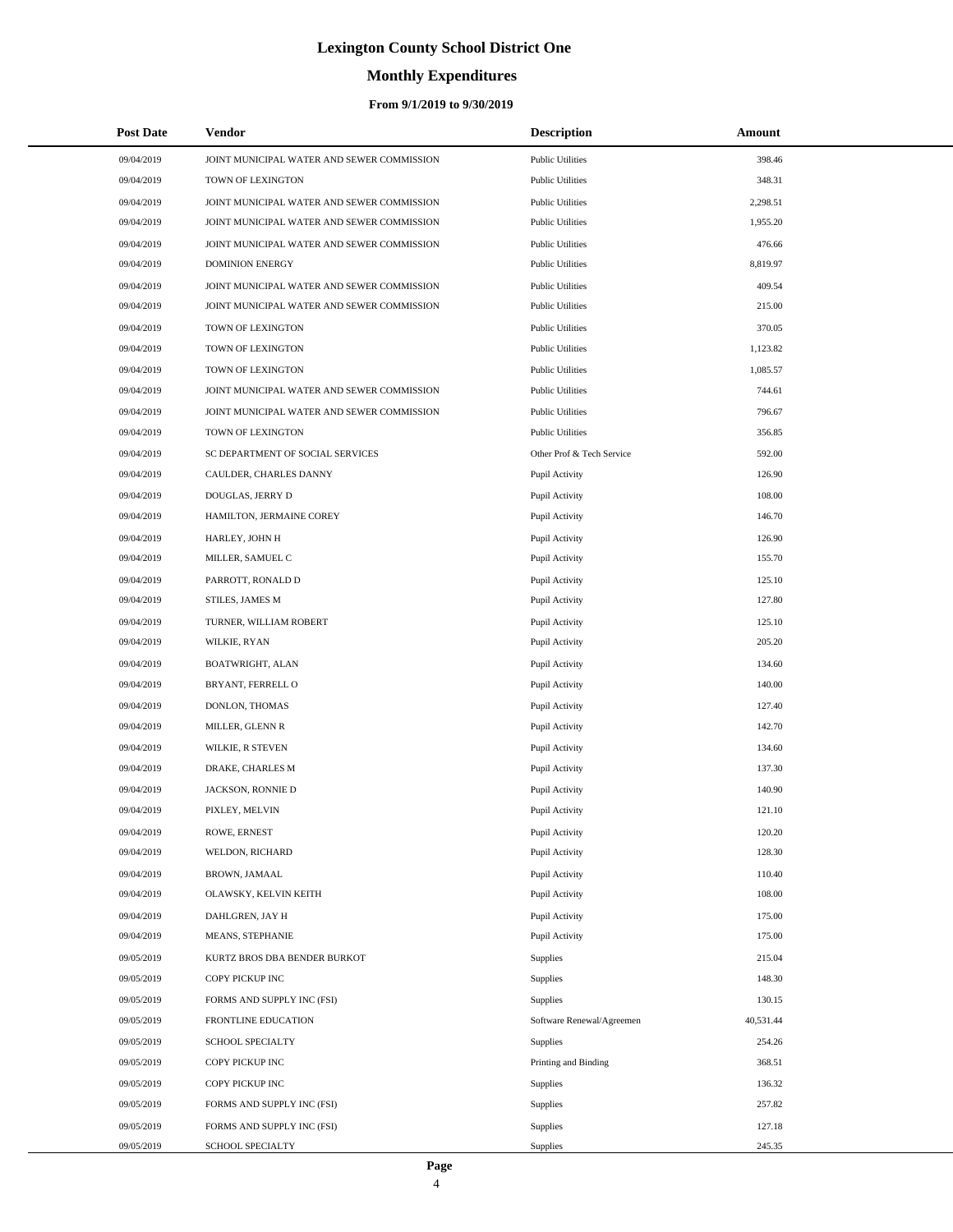# **Monthly Expenditures**

| <b>Post Date</b> | Vendor                                          | <b>Description</b>         | Amount     |
|------------------|-------------------------------------------------|----------------------------|------------|
| 09/05/2019       | TRIUNE MARKETING CO                             | <b>Supplies</b>            | 1,041.11   |
| 09/05/2019       | TRIUNE MARKETING CO                             | Supplies                   | 1,035.23   |
| 09/05/2019       | <b>BSN SPORTS</b>                               | Supplies                   | 2,068.87   |
| 09/05/2019       | FORMS AND SUPPLY INC (FSI)                      | Supplies                   | 184.04     |
| 09/05/2019       | NUIDEA SCHOOL SUPPLY CO                         | Supplies                   | 1,249.76   |
| 09/05/2019       | <b>WW GRAINGER</b>                              | Supplies                   | 860.07     |
| 09/05/2019       | ACADEMIC SUPPLIER DBA RASIX COMPUTER CENTER INC | <b>Supplies</b>            | 154.50     |
| 09/05/2019       | FORT POTTERY COMPANY LLC                        | Supplies                   | 357.30     |
| 09/05/2019       | <b>CLASS GUITAR RESOURCES</b>                   | Supplies                   | 957.00     |
| 09/05/2019       | <b>SCHOOL SPECIALTY</b>                         | Supplies                   | 2,088.34   |
| 09/05/2019       | SOLIANT HEALTH INC                              | Other Prof & Tech Service  | 2,325.00   |
| 09/05/2019       | NASN (NATIONAL ASSN OF SCHOOL NURSES)           | Travel                     | 696.00     |
| 09/05/2019       | SCHOOL NURSE SUPPLY INC                         | Supplies                   | 181.45     |
| 09/05/2019       | BOUND TO STAY BOUND BOOKS INC                   | <b>Library Books</b>       | 3,437.84   |
| 09/05/2019       | SWANK MOVIE LICENSING USA                       | Software Renewal/Agreemen  | 553.00     |
| 09/05/2019       | FORMS AND SUPPLY INC (FSI)                      | Supplies                   | 185.86     |
| 09/05/2019       | THE OFFICE PAL INC                              | Supplies                   | 189.69     |
| 09/05/2019       | COX TIRE LLC                                    | Repairs and Maintenance    | 269.02     |
| 09/05/2019       | ACTION SUPPLY PRODUCTS INC                      | Supplies-Maintenace        | 858.00     |
| 09/05/2019       | TRISTATE PUMP AND CONTROL INC                   | Supplies-Maintenace        | 629.48     |
| 09/05/2019       | <b>SCHOOL SPECIALTY</b>                         | Supplies                   | 147.21     |
| 09/05/2019       | SECURITAS ELECTRONIC SECURITY INC               | Repairs and Maintenance    | 360.96     |
| 09/05/2019       | GATEWAY SUPPLY CO INC                           | Supplies-Maintenace        | 2,010.89   |
| 09/05/2019       | <b>SCHOOL SPECIALTY</b>                         | Supplies-Maintenace        | 240.66     |
| 09/05/2019       | GATEWAY SUPPLY CO INC                           | Supplies-Maintenace        | 1,005.44   |
| 09/05/2019       | GATEWAY SUPPLY CO INC                           | Supplies-Maintenace        | 1,005.45   |
| 09/05/2019       | <b>WW GRAINGER</b>                              | Supplies-Maintenace        | 137.56     |
| 09/05/2019       | GATEWAY SUPPLY CO INC                           | Supplies-Maintenace        | 1,005.52   |
| 09/05/2019       | LESESNE INDUSTRIES INC                          | Supplies                   | 808.92     |
| 09/05/2019       | CARLOS D HARRIS DBA CDH TRANSLATIONS            | Other Prof & Tech Service  | 620.00     |
| 09/05/2019       | SC DEPARTMENT OF EDUCATION                      | Dues and Fees              | 1,000.00   |
| 09/05/2019       | <b>COMPORIUM</b>                                | Communication              | 175.78     |
| 09/05/2019       | CLARK POWELL ASSOCIATES INC                     | <b>Technology Supplies</b> | 2,671.40   |
| 09/05/2019       | SC DEPARTMENT OF REVENUE (SALES TAX RETURN)     | Software Renewal/Agreemen  | 5,390.00   |
| 09/05/2019       | SCHOOLOGY INC                                   | Software Renewal/Agreemen  | 77,000.00  |
| 09/05/2019       | COMPUTER DESIGN CONSULTING SERVICE LLC          | Printing and Binding       | 752.75     |
| 09/05/2019       | ATTAINMENT CO INC                               | Supplies                   | 476.00     |
| 09/05/2019       | MCGRAW HILL EDUCATION INC                       | Supplies                   | 21,124.34  |
| 09/05/2019       | SC DEPARTMENT OF REVENUE (SALES TAX RETURN)     | Supplies                   | 117.89     |
| 09/05/2019       | WILSON LANGUAGE TRAINING                        | Supplies                   | 154.62     |
| 09/05/2019       | SALSARITAS                                      | Other Objects              | 3,317.00   |
| 09/05/2019       | WARDS NATURAL SCIENCE EST LLC                   | Supplies                   | 152.54     |
| 09/05/2019       | FORMS AND SUPPLY INC (FSI)                      | <b>Supplies</b>            | 257.96     |
| 09/05/2019       | AECOM TECHNICAL SERVICES INC                    | Other Prof & Tech Service  | 3,000.00   |
| 09/05/2019       | DATA NETWORK SOLUTIONS                          | <b>Technology Supplies</b> | 1,096.38   |
| 09/05/2019       | NUIDEA SCHOOL SUPPLY CO                         | Supplies                   | 145,215.03 |
| 09/05/2019       | <b>COMPORIUM</b>                                | Communication              | 404.47     |
| 09/05/2019       | MCCLOUD, DARION                                 | Pupil Activity             | 1,000.00   |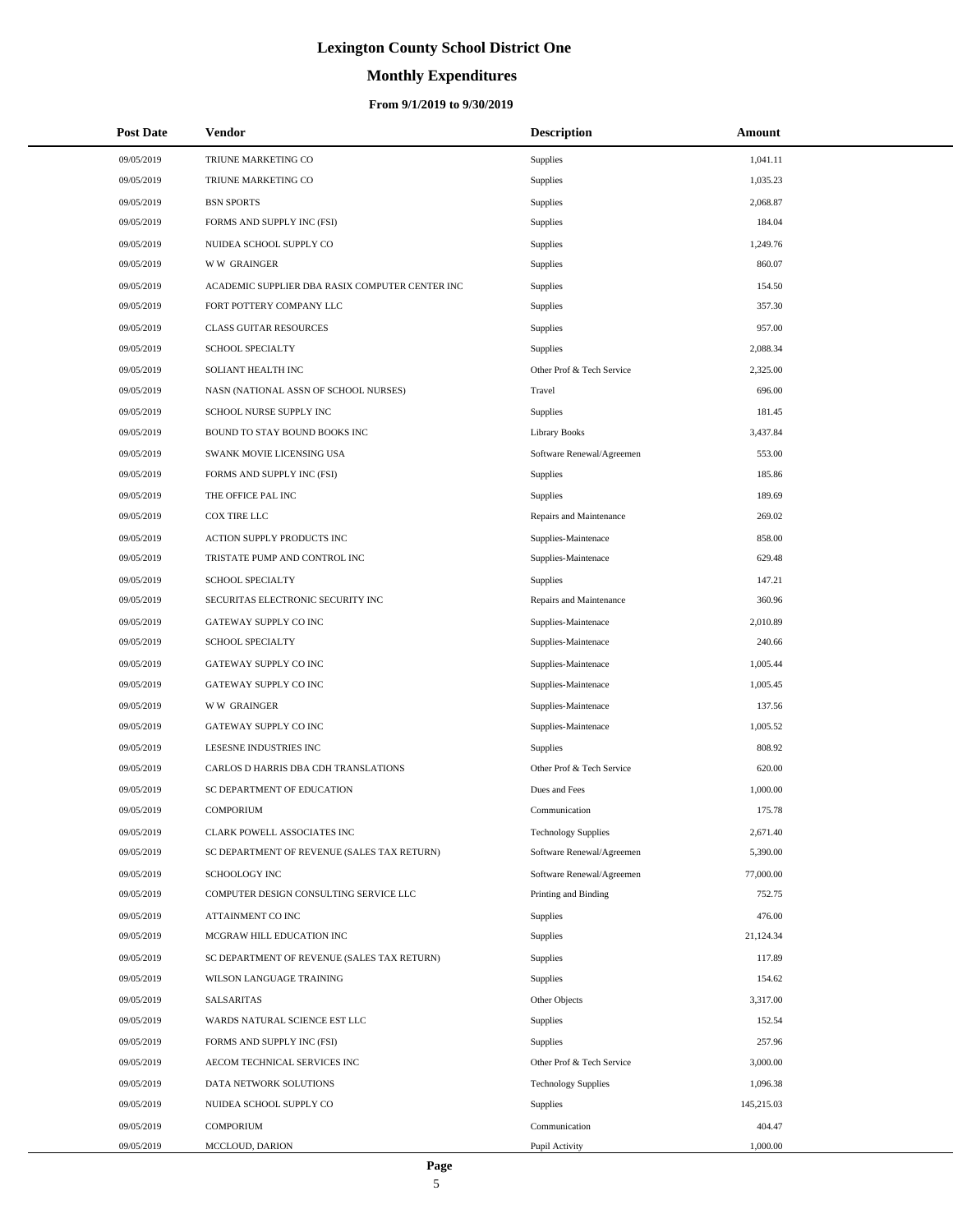# **Monthly Expenditures**

## **From 9/1/2019 to 9/30/2019**

| <b>Post Date</b> | Vendor                                             | <b>Description</b>         | Amount   |  |
|------------------|----------------------------------------------------|----------------------------|----------|--|
| 09/05/2019       | W W NORTON AND COMPANY INC                         | Pupil Activity             | 672.00   |  |
| 09/05/2019       | SCHOOL SPECIALTY                                   | Pupil Activity             | 345.61   |  |
| 09/05/2019       | <b>BSN SPORTS</b>                                  | Pupil Activity             | 1,853.79 |  |
| 09/05/2019       | SOUTHERN SPECIAL TEES LLC                          | Pupil Activity             | 154.08   |  |
| 09/05/2019       | <b>TAND T SPORTS</b>                               | Pupil Activity             | 1,359.91 |  |
| 09/05/2019       | <b>HUDL</b>                                        | Pupil Activity             | 1,284.00 |  |
| 09/05/2019       | BEACH BALL CLASSIC INC                             | Pupil Activity             | 600.00   |  |
| 09/05/2019       | DORMAN HIGH SCHOOL                                 | Pupil Activity             | 425.00   |  |
| 09/05/2019       | RIDDELL / ALL AMERICAN                             | Pupil Activity             | 199.02   |  |
| 09/05/2019       | MODERN TURF INC                                    | Pupil Activity             | 725.00   |  |
| 09/05/2019       | UNIVERSAL CHEER/DANCE ASSOCIATION                  | Pupil Activity             | 3,744.00 |  |
| 09/05/2019       | CAROLINA SIGNS AND DESIGNS                         | Pupil Activity             | 503.55   |  |
| 09/05/2019       | MOTOROLA SOLUTIONS                                 | <b>Technology Supplies</b> | 1,605.00 |  |
| 09/06/2019       | <b>TEACHER DIRECT</b>                              | <b>Supplies</b>            | 224.38   |  |
| 09/06/2019       | SCHOOL SPECIALTY                                   | Supplies                   | 106.51   |  |
| 09/06/2019       | <b>JW PEPPER</b>                                   | Supplies                   | 202.50   |  |
| 09/06/2019       | <b>JW PEPPER</b>                                   | Supplies                   | 208.50   |  |
| 09/06/2019       | ACADEMIC SUPPLIER DBA RASIX COMPUTER CENTER INC    | Supplies                   | 2,047.52 |  |
| 09/06/2019       | SARGENT WELCH LLC A VWR CO                         | Supplies                   | 237.32   |  |
| 09/06/2019       | <b>WOODBURN PRESS</b>                              | Supplies                   | 750.00   |  |
| 09/06/2019       | LEXINGTON PRINTING LLC                             | Supplies                   | 298.53   |  |
| 09/06/2019       | GOODHEART WLLCOX PUBLISHER                         | Supplies                   | 3,150.00 |  |
| 09/06/2019       | MACHINE AND WELDING SUPPLY CO DBA ARC3 GASES SOUTH | Supplies                   | 882.75   |  |
| 09/06/2019       | <b>JW PEPPER</b>                                   | Supplies                   | 270.00   |  |
| 09/06/2019       | <b>EMPLOYEE</b>                                    | Travel                     | 107.59   |  |
| 09/06/2019       | <b>EMPLOYEE</b>                                    | Travel                     | 118.90   |  |
| 09/06/2019       | <b>EMPLOYEE</b>                                    | Travel                     | 173.13   |  |
| 09/06/2019       | <b>EMPLOYEE</b>                                    | Travel                     | 231.71   |  |
| 09/06/2019       | <b>EMPLOYEE</b>                                    | Travel                     | 243.02   |  |
| 09/06/2019       | <b>EMPLOYEE</b>                                    | Travel                     | 204.45   |  |
| 09/06/2019       | <b>EMPLOYEE</b>                                    | Travel                     | 141.52   |  |
| 09/06/2019       | <b>EMPLOYEE</b>                                    | Travel                     | 275.96   |  |
| 09/06/2019       | SC HIGH SCHOOL LEAGUE                              | Dues and Fees              | 594.00   |  |
| 09/06/2019       | FORMS AND SUPPLY INC (FSI)                         | Supplies                   | 132.14   |  |
| 09/06/2019       | <b>EMPLOYEE</b>                                    | Travel                     | 116.00   |  |
| 09/06/2019       | PALMETTO PROPANE                                   | Energy                     | 476.47   |  |
| 09/06/2019       | CENTRAL POLY BAG CORPORATION                       | Supplies-Maintenace        | 314.58   |  |
| 09/06/2019       | DADE PAPER AND BAG LLC DBA IMPERIAL DADE           | Supplies-Maintenace        | 264.29   |  |
| 09/06/2019       | SOUTHEASTERN PAPER GROUP                           | Supplies-Maintenace        | 151.85   |  |
| 09/06/2019       | SOUTHEASTERN PAPER GROUP                           | Supplies-Maintenace        | 151.85   |  |
| 09/06/2019       | TENNICO OF COLUMBIA INC                            | Repairs and Maintenance    | 5,875.02 |  |
| 09/06/2019       | CITY OF WEST COLUMBIA WATER COLLECTION DIVISION    | <b>Public Utilities</b>    | 541.26   |  |
| 09/06/2019       | HOME DEPOT USA INC DBA THE HOME DEPOT PRO          | Supplies-Maintenace        | 197.38   |  |
| 09/06/2019       | TRITEK FIRE AND SECURITY LLC                       | Repairs and Maintenance    | 495.00   |  |
| 09/06/2019       | <b>EMPLOYEE</b>                                    | Travel                     | 308.58   |  |
| 09/06/2019       | BLUE MARLIN SIGNATURE CATERING                     | Other Objects              | 4,257.23 |  |
| 09/06/2019       | <b>EMPLOYEE</b>                                    | Travel                     | 111.65   |  |
| 09/06/2019       | EMPLOYEE                                           | Travel                     | 147.32   |  |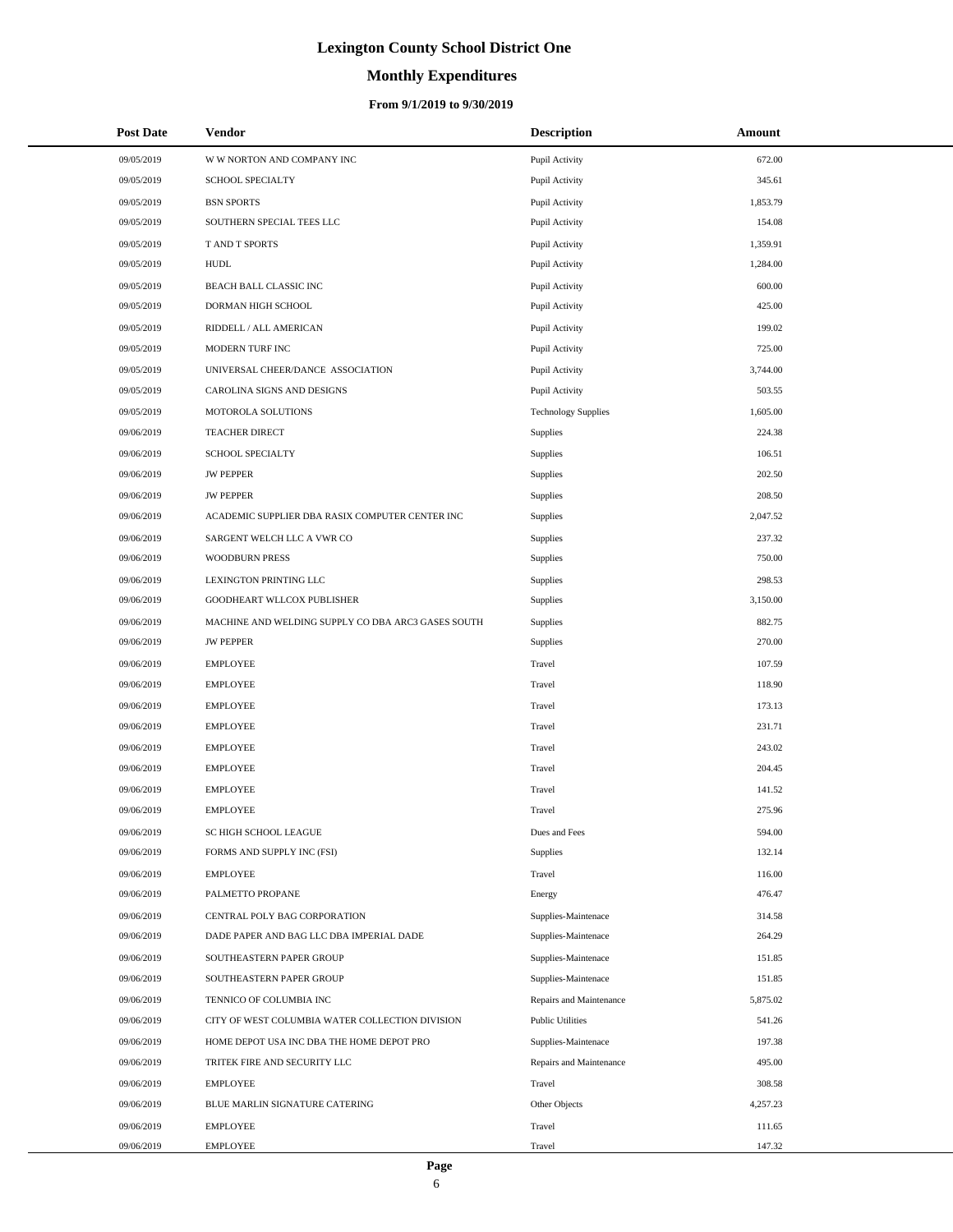## **Monthly Expenditures**

### **From 9/1/2019 to 9/30/2019**

| <b>Post Date</b> | <b>Vendor</b>                                   | <b>Description</b>         | Amount   |
|------------------|-------------------------------------------------|----------------------------|----------|
| 09/06/2019       | COMPUTER DESIGN CONSULTING SERVICE LLC          | Printing and Binding       | 898.79   |
| 09/06/2019       | <b>EMPLOYEE</b>                                 | Travel                     | 179.80   |
| 09/06/2019       | <b>EMPLOYEE</b>                                 | Travel                     | 375.49   |
| 09/06/2019       | <b>EMPLOYEE</b>                                 | Travel                     | 377.87   |
| 09/06/2019       | <b>EMPLOYEE</b>                                 | Travel                     | 305.74   |
| 09/06/2019       | <b>EMPLOYEE</b>                                 | Travel                     | 410.58   |
| 09/06/2019       | HAWTHORNE EDUCATIONAL SERVICES                  | Supplies                   | 145.50   |
| 09/06/2019       | <b>EMPLOYEE</b>                                 | Travel                     | 190.00   |
| 09/06/2019       | <b>EMPLOYEE</b>                                 | Travel                     | 190.00   |
| 09/06/2019       | <b>EMPLOYEE</b>                                 | Travel                     | 190.00   |
| 09/06/2019       | <b>EMPLOYEE</b>                                 | Travel                     | 190.00   |
| 09/06/2019       | <b>EMPLOYEE</b>                                 | Travel                     | 426.77   |
| 09/06/2019       | COMPUTER DESIGN CONSULTING SERVICE LLC          | Supplies                   | 214.00   |
| 09/06/2019       | OWL BRAND DISCOVERY KITS                        | Supplies                   | 2,451.37 |
| 09/06/2019       | WARDS NATURAL SCIENCE EST LLC                   | <b>Technology Supplies</b> | 1,270.11 |
| 09/06/2019       | FREY SCIENTIFIC                                 | Supplies                   | 2,427.98 |
| 09/06/2019       | NUIDEA SCHOOL SUPPLY CO                         | Supplies                   | 681.36   |
| 09/06/2019       | <b>JW PEPPER</b>                                | Pupil Activity             | 215.00   |
| 09/06/2019       | LEGO EDUCATION NOTH AMERICA                     | Pupil Activity             | 423.61   |
| 09/06/2019       | KENDALL HUNT PUBLISHING CO                      | Pupil Activity             | 1,485.87 |
| 09/06/2019       | GOODHEART WLLCOX PUBLISHER                      | Pupil Activity             | 1,545.84 |
| 09/06/2019       | <b>SIGN A RAMA</b>                              | Pupil Activity             | 591.06   |
| 09/06/2019       | UNIVERSITY OF SOUTH CAROLINA SUMTER BOOKSTORE   | Pupil Activity             | 2,240.00 |
| 09/06/2019       | <b>BSN SPORTS</b>                               | Pupil Activity             | 424.72   |
| 09/06/2019       | T AND T SPORTS                                  | Pupil Activity             | 1,970.94 |
| 09/06/2019       | T AND T SPORTS                                  | Pupil Activity             | 1,934.56 |
| 09/06/2019       | MEDSHORE AMBULANCE SVC GOLD CROSS AMBULANCE SVC | Pupil Activity             | 325.00   |
| 09/06/2019       | <b>BSN SPORTS</b>                               | Pupil Activity             | 567.10   |
| 09/06/2019       | T AND T SPORTS                                  | Pupil Activity             | 239.68   |
| 09/06/2019       | T AND T SPORTS                                  | Pupil Activity             | 288.58   |
| 09/06/2019       | <b>BSN SPORTS</b>                               | Pupil Activity             | 754.35   |
| 09/09/2019       | TRIUNE MARKETING CO                             | Supplies                   | 1,115.48 |
| 09/09/2019       | LEXINGTON PRINTING LLC                          | Printing and Binding       | 900.01   |
| 09/09/2019       | <b>GROTH MUSIC CO</b>                           | Supplies                   | 689.00   |
| 09/09/2019       | FORMS AND SUPPLY INC (FSI)                      | Supplies                   | 114.82   |
| 09/09/2019       | RYDIN DECAL                                     | Supplies                   | 465.60   |
| 09/09/2019       | FORMS AND SUPPLY INC (FSI)                      | Supplies                   | 237.75   |
| 09/09/2019       | <b>HEINEMANN</b>                                | Supplies                   | 521.50   |
| 09/09/2019       | <b>BREAKOUT EDU</b>                             | Supplies                   | 294.25   |
| 09/09/2019       | LEXINGTON PRINTING LLC                          | Printing and Binding       | 253.59   |
| 09/09/2019       | INTEGRITY AUDIO PRODUCTIONS                     | Supplies                   | 1,318.25 |
| 09/09/2019       | THE PARENT INSTITUTE                            | Software Renewal/Agreemen  | 716.00   |
| 09/09/2019       | SCHOOL HEALTH CORP                              | Supplies                   | 230.00   |
| 09/09/2019       | DAVIS FRAWLEY ATTORNEYS AT LAW                  | <b>Legal Services</b>      | 330.00   |
| 09/09/2019       | MEDITERRANEAN CAFE                              | Other Objects              | 321.00   |
| 09/09/2019       | THE HALL COMPANY INC                            | Supplies                   | 741.53   |
| 09/09/2019       | ALPINE SALES INC                                | Supplies-Maintenace        | 115.91   |
| 09/09/2019       | OSWALD WHOLESALE LUMBER INC                     | Supplies-Maintenace        | 426.93   |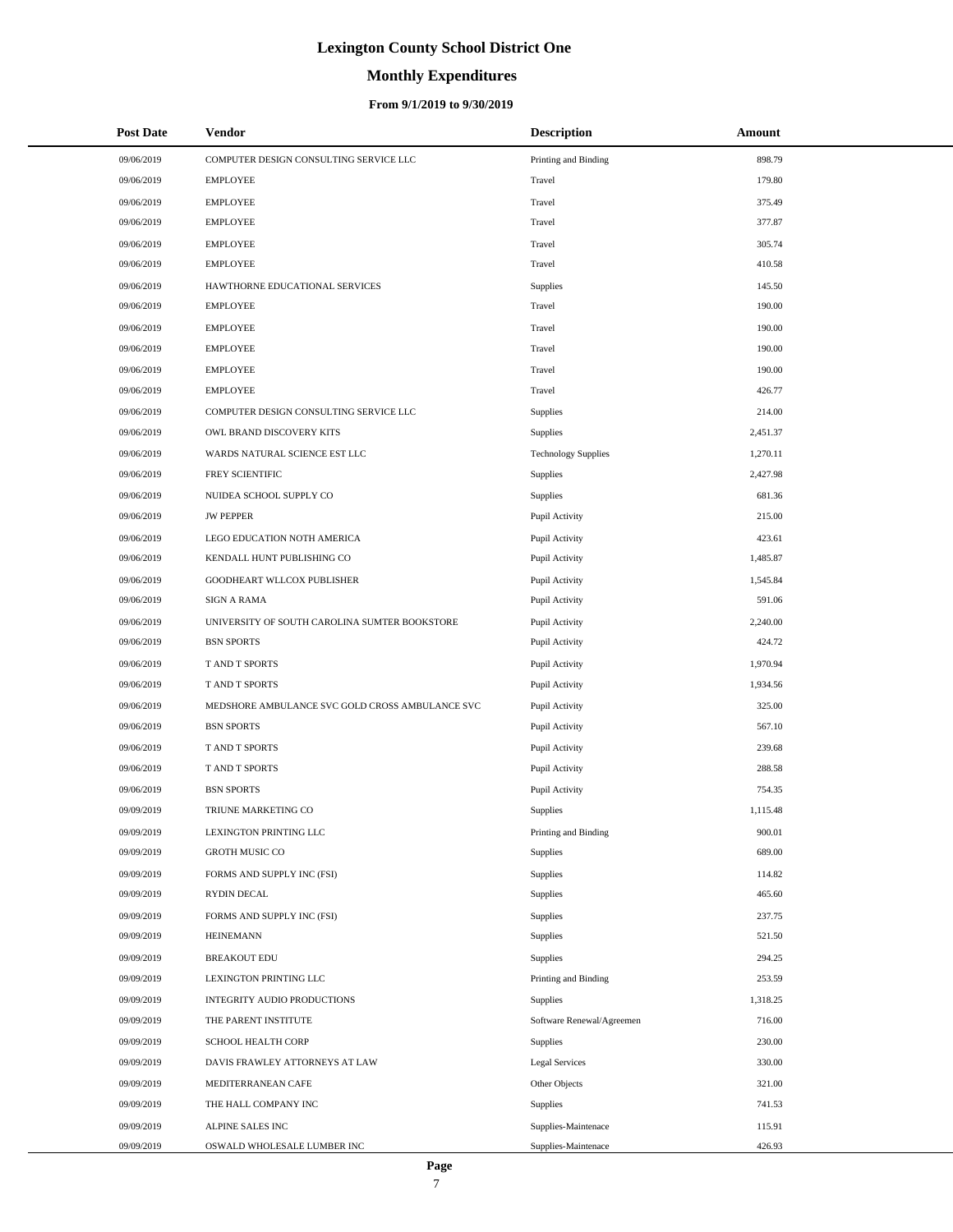# **Monthly Expenditures**

| <b>Post Date</b> | Vendor                                            | <b>Description</b>         | Amount     |
|------------------|---------------------------------------------------|----------------------------|------------|
| 09/09/2019       | SMITH AND JONES JANITORIAL SUPPLIES AND EQUIP INC | Supplies-Maintenace        | 1,168.10   |
| 09/09/2019       | <b>CARTS PLUS</b>                                 | Supplies-Maintenace        | 278.19     |
| 09/09/2019       | SUBURBAN PROPANE                                  | Energy                     | 1,109.77   |
| 09/09/2019       | <b>GE APPLIANCES</b>                              | Supplies-Maintenace        | 664.47     |
| 09/09/2019       | GREENVILLE OFFICE SUPPLY CO INC                   | Supplies-Maintenace        | 114.66     |
| 09/09/2019       | ADVANCED DOOR SYSTEMS INC                         | Supplies-Maintenace        | 142.31     |
| 09/09/2019       | <b>GE APPLIANCES</b>                              | Supplies-Maintenace        | 621.00     |
| 09/09/2019       | ADVANCED DOOR SYSTEMS INC                         | Supplies-Maintenace        | 142.31     |
| 09/09/2019       | ACE GLASS CO INC                                  | Repairs and Maintenance    | 733.59     |
| 09/09/2019       | <b>GILBERT PAINT AND BODY</b>                     | Supplies-Maintenace        | 823.57     |
| 09/09/2019       | <b>BREAKOUT EDU</b>                               | Supplies                   | 2,621.50   |
| 09/09/2019       | MCGRAW HILL EDUCATION INC                         | Supplies                   | 4,212.84   |
| 09/09/2019       | <b>GROVE MEDICAL</b>                              | Supplies                   | 294.14     |
| 09/09/2019       | PEARSON EDUCATION INC                             | Supplies                   | 6,353.25   |
| 09/09/2019       | COMPUTER DESIGN CONSULTING SERVICE LLC            | Printing and Binding       | 298.74     |
| 09/09/2019       | <b>EMPLOYEE</b>                                   | Supplies                   | 275.00     |
| 09/09/2019       | <b>EMPLOYEE</b>                                   | Supplies                   | 275.00     |
| 09/09/2019       | <b>EMPLOYEE</b>                                   | Supplies                   | 275.00     |
| 09/09/2019       | <b>EMPLOYEE</b>                                   | Supplies                   | 275.00     |
| 09/09/2019       | TURNITIN LLC                                      | Software Renewal/Agreemen  | 29,596.05  |
| 09/09/2019       | <b>HEINEMANN</b>                                  | Supplies                   | 5,437.02   |
| 09/09/2019       | DODGE LEARNING RESOURCES                          | Supplies                   | 322.32     |
| 09/09/2019       | SC DEPARTMENT OF REVENUE (SALES TAX RETURN)       | Supplies                   | 424.20     |
| 09/09/2019       | TAYLOR MUSIC INC                                  | Supplies                   | 6,060.00   |
| 09/09/2019       | STAYMOBILE VENTURE LLC                            | <b>Technology Supplies</b> | 708,595.46 |
| 09/09/2019       | M B KAHN CONSTRUCTION CO INC                      | <b>Building</b>            | 6,500.00   |
| 09/09/2019       | M B KAHN CONSTRUCTION CO INC                      | <b>Building</b>            | 3,912.50   |
| 09/09/2019       | M B KAHN CONSTRUCTION CO INC                      | <b>Building</b>            | 4,320.00   |
| 09/09/2019       | M B KAHN CONSTRUCTION CO INC                      | <b>Building</b>            | 848,153.58 |
| 09/09/2019       | <b>MARIANNA</b>                                   | Pupil Activity             | 482.10     |
| 09/09/2019       | LEXINGTON PRINTING LLC                            | Pupil Activity             | 702.85     |
| 09/09/2019       | EDUCATORSHANDBOOK.COM                             | Pupil Activity             | 698.00     |
| 09/09/2019       | LEXINGTON MIDDLE SCHOOL                           | Pupil Activity             | 630.00     |
| 09/09/2019       | <b>BSN SPORTS</b>                                 | Pupil Activity             | 609.90     |
| 09/09/2019       | BYRD, GARY S                                      | Pupil Activity             | 110.00     |
| 09/09/2019       | RICE, CHRISTOPHER                                 | Pupil Activity             | 110.00     |
| 09/09/2019       | THOMPSON, CHRISTOPHER LAMONT                      | Pupil Activity             | 110.00     |
| 09/09/2019       | TRONCO, DAVID C                                   | Pupil Activity             | 110.00     |
| 09/09/2019       | A C FLORA HIGH SCHOOL                             | Pupil Activity             | 225.00     |
| 09/09/2019       | STRICTLY RUNNING                                  | Pupil Activity             | 650.10     |
| 09/09/2019       | NORTHWESTERN HIGH SCHOOL                          | Pupil Activity             | 175.00     |
| 09/09/2019       | SORINEX EXERCISE EQUIPMENT                        | Pupil Activity             | 594.92     |
| 09/10/2019       | FRANKLIN COVEY CLIENT SALES INC                   | Supplies-Immersion         | 128.40     |
| 09/10/2019       | LAKESHORE LEARNING MATERIALS                      | Supplies                   | 213.36     |
| 09/10/2019       | ACADEMIC SUPPLIER DBA RASIX COMPUTER CENTER INC   | Supplies                   | 703.90     |
| 09/10/2019       | SCHOOL SPECIALTY                                  | Supplies                   | 349.90     |
| 09/10/2019       | PIONEER VALLEY BOOKS                              | Supplies                   | 143.13     |
| 09/10/2019       | SCHOOL SPECIALTY                                  | Supplies                   | 118.19     |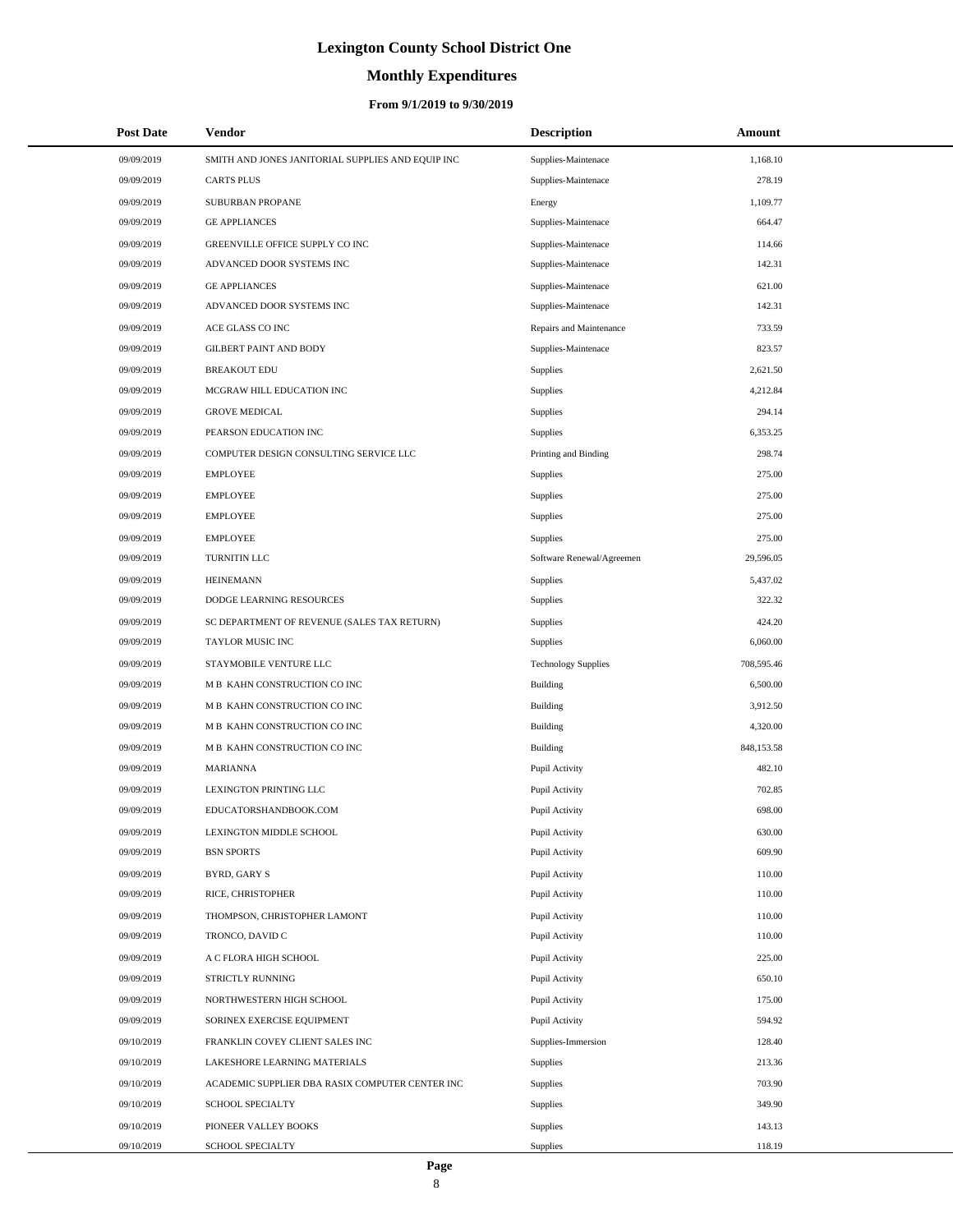# **Monthly Expenditures**

## **From 9/1/2019 to 9/30/2019**

| <b>Post Date</b> | Vendor                                            | <b>Description</b>         | Amount    |
|------------------|---------------------------------------------------|----------------------------|-----------|
| 09/10/2019       | FRANKLIN COVEY CLIENT SALES INC                   | Inst Prog Improvement      | 7,499.97  |
| 09/10/2019       | FRANKLIN COVEY CLIENT SALES INC                   | Supplies-Immersion         | 231.12    |
| 09/10/2019       | NYSTROM EDUCATION                                 | Supplies                   | 1,506.46  |
| 09/10/2019       | FORMS AND SUPPLY INC (FSI)                        | Supplies                   | 161.66    |
| 09/10/2019       | PINE PRESS OF LEXINGTON INC                       | Printing and Binding       | 124.60    |
| 09/10/2019       | FRANKLIN COVEY CLIENT SALES INC                   | Inst Prog Improvement      | 5,000.00  |
| 09/10/2019       | <b>SCHOOL SPECIALTY</b>                           | Supplies                   | 354.99    |
| 09/10/2019       | UNIVERSITY OF SOUTH CAROLINA SUMTER BOOKSTORE     | Supplies                   | 2,033.00  |
| 09/10/2019       | ACADEMIC SUPPLIER DBA RASIX COMPUTER CENTER INC   | Supplies                   | 960.24    |
| 09/10/2019       | WARDS NATURAL SCIENCE EST LLC                     | Supplies                   | 706.14    |
| 09/10/2019       | DELL COMPUTERS                                    | <b>Technology Supplies</b> | 460.10    |
| 09/10/2019       | <b>WW GRAINGER</b>                                | Supplies                   | 169.06    |
| 09/10/2019       | ELEVATION HEALTHCARE                              | Other Prof & Tech Service  | 3,932.50  |
| 09/10/2019       | SOLIANT HEALTH INC                                | Other Prof & Tech Service  | 4,650.00  |
| 09/10/2019       | INTERNATIONAL BACCALAUREATE ORGANIZATION          | Dues and Fees              | 11,650.00 |
| 09/10/2019       | <b>SCHOOL SPECIALTY</b>                           | Supplies                   | 121.39    |
| 09/10/2019       | FRANKLIN COVEY CLIENT SALES INC                   | Software Renewal/Agreemen  | 2,500.00  |
| 09/10/2019       | NASSP(NATIONAL ASSOC OF SECONDARY SCH PRINCIPALS) | Dues and Fees              | 250.00    |
| 09/10/2019       | FORMS AND SUPPLY INC (FSI)                        | Supplies                   | 135.44    |
| 09/10/2019       | PROJECT LEAD THE WAY INC                          | Dues and Fees              | 750.00    |
| 09/10/2019       | <b>WW GRAINGER</b>                                | Supplies-Maintenace        | 262.40    |
| 09/10/2019       | <b>SCHOOL SPECIALTY</b>                           | Supplies-Maintenace        | 505.90    |
| 09/10/2019       | SPLASH OMNIMEDIA LLC                              | Advertising                | 3,750.00  |
| 09/10/2019       | VC3 INC                                           | Other Prof & Tech Service  | 1,250.00  |
| 09/10/2019       | TELCOM OF SOUTH CAROLINA INC                      | <b>Technology Supplies</b> | 1,093.35  |
| 09/10/2019       | MUSICRAFT INC                                     | <b>Technology Supplies</b> | 535.50    |
| 09/10/2019       | <b>CARTER HEARS</b>                               | Supplies                   | 750.00    |
| 09/10/2019       | <b>CARTER HEARS</b>                               | Dues and Fees              | 230.00    |
| 09/10/2019       | MINGO SOLUTIONS LTD                               | Software Renewal/Agreemen  | 3,000.00  |
| 09/10/2019       | SC DEPARTMENT OF REVENUE (SALES TAX RETURN)       | Software Renewal/Agreemen  | 210.00    |
| 09/10/2019       | WARDS NATURAL SCIENCE EST LLC                     | Supplies                   | 127.12    |
| 09/10/2019       | <b>EMPLOYEE</b>                                   | Supplies                   | 275.00    |
| 09/10/2019       | DODGE LEARNING RESOURCES                          | Supplies                   | 141.25    |
| 09/10/2019       | WARDS NATURAL SCIENCE EST LLC                     | <b>Technology Supplies</b> | 303.58    |
| 09/10/2019       | JENKINS HANCOCK AND SIDES                         | Building                   | 1,072.00  |
| 09/10/2019       | M B KAHN CONSTRUCTION CO INC                      | Building                   | 10,133.33 |
| 09/10/2019       | JENKINS HANCOCK AND SIDES                         | <b>Building</b>            | 11,219.04 |
| 09/10/2019       | JENKINS HANCOCK AND SIDES                         | Building                   | 12,423.17 |
| 09/10/2019       | CAROLINA STORM WATER SERVICES                     | Improv Other Than Bldg     | 810.00    |
| 09/10/2019       | PRO KITCHEN ONLINE LLC                            | Supplies                   | 1,185.06  |
| 09/10/2019       | PRO KITCHEN ONLINE LLC                            | Supplies                   | 919.34    |
| 09/10/2019       | PRO KITCHEN ONLINE LLC                            | Supplies                   | 146.78    |
| 09/10/2019       | PRO KITCHEN ONLINE LLC                            | Supplies                   | 1,047.10  |
| 09/10/2019       | PRO KITCHEN ONLINE LLC                            | Supplies                   | 273.05    |
| 09/10/2019       | <b>SCHOOL SPECIALTY</b>                           | Pupil Activity             | 129.47    |
| 09/10/2019       | R L BRYAN CO TEXTBOOK DEPOSITORY                  | Pupil Activity             | 2,732.00  |
| 09/10/2019       | <b>JW PEPPER</b>                                  | Pupil Activity             | 658.00    |
| 09/10/2019       | SCHOOL SPECIALTY                                  | Pupil Activity             | 508.70    |

÷.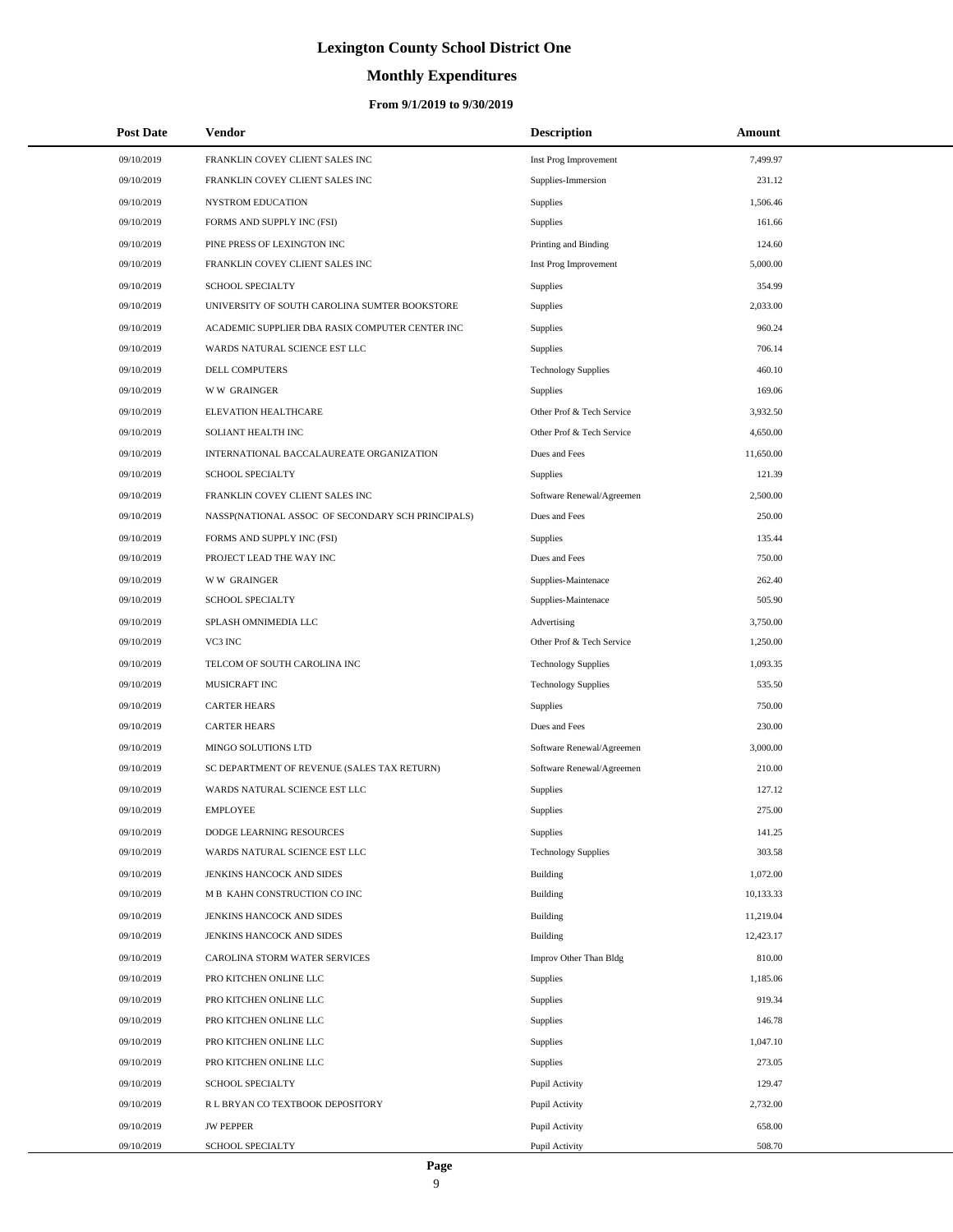# **Monthly Expenditures**

## **From 9/1/2019 to 9/30/2019**

| <b>Post Date</b> | <b>Vendor</b>                                   | <b>Description</b>             | Amount    |
|------------------|-------------------------------------------------|--------------------------------|-----------|
| 09/10/2019       | THE TROPHY & AWARDS CENTER                      | Pupil Activity                 | 144.45    |
| 09/10/2019       | R L BRYAN CO TEXTBOOK DEPOSITORY                | Pupil Activity                 | 5,030.76  |
| 09/10/2019       | FRANKLIN COVEY CLIENT SALES INC                 | Pupil Activity                 | 2,500.00  |
| 09/10/2019       | T AND T SPORTS                                  | Pupil Activity                 | 2,412.85  |
| 09/10/2019       | PALMETTO SCREENING SOLUTIONS LLC                | Pupil Activity                 | 350.00    |
| 09/10/2019       | ACO MEDICAL SUPPLY INC                          | Pupil Activity                 | 400.17    |
| 09/10/2019       | DREHER HIGH SCHOOL                              | Pupil Activity                 | 2,750.00  |
| 09/10/2019       | BLAND, CHAUNTEL                                 | Pupil Activity                 | 105.80    |
| 09/10/2019       | HUDSON, DOUG M                                  | Pupil Activity                 | 112.10    |
| 09/10/2019       | ODOM, DAVID L                                   | Pupil Activity                 | 143.60    |
| 09/10/2019       | SMALLS, DWAYNE L                                | Pupil Activity                 | 119.30    |
| 09/10/2019       | STILES, JAMES MACK                              | Pupil Activity                 | 104.00    |
| 09/10/2019       | PALMETTO SPORTS IMAGING LLC                     | Pupil Activity                 | 2,140.00  |
| 09/10/2019       | <b>BSN SPORTS</b>                               | Pupil Activity                 | 136.43    |
| 09/10/2019       | <b>BOLAND, ROBERT H</b>                         | Pupil Activity                 | 119.70    |
| 09/10/2019       | DOLAN, RICK W                                   | Pupil Activity                 | 108.00    |
| 09/10/2019       | DOUGLAS, JERRY D                                | Pupil Activity                 | 108.00    |
| 09/10/2019       | POPE, WYMAN                                     | Pupil Activity                 | 155.70    |
| 09/10/2019       | TURNER, WILLIAM ROBERT                          | Pupil Activity                 | 126.00    |
| 09/10/2019       | MACK, PAUL T                                    | Pupil Activity                 | 103.00    |
| 09/10/2019       | PALMETTO SPORTS IMAGING LLC                     | Pupil Activity                 | 684.80    |
| 09/10/2019       | T AND T SPORTS                                  | Pupil Activity                 | 593.85    |
| 09/10/2019       | PALMETTO SPORTS IMAGING LLC                     | Pupil Activity                 | 342.40    |
| 09/11/2019       | SCHOOL SPECIALTY                                | Supplies                       | 1,785.53  |
| 09/11/2019       | SCHOOL SPECIALTY                                | Supplies                       | 244.35    |
| 09/11/2019       | SCHOOL SPECIALTY                                | Supplies                       | 193.03    |
| 09/11/2019       | SCHOOL SPECIALTY                                | Supplies                       | 505.87    |
| 09/11/2019       | <b>SCHOOL SPECIALTY</b>                         | Supplies                       | 243.70    |
| 09/11/2019       | <b>SCHOOL SPECIALTY</b>                         | Supplies                       | 999.21    |
| 09/11/2019       | SCHOOL SPECIALTY                                | Supplies                       | 1,696.42  |
| 09/11/2019       | SCHOOL SPECIALTY                                | Supplies                       | 210.94    |
| 09/11/2019       | <b>SCHOOL SPECIALTY</b>                         | Supplies                       | 450.30    |
| 09/11/2019       | TOTH, TERESE RENEE                              | Other Prof & Tech Service      | 2,275.54  |
| 09/11/2019       | FRANKLIN COVEY CLIENT SALES INC                 | Inst Prog Improvement          | 14,459.69 |
| 09/11/2019       | FRANKLIN COVEY CLIENT SALES INC                 | Software Renewal/Agreemen      | 2,500.00  |
| 09/11/2019       | ACADEMIC SUPPLIER DBA RASIX COMPUTER CENTER INC | Supplies                       | 871.10    |
| 09/11/2019       | ALLENS COMPRESSOR SERVICE INC                   | Repairs and Maintenance        | 624.77    |
| 09/11/2019       | TRITEK FIRE AND SECURITY LLC                    | Repairs and Maintenance        | 2,990.26  |
| 09/11/2019       | CHARRON SPORTS SERVICES INC                     | Repairs and Maintenance        | 2,940.00  |
| 09/11/2019       | BUGMAN PEST ELIMINATION                         | Repairs and Maintenance        | 1,750.00  |
| 09/11/2019       | TRITEK FIRE AND SECURITY LLC                    | Repairs and Maintenance        | 220.00    |
| 09/11/2019       | SPARROW AND KENNEDY TRACTOR CO INC              | Supplies-Maintenace            | 221.43    |
| 09/11/2019       | SCHOOL SPECIALTY                                | Supplies                       | 4,419.25  |
| 09/11/2019       | <b>GROVE MEDICAL</b>                            | Supplies                       | 134.50    |
| 09/11/2019       | <b>BOOKSOURCE</b>                               | Supplies                       | 258.45    |
| 09/11/2019       | <b>GS2 ENGINEERING INC</b>                      | Building                       | 10,040.50 |
| 09/11/2019       | GILBERT MIDDLE SCHOOL                           | Pupil Act-Fee/Collection Refnd | 120.00    |
| 09/11/2019       | HENRY SCHEIN INC                                | Pupil Activity                 | 784.53    |

L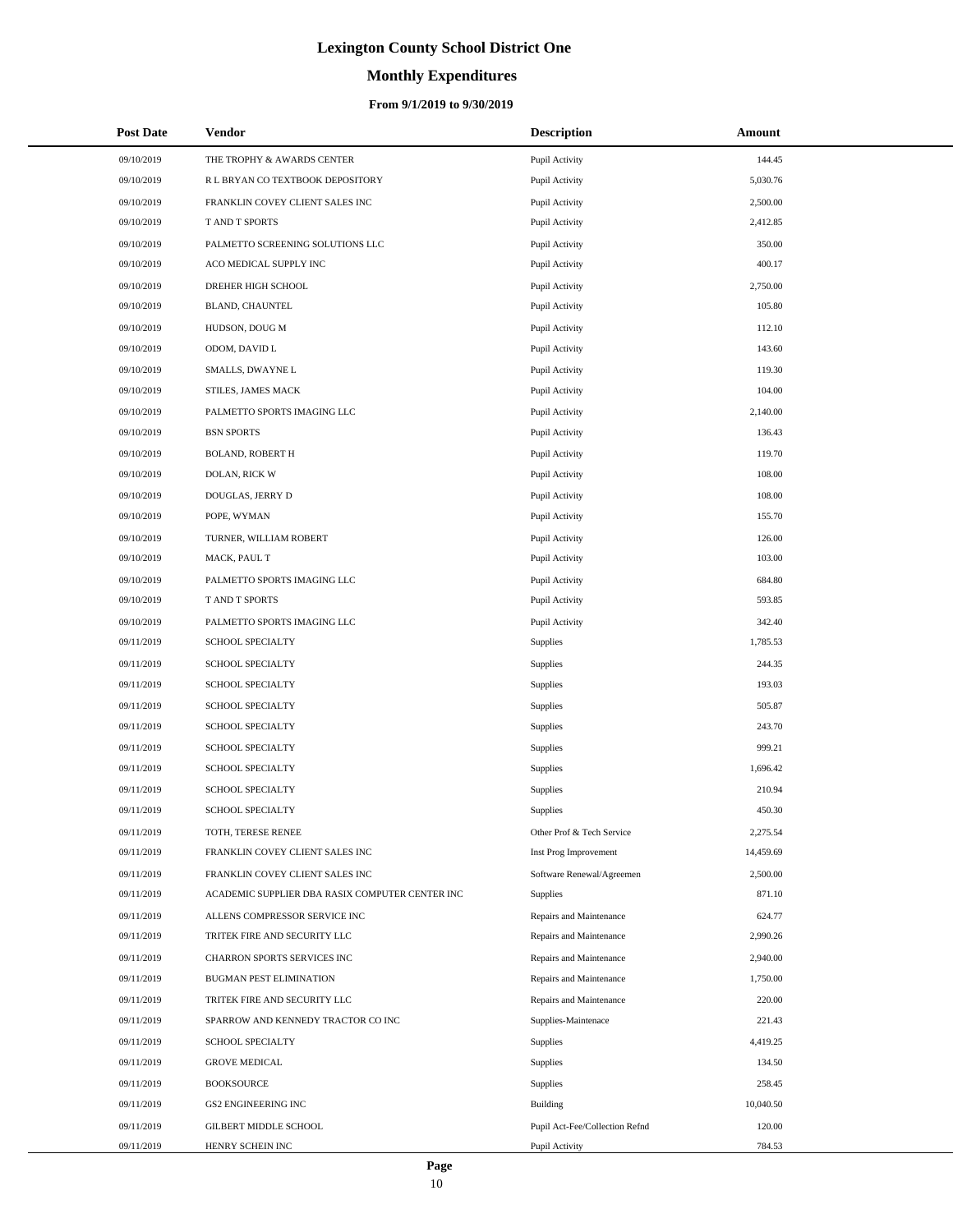# **Monthly Expenditures**

### **From 9/1/2019 to 9/30/2019**

| <b>Post Date</b> | Vendor                           | <b>Description</b> | Amount   |
|------------------|----------------------------------|--------------------|----------|
| 09/11/2019       | HENRY SCHEIN INC                 | Pupil Activity     | 1,438.92 |
| 09/11/2019       | T AND T SPORTS                   | Pupil Activity     | 1,689.53 |
| 09/11/2019       | HENRY SCHEIN INC                 | Pupil Activity     | 504.24   |
| 09/11/2019       | <b>BSN SPORTS</b>                | Pupil Activity     | 635.58   |
| 09/11/2019       | <b>BSN SPORTS</b>                | Pupil Activity     | 406.06   |
| 09/11/2019       | 323 SPORTS                       | Pupil Activity     | 1,045.93 |
| 09/12/2019       | EARTHGRAINS BAKING COMPANIES INC | <b>Bread</b>       | 503.90   |
| 09/12/2019       | BORDEN DAIRY CO OF SC LLC        | Milk               | 648.27   |
| 09/12/2019       | EARTHGRAINS BAKING COMPANIES INC | <b>Bread</b>       | 138.90   |
| 09/12/2019       | BORDEN DAIRY CO OF SC LLC        | Milk               | 698.63   |
| 09/12/2019       | SENN BROTHERS INC                | Produce            | 273.10   |
| 09/12/2019       | EARTHGRAINS BAKING COMPANIES INC | <b>Bread</b>       | 151.60   |
| 09/12/2019       | BORDEN DAIRY CO OF SC LLC        | Milk               | 674.24   |
| 09/12/2019       | SENN BROTHERS INC                | Produce            | 328.75   |
| 09/12/2019       | EARTHGRAINS BAKING COMPANIES INC | <b>Bread</b>       | 123.35   |
| 09/12/2019       | BORDEN DAIRY CO OF SC LLC        | Milk               | 1,309.67 |
| 09/12/2019       | SENN BROTHERS INC                | Produce            | 385.50   |
| 09/12/2019       | EARTHGRAINS BAKING COMPANIES INC | <b>Bread</b>       | 121.70   |
| 09/12/2019       | BORDEN DAIRY CO OF SC LLC        | Milk               | 549.45   |
| 09/12/2019       | SENN BROTHERS INC                | Produce            | 306.05   |
| 09/12/2019       | EARTHGRAINS BAKING COMPANIES INC | <b>Bread</b>       | 193.10   |
| 09/12/2019       | BORDEN DAIRY CO OF SC LLC        | Milk               | 1,264.78 |
| 09/12/2019       | SENN BROTHERS INC                | Produce            | 457.30   |
| 09/12/2019       | BORDEN DAIRY CO OF SC LLC        | Milk               | 131.48   |
| 09/12/2019       | SENN BROTHERS INC                | Produce            | 304.55   |
| 09/12/2019       | BORDEN DAIRY CO OF SC LLC        | Milk               | 951.74   |
| 09/12/2019       | SENN BROTHERS INC                | Produce            | 175.00   |
| 09/12/2019       | EARTHGRAINS BAKING COMPANIES INC | <b>Bread</b>       | 119.60   |
| 09/12/2019       | BORDEN DAIRY CO OF SC LLC        | Milk               | 1,912.04 |
| 09/12/2019       | SENN BROTHERS INC                | Produce            | 105.00   |
| 09/12/2019       | BORDEN DAIRY CO OF SC LLC        | Milk               | 1,248.14 |
| 09/12/2019       | SENN BROTHERS INC                | Produce            | 263.10   |
| 09/12/2019       | BORDEN DAIRY CO OF SC LLC        | Milk               | 1,284.91 |
| 09/12/2019       | SENN BROTHERS INC                | Produce            | 530.50   |
| 09/12/2019       | EARTHGRAINS BAKING COMPANIES INC | <b>Bread</b>       | 115.15   |
| 09/12/2019       | BORDEN DAIRY CO OF SC LLC        | Milk               | 1,062.51 |
| 09/12/2019       | SENN BROTHERS INC                | Produce            | 340.80   |
| 09/12/2019       | EARTHGRAINS BAKING COMPANIES INC | <b>Bread</b>       | 621.65   |
| 09/12/2019       | BORDEN DAIRY CO OF SC LLC        | Milk               | 1,450.56 |
| 09/12/2019       | SENN BROTHERS INC                | Produce            | 231.50   |
| 09/12/2019       | EARTHGRAINS BAKING COMPANIES INC | <b>Bread</b>       | 114.00   |
| 09/12/2019       | BORDEN DAIRY CO OF SC LLC        | Milk               | 374.22   |
| 09/12/2019       | SENN BROTHERS INC                | Produce            | 107.70   |
| 09/12/2019       | BORDEN DAIRY CO OF SC LLC        | Milk               | 735.23   |
| 09/12/2019       | SENN BROTHERS INC                | Produce            | 362.75   |
| 09/12/2019       | BORDEN DAIRY CO OF SC LLC        | Milk               | 352.60   |
| 09/12/2019       | SENN BROTHERS INC                | Produce            | 349.90   |
| 09/12/2019       | BORDEN DAIRY CO OF SC LLC        | Milk               | 508.69   |

 $\overline{a}$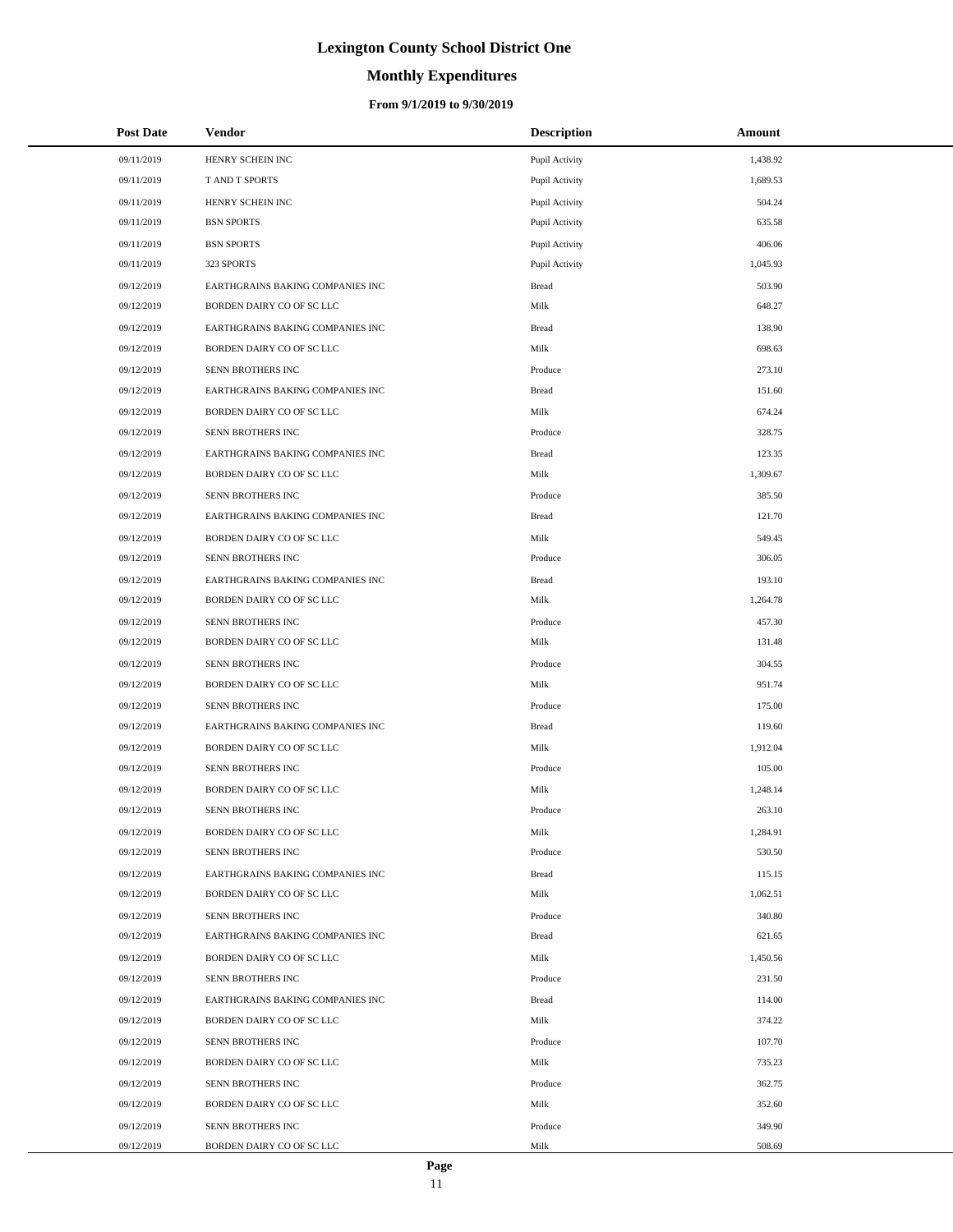# **Monthly Expenditures**

### **From 9/1/2019 to 9/30/2019**

| <b>Post Date</b> | Vendor                           | <b>Description</b>        | Amount   |
|------------------|----------------------------------|---------------------------|----------|
| 09/12/2019       | SENN BROTHERS INC                | Produce                   | 150.95   |
| 09/12/2019       | BORDEN DAIRY CO OF SC LLC        | Milk                      | 963.36   |
| 09/12/2019       | SENN BROTHERS INC                | Produce                   | 601.55   |
| 09/12/2019       | EARTHGRAINS BAKING COMPANIES INC | <b>Bread</b>              | 143.50   |
| 09/12/2019       | BORDEN DAIRY CO OF SC LLC        | Milk                      | 477.30   |
| 09/12/2019       | BORDEN DAIRY CO OF SC LLC        | Milk                      | 823.70   |
| 09/12/2019       | SENN BROTHERS INC                | Produce                   | 130.95   |
| 09/12/2019       | EARTHGRAINS BAKING COMPANIES INC | <b>Bread</b>              | 112.45   |
| 09/12/2019       | BORDEN DAIRY CO OF SC LLC        | Milk                      | 374.12   |
| 09/12/2019       | SENN BROTHERS INC                | Produce                   | 198.85   |
| 09/12/2019       | BORDEN DAIRY CO OF SC LLC        | Milk                      | 1,210.13 |
| 09/12/2019       | SENN BROTHERS INC                | Produce                   | 400.00   |
| 09/12/2019       | BORDEN DAIRY CO OF SC LLC        | Milk                      | 850.88   |
| 09/12/2019       | EARTHGRAINS BAKING COMPANIES INC | <b>Bread</b>              | 106.30   |
| 09/12/2019       | BORDEN DAIRY CO OF SC LLC        | Milk                      | 771.75   |
| 09/12/2019       | BORDEN DAIRY CO OF SC LLC        | Milk                      | 664.72   |
| 09/12/2019       | SENN BROTHERS INC                | Produce                   | 165.00   |
| 09/12/2019       | BORDEN DAIRY CO OF SC LLC        | Milk                      | 778.07   |
| 09/12/2019       | SENN BROTHERS INC                | Produce                   | 281.90   |
| 09/12/2019       | EARTHGRAINS BAKING COMPANIES INC | <b>Bread</b>              | 269.38   |
| 09/12/2019       | BORDEN DAIRY CO OF SC LLC        | Milk                      | 270.02   |
| 09/12/2019       | SENN BROTHERS INC                | Produce                   | 221.90   |
| 09/12/2019       | EARTHGRAINS BAKING COMPANIES INC | <b>Bread</b>              | 175.90   |
| 09/12/2019       | BORDEN DAIRY CO OF SC LLC        | Milk                      | 985.82   |
| 09/12/2019       | SENN BROTHERS INC                | Produce                   | 209.50   |
| 09/12/2019       | EARTHGRAINS BAKING COMPANIES INC | <b>Bread</b>              | 126.25   |
| 09/12/2019       | BORDEN DAIRY CO OF SC LLC        | Milk                      | 921.16   |
| 09/12/2019       | SENN BROTHERS INC                | Produce                   | 350.80   |
| 09/12/2019       | EARTHGRAINS BAKING COMPANIES INC | <b>Bread</b>              | 102.13   |
| 09/12/2019       | BORDEN DAIRY CO OF SC LLC        | Milk                      | 602.87   |
| 09/12/2019       | SENN BROTHERS INC                | Produce                   | 357.70   |
| 09/13/2019       | <b>EMPLOYEE</b>                  | Travel                    | 108.99   |
| 09/13/2019       | SCHOOL SPECIALTY                 | Supplies                  | 791.00   |
| 09/13/2019       | ACE GLASS CO INC                 | Supplies                  | 975.84   |
| 09/13/2019       | TEACHER'S DISCOVERY              | Supplies                  | 300.00   |
| 09/13/2019       | FORMS AND SUPPLY INC (FSI)       | Supplies                  | 136.17   |
| 09/13/2019       | <b>EMPLOYEE</b>                  | Travel                    | 226.20   |
| 09/13/2019       | <b>EMPLOYEE</b>                  | Travel                    | 145.75   |
| 09/13/2019       | <b>EMPLOYEE</b>                  | Travel                    | 164.84   |
| 09/13/2019       | <b>EMPLOYEE</b>                  | Travel                    | 310.76   |
| 09/13/2019       | FOLLETT SCHOOL SOLUTIONS INC     | <b>Library Books</b>      | 2,677.06 |
| 09/13/2019       | <b>EMPLOYEE</b>                  | Travel                    | 180.09   |
| 09/13/2019       | <b>EMPLOYEE</b>                  | Travel                    | 246.67   |
| 09/13/2019       | <b>EMPLOYEE</b>                  | Travel                    | 138.04   |
| 09/13/2019       | CERTIFIED TRANSLATION SERVICES   | Other Prof & Tech Service | 130.00   |
| 09/13/2019       | <b>EMPLOYEE</b>                  | Travel                    | 180.96   |
| 09/13/2019       | <b>EMPLOYEE</b>                  | Travel                    | 149.64   |
| 09/13/2019       | <b>EMPLOYEE</b>                  | Travel                    | 160.95   |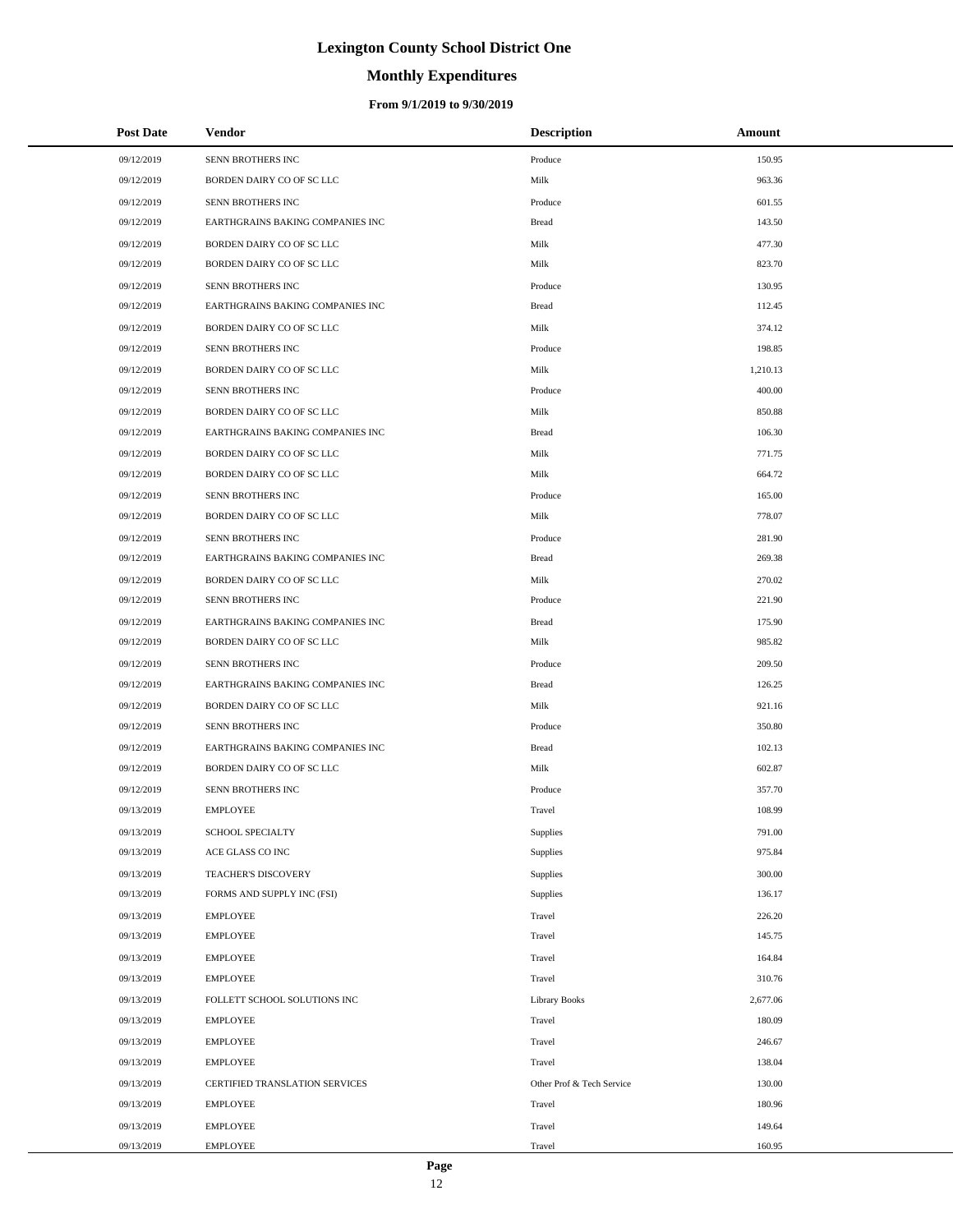# **Monthly Expenditures**

| <b>Post Date</b> | <b>Vendor</b>                               | <b>Description</b>         | Amount   |
|------------------|---------------------------------------------|----------------------------|----------|
| 09/13/2019       | <b>EMPLOYEE</b>                             | Travel                     | 200.10   |
| 09/13/2019       | TRITEK FIRE AND SECURITY LLC                | Repairs and Maintenance    | 308.00   |
| 09/13/2019       | NUIDEA SCHOOL SUPPLY CO                     | Supplies-Maintenace        | 199.02   |
| 09/13/2019       | SHIFFLER EQUIPMENT SALES INC                | Supplies-Maintenace        | 398.58   |
| 09/13/2019       | TRITEK FIRE AND SECURITY LLC                | Repairs and Maintenance    | 1,229.40 |
| 09/13/2019       | TRITEK FIRE AND SECURITY LLC                | Repairs and Maintenance    | 585.43   |
| 09/13/2019       | <b>BSN SPORTS</b>                           | Supplies                   | 406.60   |
| 09/13/2019       | <b>EMPLOYEE</b>                             | Travel                     | 349.16   |
| 09/13/2019       | <b>EMPLOYEE</b>                             | Travel                     | 154.86   |
| 09/13/2019       | <b>EMPLOYEE</b>                             | Travel                     | 394.98   |
| 09/13/2019       | EXTRA DUTY SOLUTIONS                        | Other Prof & Tech Service  | 8,208.99 |
| 09/13/2019       | <b>EMPLOYEE</b>                             | Other Prof & Tech Service  | 244.08   |
| 09/13/2019       | <b>CAMCOR</b>                               | <b>Technology Supplies</b> | 997.22   |
| 09/13/2019       | CAMCOR                                      | <b>Technology Supplies</b> | 997.22   |
| 09/13/2019       | CAMCOR                                      | <b>Technology Supplies</b> | 997.22   |
| 09/13/2019       | CAMCOR                                      | <b>Technology Supplies</b> | 997.22   |
| 09/13/2019       | CAMCOR                                      | <b>Technology Supplies</b> | 997.22   |
| 09/13/2019       | CAMCOR                                      | <b>Technology Supplies</b> | 997.22   |
| 09/13/2019       | <b>CAMCOR</b>                               | <b>Technology Supplies</b> | 997.22   |
| 09/13/2019       | CAMCOR                                      | <b>Technology Supplies</b> | 997.22   |
| 09/13/2019       | CAMCOR                                      | <b>Technology Supplies</b> | 997.22   |
| 09/13/2019       | CAMCOR                                      | <b>Technology Supplies</b> | 997.21   |
| 09/13/2019       | <b>EMPLOYEE</b>                             | Travel                     | 277.24   |
| 09/13/2019       | <b>EMPLOYEE</b>                             | Travel                     | 117.16   |
| 09/13/2019       | CAMCOR                                      | <b>Technology Supplies</b> | 2,493.05 |
| 09/13/2019       | COMPUTER DESIGN CONSULTING SERVICE LLC      | Printing and Binding       | 235.92   |
| 09/13/2019       | <b>EMPLOYEE</b>                             | Travel                     | 109.04   |
| 09/13/2019       | <b>EMPLOYEE</b>                             | Travel                     | 111.94   |
| 09/13/2019       | <b>EMPLOYEE</b>                             | Travel                     | 160.37   |
| 09/13/2019       | <b>EMPLOYEE</b>                             | Travel                     | 155.73   |
| 09/13/2019       | <b>EMPLOYEE</b>                             | Travel                     | 127.89   |
| 09/13/2019       | <b>EMPLOYEE</b>                             | Travel                     | 225.39   |
| 09/13/2019       | <b>GROVE MEDICAL</b>                        | Supplies                   | 117.66   |
| 09/13/2019       | <b>EMPLOYEE</b>                             | Travel                     | 107.88   |
| 09/13/2019       | <b>EMPLOYEE</b>                             | Travel                     | 136.30   |
| 09/13/2019       | <b>EMPLOYEE</b>                             | Travel                     | 106.72   |
| 09/13/2019       | <b>EMPLOYEE</b>                             | Travel                     | 139.78   |
| 09/13/2019       | <b>EMPLOYEE</b>                             | Travel                     | 147.32   |
| 09/13/2019       | NUIDEA SCHOOL SUPPLY CO                     | Supplies                   | 758.07   |
| 09/13/2019       | WARDS NATURAL SCIENCE EST LLC               | <b>Technology Supplies</b> | 1,522.48 |
| 09/13/2019       | NUIDEA SCHOOL SUPPLY CO                     | Supplies                   | 3,398.32 |
| 09/13/2019       | COUNTY OF LEXINGTON                         | Improv Other Than Bldg     | 3,910.00 |
| 09/13/2019       | <b>EMPLOYEE</b>                             | Travel                     | 211.82   |
| 09/13/2019       | <b>EMPLOYEE</b>                             | Travel                     | 198.36   |
| 09/13/2019       | SC DEPARTMENT OF REVENUE (SALES TAX RETURN) | Sales Tax on Adult Meals   | 801.32   |
| 09/13/2019       | EXPLORELEARNING                             | Pupil Activity             | 1,965.00 |
| 09/13/2019       | SC DEPARTMENT OF REVENUE (SALES TAX RETURN) | Pupil Activity             | 137.55   |
| 09/13/2019       | SCHOOL SPECIALTY                            | Pupil Activity             | 243.62   |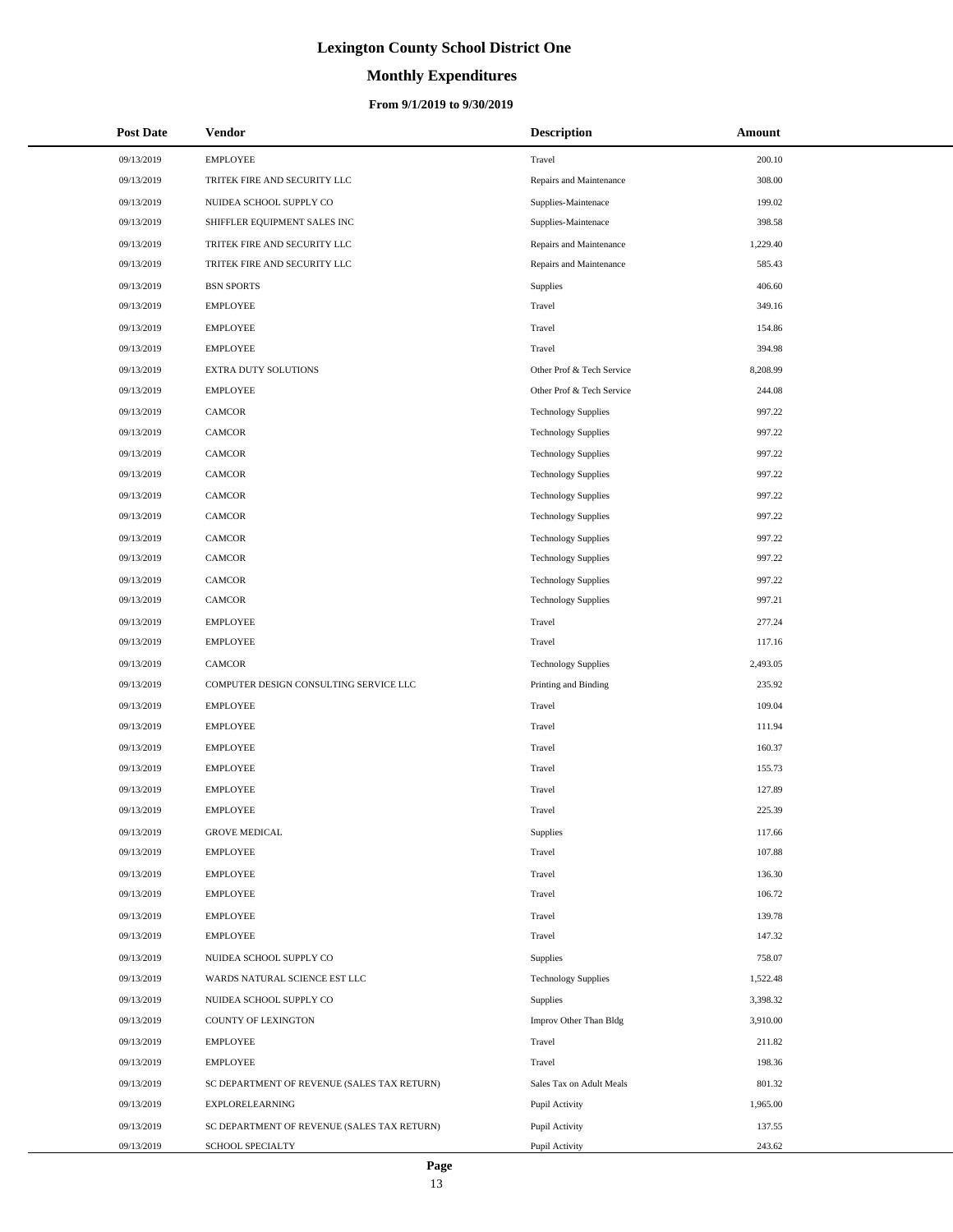# **Monthly Expenditures**

## **From 9/1/2019 to 9/30/2019**

| <b>Post Date</b> | Vendor                                             | <b>Description</b>         | Amount     |  |
|------------------|----------------------------------------------------|----------------------------|------------|--|
| 09/13/2019       | T AND T SPORTS                                     | Pupil Activity             | 2,311.20   |  |
| 09/13/2019       | <b>IVEY SALES ASSOC</b>                            | Pupil Activity             | 270.00     |  |
| 09/13/2019       | CAROLINA SPORTS INC                                | Pupil Activity             | 594.00     |  |
| 09/13/2019       | <b>IRMO HIGH SCHOOL</b>                            | Pupil Activity             | 275.00     |  |
| 09/13/2019       | <b>BSN SPORTS</b>                                  | Pupil Activity             | 574.59     |  |
| 09/13/2019       | <b>BSN SPORTS</b>                                  | Pupil Activity             | 356.33     |  |
| 09/13/2019       | HEALY AWARDS INC                                   | Pupil Activity             | 363.00     |  |
| 09/13/2019       | COLUMBIA SPECIALTY ADVERTISING INC                 | Pupil Activity             | 1,881.06   |  |
| 09/13/2019       | BIG TIME ENTERTAINMENT LLC                         | Pupil Activity             | 1,875.00   |  |
| 09/13/2019       | <b>CAROLINA IDEAS</b>                              | Pupil Activity             | 943.74     |  |
| 09/13/2019       | WALKER ENTERPRISES INC DBA TUXEDO WHOLESALER       | Pupil Activity             | 895.51     |  |
| 09/16/2019       | DELL COMPUTERS                                     | <b>Technology Supplies</b> | 460.10     |  |
| 09/16/2019       | FORMS AND SUPPLY INC (FSI)                         | Supplies                   | 1,576.11   |  |
| 09/16/2019       | KURTZ BROS DBA BENDER BURKOT                       | Supplies                   | 559.47     |  |
| 09/16/2019       | EL EDUCATION INC                                   | Inst Prog Improvement      | 14,725.00  |  |
| 09/16/2019       | EDUCATIONAL PARTNERS INTERNATIONAL LLC             | <b>Staff Services</b>      | 228,000.00 |  |
| 09/16/2019       | WARDS NATURAL SCIENCE EST LLC                      | Supplies                   | 118.19     |  |
| 09/16/2019       | HP INC                                             | <b>Technology Supplies</b> | 1,345.31   |  |
| 09/16/2019       | INDIANAPOLIS MARRIOTT DOWNTOWN                     | Pupil Transportation       | 1,260.00   |  |
| 09/16/2019       | INDIANAPOLIS MARRIOTT DOWNTOWN                     | Travel                     | 630.00     |  |
| 09/16/2019       | MACHINE AND WELDING SUPPLY CO DBA ARC3 GASES SOUTH | Supplies                   | 1,918.67   |  |
| 09/16/2019       | SOUTHEASTERN SPEECH AND LANGUAGE SERVICES LLC      | Other Prof & Tech Service  | 4,931.25   |  |
| 09/16/2019       | <b>EMPLOYEE</b>                                    | Travel                     | 325.00     |  |
| 09/16/2019       | MEDSHORE AMBULANCE SVC GOLD CROSS AMBULANCE SVC    | Other Prof & Tech Service  | 325.00     |  |
| 09/16/2019       | HARMONY EDUCATION CENTER NSRF                      | Dues and Fees              | 400.00     |  |
| 09/16/2019       | <b>GREENVILLE EMBASSY SUITES</b>                   | Travel-Teacher Staff Dev   | 322.91     |  |
| 09/16/2019       | BURR AND FORMAN LLP                                | <b>Legal Services</b>      | 3,156.10   |  |
| 09/16/2019       | ROTARY CLUB OF LEXINGTON                           | Dues and Fees              | 180.00     |  |
| 09/16/2019       | NASSP(NATIONAL ASSOC OF SECONDARY SCH PRINCIPALS)  | Dues and Fees              | 250.00     |  |
| 09/16/2019       | FORMS AND SUPPLY INC (FSI)                         | Supplies                   | 134.43     |  |
| 09/16/2019       | RAPTOR TECHNOLOGIES LLC                            | Supplies                   | 200.00     |  |
| 09/16/2019       | SC DEPARTMENT OF REVENUE (SALES TAX RETURN)        | Dues and Fees              | $-629.62$  |  |
| 09/16/2019       | CULLUM SERVICES INC                                | Repairs and Maintenance    | 1,950.00   |  |
| 09/16/2019       | SONITROL OF COLUMBIA INC                           | Repairs and Maintenance    | 787.08     |  |
| 09/16/2019       | CULLUM SERVICES INC                                | Repairs and Maintenance    | 4,792.50   |  |
| 09/16/2019       | PIONEER MANUFACTURING CO                           | Supplies-Maintenace        | 2,562.65   |  |
| 09/16/2019       | CULLUM SERVICES INC                                | Repairs and Maintenance    | 3,937.50   |  |
| 09/16/2019       | CULLUM SERVICES INC                                | Repairs and Maintenance    | 360.00     |  |
| 09/16/2019       | <b>BARNES PROPANE</b>                              | Energy                     | 387.13     |  |
| 09/16/2019       | CULLUM SERVICES INC                                | Repairs and Maintenance    | 1,379.17   |  |
| 09/16/2019       | ALPINE SALES INC                                   | Supplies-Maintenace        | 327.77     |  |
| 09/16/2019       | CULLUM SERVICES INC                                | Repairs and Maintenance    | 440.63     |  |
| 09/16/2019       | CULLUM SERVICES INC                                | Repairs and Maintenance    | 2,730.00   |  |
| 09/16/2019       | CULLUM SERVICES INC                                | Repairs and Maintenance    | 757.50     |  |
| 09/16/2019       | CULLUM SERVICES INC                                | Repairs and Maintenance    | 1,372.50   |  |
| 09/16/2019       | CULLUM SERVICES INC                                | Repairs and Maintenance    | 1,355.63   |  |
| 09/16/2019       | CULLUM SERVICES INC                                | Repairs and Maintenance    | 1,059.38   |  |
| 09/16/2019       | CULLUM SERVICES INC                                | Repairs and Maintenance    | 1,331.25   |  |

 $\overline{a}$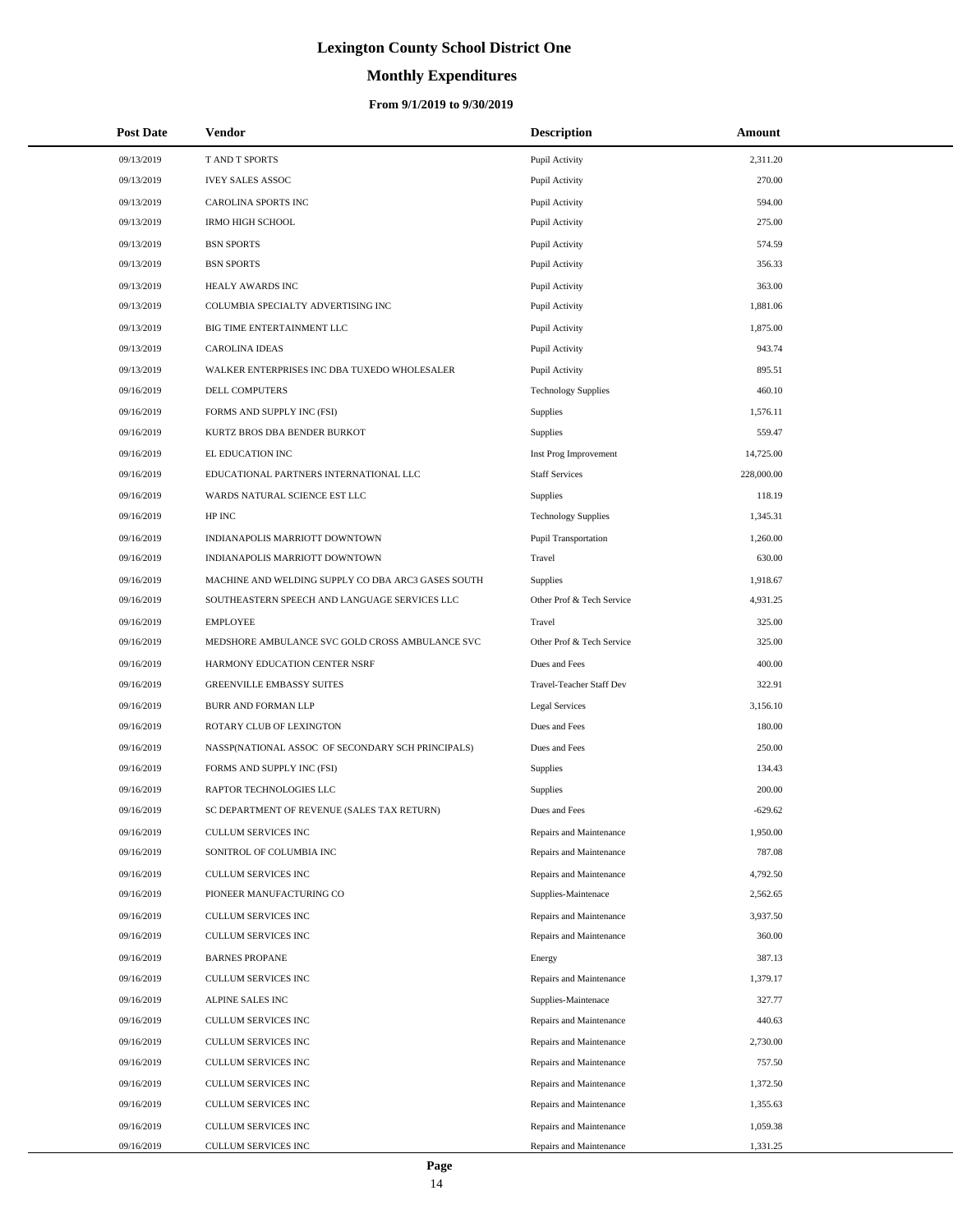# **Monthly Expenditures**

| <b>Post Date</b> | Vendor                                      | <b>Description</b>            | Amount   |
|------------------|---------------------------------------------|-------------------------------|----------|
| 09/16/2019       | CULLUM SERVICES INC                         | Repairs and Maintenance       | 1,792.50 |
| 09/16/2019       | CULLUM SERVICES INC                         | Repairs and Maintenance       | 3,788.54 |
| 09/16/2019       | CULLUM SERVICES INC                         | Repairs and Maintenance       | 1,691.25 |
| 09/16/2019       | PALMETTO PROPANE                            | Energy                        | 621.47   |
| 09/16/2019       | CULLUM SERVICES INC                         | Repairs and Maintenance       | 1,537.50 |
| 09/16/2019       | CULLUM SERVICES INC                         | Repairs and Maintenance       | 1,149.38 |
| 09/16/2019       | <b>CULLUM SERVICES INC</b>                  | Repairs and Maintenance       | 3,759.33 |
| 09/16/2019       | CULLUM SERVICES INC                         | Repairs and Maintenance       | 2,148.76 |
| 09/16/2019       | <b>CULLUM SERVICES INC</b>                  | Repairs and Maintenance       | 1,515.00 |
| 09/16/2019       | CULLUM SERVICES INC                         | Repairs and Maintenance       | 1,376.25 |
| 09/16/2019       | CULLUM SERVICES INC                         | Repairs and Maintenance       | 1,530.00 |
| 09/16/2019       | CULLUM SERVICES INC                         | Repairs and Maintenance       | 1,205.60 |
| 09/16/2019       | CULLUM SERVICES INC                         | Repairs and Maintenance       | 1,276.88 |
| 09/16/2019       | <b>CULLUM SERVICES INC</b>                  | Repairs and Maintenance       | 620.62   |
| 09/16/2019       | CULLUM SERVICES INC                         | Repairs and Maintenance       | 2,371.88 |
| 09/16/2019       | CULLUM SERVICES INC                         | Repairs and Maintenance       | 1,453.12 |
| 09/16/2019       | <b>ADM SIGNS</b>                            | Supplies-Maintenace           | 449.40   |
| 09/16/2019       | CULLUM SERVICES INC                         | Repairs and Maintenance       | 2,437.50 |
| 09/16/2019       | CULLUM SERVICES INC                         | Repairs and Maintenance       | 5,887.50 |
| 09/16/2019       | <b>CULLUM SERVICES INC</b>                  | Repairs and Maintenance       | 1,453.13 |
| 09/16/2019       | <b>ADM SIGNS</b>                            | Supplies-Maintenace           | 1,279.72 |
| 09/16/2019       | COLE, SUSAN                                 | Pupil Transportation          | 321.55   |
| 09/16/2019       | FOGLE, PAM                                  | Pupil Transportation          | 135.72   |
| 09/16/2019       | <b>EMPLOYEE</b>                             | Pupil Transportation          | 425.95   |
| 09/16/2019       | PEARCE, TIM                                 | Pupil Transportation          | 306.94   |
| 09/16/2019       | SIMUEL, DEATRU                              | Pupil Transportation          | 146.16   |
| 09/16/2019       | STROUD, ANDREA                              | Pupil Transportation          | 357.05   |
| 09/16/2019       | <b>EMPLOYEE</b>                             | Pupil Transportation          | 117.45   |
| 09/16/2019       | VAUGHN, DANA                                | <b>Pupil Transportation</b>   | 334.08   |
| 09/16/2019       | <b>GLENN, ODELL</b>                         | Other Prof & Tech Service     | 122.50   |
| 09/16/2019       | NATIONAL SCHOOL PUBLIC RELATIONS ASSOC      | Other Prof & Tech Service     | 531.00   |
| 09/16/2019       | TELCOM OF SOUTH CAROLINA INC                | Software Renewal/Agreemen     | 110.00   |
| 09/16/2019       | TELCOM OF SOUTH CAROLINA INC                | <b>Technology Supplies</b>    | 330.00   |
| 09/16/2019       | TELCOM OF SOUTH CAROLINA INC                | <b>Technology Supplies</b>    | 485.35   |
| 09/16/2019       | TELCOM OF SOUTH CAROLINA INC                | Software Renewal/Agreemen     | 815.35   |
| 09/16/2019       | TELCOM OF SOUTH CAROLINA INC                | <b>Technology Supplies</b>    | 469.10   |
| 09/16/2019       | TELCOM OF SOUTH CAROLINA INC                | Software Renewal/Agreemen     | 330.00   |
| 09/16/2019       | TELCOM OF SOUTH CAROLINA INC                | Software Renewal/Agreemen     | 330.00   |
| 09/16/2019       | BRIDGEWAY SOLUTIONS INC                     | Supplies                      | 787.52   |
| 09/16/2019       | <b>EMPLOYEE</b>                             | Travel                        | 225.62   |
| 09/16/2019       | <b>EMPLOYEE</b>                             | Travel                        | 292.32   |
| 09/16/2019       | <b>EMPLOYEE</b>                             | Travel                        | 143.72   |
| 09/16/2019       | MCGRAW HILL EDUCATION INC                   | Supplies                      | 2,188.47 |
| 09/16/2019       | <b>EDVENTURE</b>                            | <b>Instructional Services</b> | 300.00   |
| 09/16/2019       | PENDER, LORI                                | Inst Prog Improvement         | 1,387.00 |
| 09/16/2019       | BENCHMARK EDUCATION CO                      | Supplies                      | 2,605.63 |
| 09/16/2019       | SC DEPARTMENT OF REVENUE (SALES TAX RETURN) | Supplies                      | 165.81   |
| 09/16/2019       | BIRDBRAIN TECHNOLOGIES LLC                  | <b>Technology Supplies</b>    | 2,492.40 |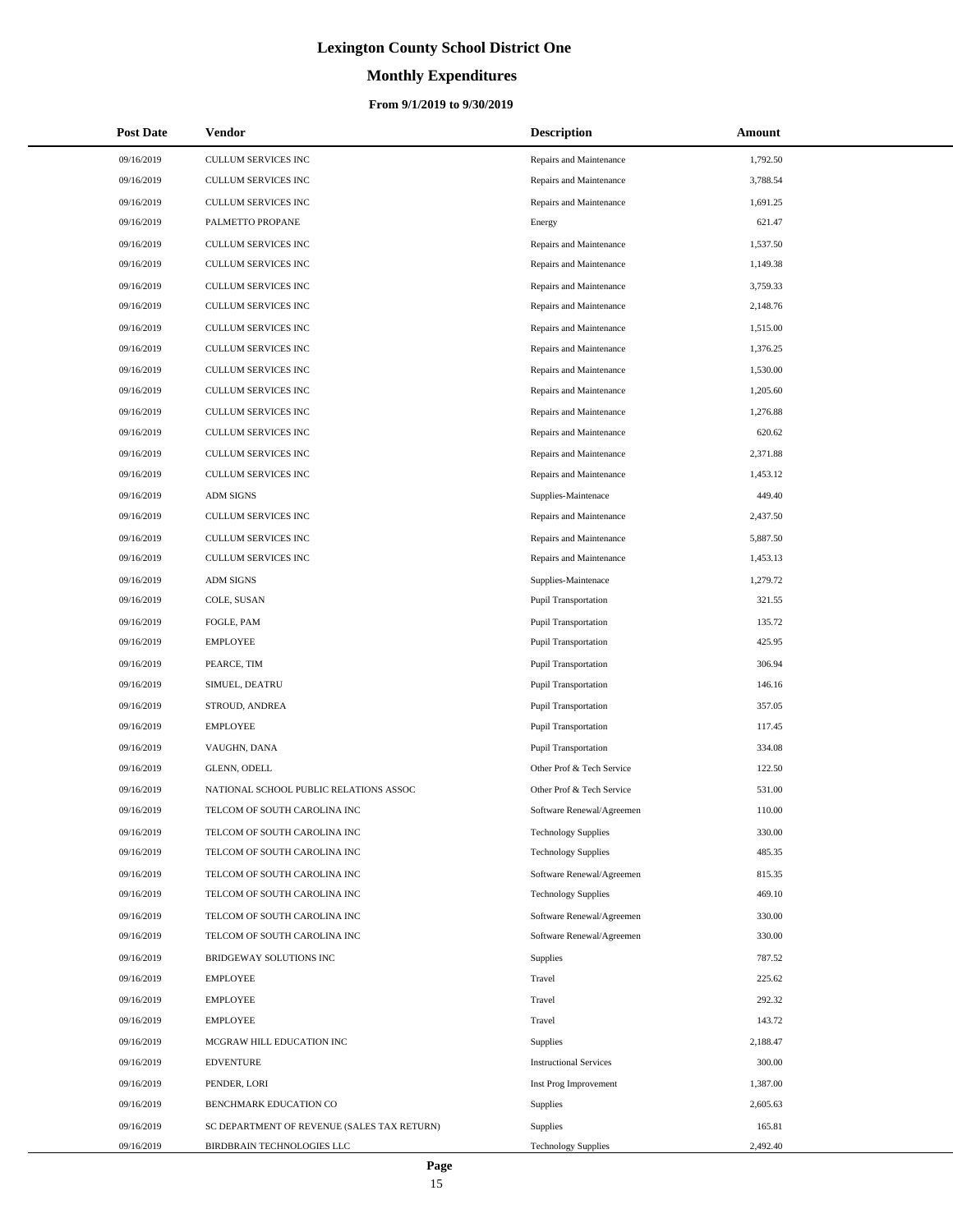# **Monthly Expenditures**

## **From 9/1/2019 to 9/30/2019**

|            | <b>Post Date</b> | <b>Vendor</b>                                   | <b>Description</b>             | Amount     |
|------------|------------------|-------------------------------------------------|--------------------------------|------------|
| 09/16/2019 |                  | SC DEPARTMENT OF REVENUE (SALES TAX RETURN)     | <b>Technology Supplies</b>     | 164.43     |
| 09/16/2019 |                  | NUIDEA SCHOOL SUPPLY CO                         | Supplies                       | 1,214.19   |
| 09/16/2019 |                  | NUIDEA SCHOOL SUPPLY CO                         | Supplies                       | 1,831.63   |
| 09/16/2019 |                  | CC AND I SERVICES LLC                           | Building                       | 570.00     |
| 09/16/2019 |                  | USA TESTPREP INC                                | Pupil Activity                 | 425.00     |
| 09/16/2019 |                  | WARDS NATURAL SCIENCE EST LLC                   | Pupil Activity                 | 113.47     |
| 09/16/2019 |                  | WARDS NATURAL SCIENCE EST LLC                   | Pupil Activity                 | 104.59     |
| 09/16/2019 |                  | <b>COASTAL ENTERPRISES</b>                      | Pupil Activity                 | 1,405.20   |
| 09/16/2019 |                  | SC DEPARTMENT OF EDUCATION                      | Pupil Activity                 | 169.65     |
| 09/16/2019 |                  | ACADEMIC SUPPLIER DBA RASIX COMPUTER CENTER INC | Pupil Activity                 | 103.00     |
| 09/16/2019 |                  | COMBS, OBIE                                     | Pupil Activity                 | 112.00     |
| 09/16/2019 |                  | CARDINAL NEWMAN HIGH SCHOOL                     | Pupil Activity                 | 175.00     |
| 09/16/2019 |                  | DREHER HIGH SCHOOL                              | Pupil Activity                 | 240.00     |
| 09/16/2019 |                  | DREHER HIGH SCHOOL                              | Pupil Activity                 | 960.00     |
| 09/16/2019 |                  | THE TROPHY AND GIFT SHOP                        | Pupil Activity                 | 208.66     |
| 09/16/2019 |                  | TOTAL STRENGTH AND SPEED                        | Pupil Activity                 | 2,196.54   |
| 09/16/2019 |                  | DREHER HIGH SCHOOL                              | Pupil Activity                 | 740.00     |
| 09/16/2019 |                  | AUGUSTA SWIM SUPPLY                             | Pupil Activity                 | 491.00     |
| 09/17/2019 |                  | SCHOOL SPECIALTY                                | Supplies                       | 581.80     |
| 09/17/2019 |                  | FORMS AND SUPPLY INC (FSI)                      | Supplies                       | 1,891.33   |
| 09/17/2019 |                  | SCHOOL SPECIALTY                                | Supplies                       | 2,325.20   |
| 09/17/2019 |                  | FORMS AND SUPPLY INC (FSI)                      | Supplies                       | 1,868.01   |
| 09/17/2019 |                  | SCHOOL SPECIALTY                                | Supplies                       | 254.02     |
| 09/17/2019 |                  | DRAMATISTS PLAY SERVICE INC                     | Supplies                       | 180.00     |
| 09/17/2019 |                  | <b>SCHOOLS IN</b>                               | Supplies                       | 1,010.01   |
| 09/17/2019 |                  | MANSFIELD OIL CO OF GAINESVILLE INC             | Supplies-Maintenace            | 6,281.39   |
| 09/17/2019 |                  | EA SERVICES LLC                                 | Supplies-Maintenace            | 577.80     |
| 09/17/2019 |                  | FORMS AND SUPPLY INC (FSI)                      | Supplies-Maintenace            | 1,996.88   |
| 09/17/2019 |                  | PALMETTO CONTROLS INC                           | Supplies-Maintenace            | 642.00     |
| 09/17/2019 |                  | PALMETTO CONTROLS INC                           | Supplies-Maintenace            | 864.56     |
| 09/17/2019 |                  | APPLYA OCCUPATIONAL STRATEGIES                  | Other Prof & Tech Service      | 192.64     |
| 09/17/2019 |                  | <b>SCHOOL SPECIALTY</b>                         | Supplies                       | 1,982.10   |
| 09/17/2019 |                  | <b>GROVE MEDICAL</b>                            | Supplies                       | 141.80     |
| 09/17/2019 |                  | DELTA EDUCATION SCHOOL SPECIALITY               | Supplies                       | 129.66     |
| 09/17/2019 |                  | CAMCOR                                          | <b>Technology Supplies</b>     | 524,803.87 |
| 09/17/2019 |                  | PECKNEL MUSIC CO INC                            | Pupil Activity                 | 732.84     |
| 09/17/2019 |                  | SCHOOL SPECIALTY                                | Pupil Activity                 | 214.00     |
| 09/17/2019 |                  | OAK GROVE ELEMENTARY SCHOOL                     | Pupil Act-Fee/Collection Refnd | 308.00     |
| 09/17/2019 |                  | SCHOOL SPECIALTY                                | Pupil Activity                 | 705.49     |
| 09/17/2019 |                  | SCHOOL SPECIALTY                                | Pupil Activity                 | 588.50     |
| 09/17/2019 |                  | MEADOW GLEN MIDDLE SCHOOL                       | Pupil Act-Fee/Collection Refnd | 118.00     |
| 09/17/2019 |                  | MEADOW GLEN MIDDLE SCHOOL                       | Pupil Activity                 | 200.00     |
| 09/17/2019 |                  | SCHOOL SPECIALTY                                | Pupil Activity                 | 172.60     |
| 09/17/2019 |                  | SCHOOL SPECIALTY                                | Pupil Activity                 | 369.46     |
| 09/17/2019 |                  | 323 SPORTS                                      | Pupil Activity                 | 1,391.00   |
| 09/17/2019 |                  | T AND T SPORTS                                  | Pupil Activity                 | 267.23     |
| 09/17/2019 |                  | MEADOW GLEN MIDDLE SCHOOL                       | Pupil Activity                 | 200.00     |
| 09/18/2019 |                  | SCHOOL SPECIALTY                                | Supplies                       | 444.30     |

÷.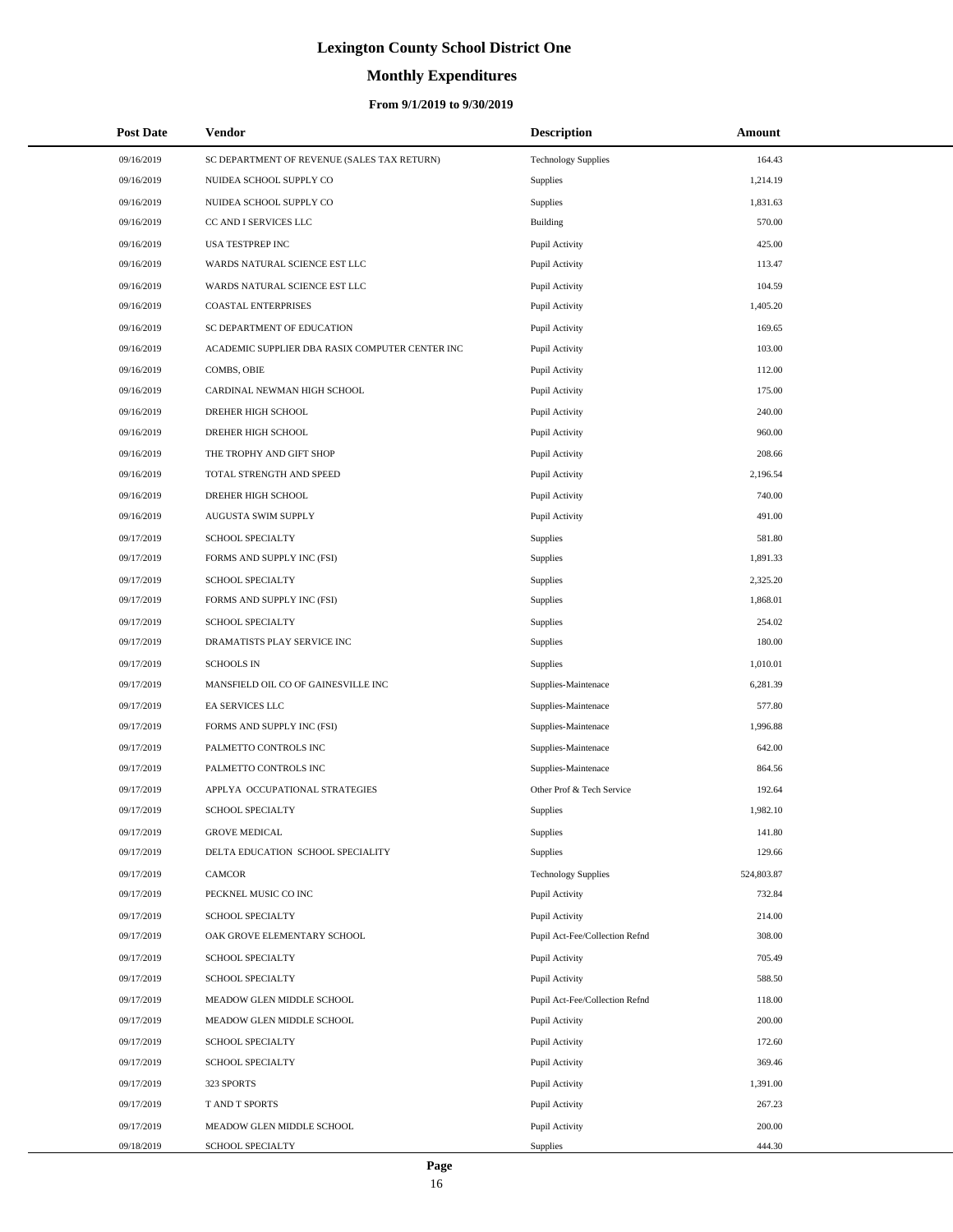# **Monthly Expenditures**

## **From 9/1/2019 to 9/30/2019**

| <b>Post Date</b> | Vendor                                            | <b>Description</b>        | Amount    |  |
|------------------|---------------------------------------------------|---------------------------|-----------|--|
| 09/18/2019       | <b>INSTRUCTURE INC</b>                            | Software Renewal/Agreemen | 6,955.00  |  |
| 09/18/2019       | <b>SCHOOL SPECIALTY</b>                           | Supplies                  | 117.44    |  |
| 09/18/2019       | <b>IPRINT TECHNOLOGIES</b>                        | Supplies                  | 665.00    |  |
| 09/18/2019       | FORMS AND SUPPLY INC (FSI)                        | Supplies                  | 2,624.81  |  |
| 09/18/2019       | <b>SPIRIT CANDY</b>                               | <b>Supplies</b>           | 835.80    |  |
| 09/18/2019       | PROJECT LEAD THE WAY INC                          | Supplies-Instruction      | 1,719.00  |  |
| 09/18/2019       | ELEVATION HEALTHCARE                              | Other Prof & Tech Service | 2,437.50  |  |
| 09/18/2019       | GREENVILLE COUNTY SCHOOL DIST                     | Tuition-LEA               | 6,705.00  |  |
| 09/18/2019       | <b>SHAR PRODUCTS</b>                              | Supplies                  | 317.83    |  |
| 09/18/2019       | <b>JW PEPPER</b>                                  | Supplies                  | 123.75    |  |
| 09/18/2019       | STENSTROM, ROY RICHARD                            | Other Prof & Tech Service | 200.00    |  |
| 09/18/2019       | <b>EMPLOYEE</b>                                   | Supplies                  | 133.24    |  |
| 09/18/2019       | OCCUPATIONAL HEALTH                               | Supplies                  | 486.00    |  |
| 09/18/2019       | HOUGHTON MIFFLIN HARCOURT PUBLISHING CO           | Supplies                  | 310.38    |  |
| 09/18/2019       | DUFF FREEMAN LYON LLC                             | Legal Services            | 5,883.39  |  |
| 09/18/2019       | <b>ASCD</b>                                       | Dues and Fees             | 496.00    |  |
| 09/18/2019       | ACADEMIC SUPPLIER DBA RASIX COMPUTER CENTER INC   | Supplies                  | 186.62    |  |
| 09/18/2019       | <b>DOMINION ENERGY</b>                            | <b>Public Utilities</b>   | 393.23    |  |
| 09/18/2019       | MIDCAROLINA ELEC COOP INC                         | <b>Public Utilities</b>   | 191.00    |  |
| 09/18/2019       | <b>DOMINION ENERGY</b>                            | <b>Public Utilities</b>   | 1,046.91  |  |
| 09/18/2019       | EA SERVICES LLC                                   | Repairs and Maintenance   | 500.00    |  |
| 09/18/2019       | SMITH AND JONES JANITORIAL SUPPLIES AND EQUIP INC | Supplies                  | 2,144.28  |  |
| 09/18/2019       | PIONEER MANUFACTURING CO                          | Supplies-Maintenace       | 452.61    |  |
| 09/18/2019       | <b>DOMINION ENERGY</b>                            | <b>Public Utilities</b>   | 738.17    |  |
| 09/18/2019       | CULLUM SERVICES INC                               | Repairs and Maintenance   | 594.73    |  |
| 09/18/2019       | <b>DOMINION ENERGY</b>                            | <b>Public Utilities</b>   | 14,352.31 |  |
| 09/18/2019       | MIDCAROLINA ELEC COOP INC                         | <b>Public Utilities</b>   | 34,995.00 |  |
| 09/18/2019       | EA SERVICES LLC                                   | Repairs and Maintenance   | 160.00    |  |
| 09/18/2019       | PIONEER MANUFACTURING CO                          | Supplies-Maintenace       | 452.61    |  |
| 09/18/2019       | SUBURBAN PROPANE                                  | Energy                    | 281.42    |  |
| 09/18/2019       | <b>DOMINION ENERGY</b>                            | <b>Public Utilities</b>   | 11,370.29 |  |
| 09/18/2019       | EA SERVICES LLC                                   | Repairs and Maintenance   | 160.00    |  |
| 09/18/2019       | <b>DOMINION ENERGY</b>                            | <b>Public Utilities</b>   | 28,514.25 |  |
| 09/18/2019       | PIONEER MANUFACTURING CO                          | Supplies-Maintenace       | 452.61    |  |
| 09/18/2019       | <b>DOMINION ENERGY</b>                            | <b>Public Utilities</b>   | 12,824.62 |  |
| 09/18/2019       | CULLUM SERVICES INC                               | Repairs and Maintenance   | 1,361.09  |  |
| 09/18/2019       | CULLUM SERVICES INC                               | Repairs and Maintenance   | 321.17    |  |
| 09/18/2019       | CULLUM SERVICES INC                               | Repairs and Maintenance   | 1,241.11  |  |
| 09/18/2019       | <b>DOMINION ENERGY</b>                            | <b>Public Utilities</b>   | 12,192.38 |  |
| 09/18/2019       | <b>DOMINION ENERGY</b>                            | <b>Public Utilities</b>   | 9,880.05  |  |
| 09/18/2019       | HUBER SUPPLY CO OF LEXINGTON INC                  | Supplies-Maintenace       | 528.93    |  |
| 09/18/2019       | <b>DOMINION ENERGY</b>                            | <b>Public Utilities</b>   | 49,002.35 |  |
| 09/18/2019       | PIONEER MANUFACTURING CO                          | Supplies-Maintenace       | 452.61    |  |
| 09/18/2019       | <b>DOMINION ENERGY</b>                            | <b>Public Utilities</b>   | 9,320.82  |  |
| 09/18/2019       | <b>DOMINION ENERGY</b>                            | <b>Public Utilities</b>   | 13,651.63 |  |
| 09/18/2019       | <b>DOMINION ENERGY</b>                            | <b>Public Utilities</b>   | 16,714.31 |  |
| 09/18/2019       | <b>DOMINION ENERGY</b>                            | <b>Public Utilities</b>   | 10,656.83 |  |
| 09/18/2019       | CULLUM SERVICES INC                               | Repairs and Maintenance   | 620.61    |  |

 $\overline{a}$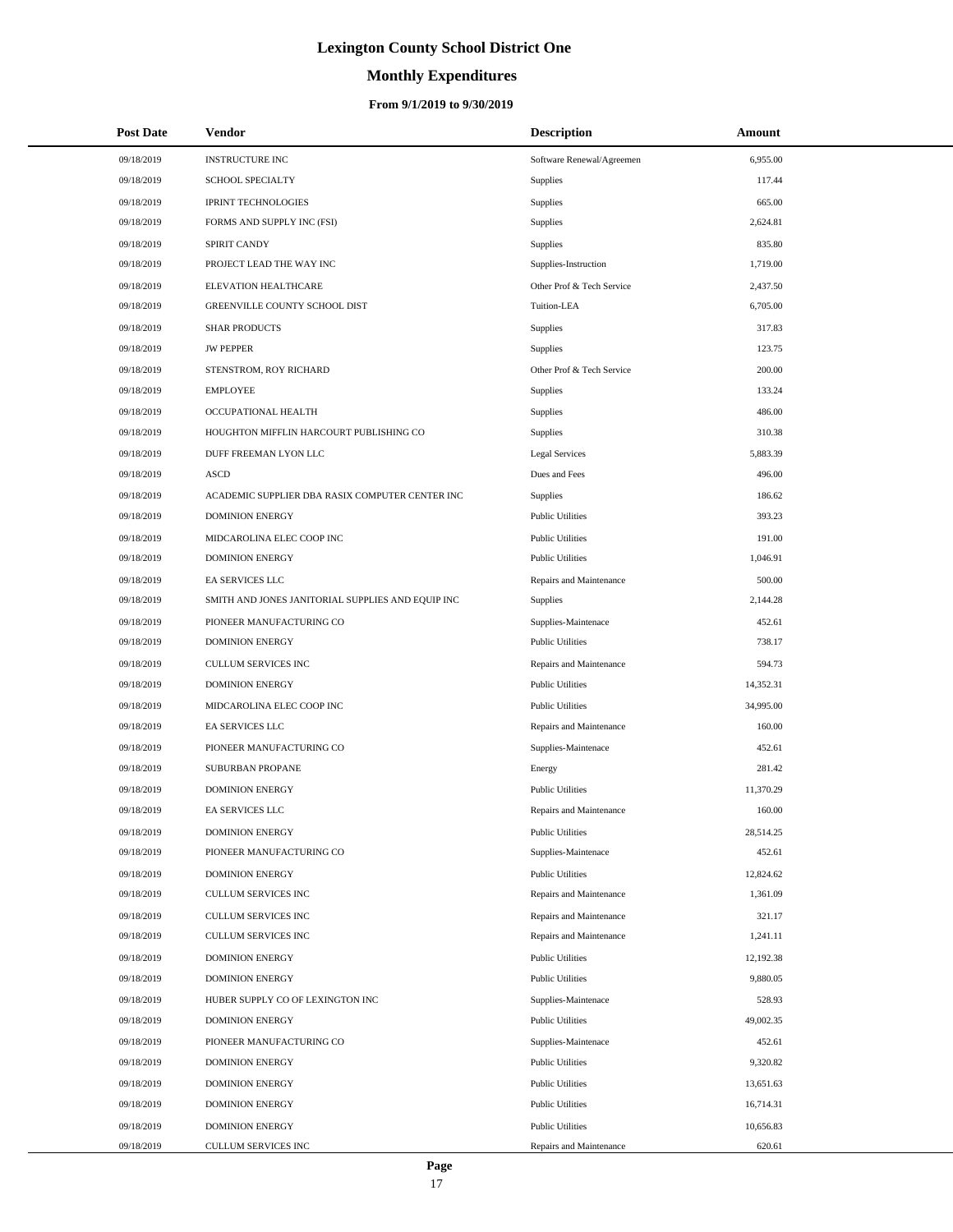# **Monthly Expenditures**

## **From 9/1/2019 to 9/30/2019**

| <b>Post Date</b> | Vendor                                         | <b>Description</b>          | Amount       |
|------------------|------------------------------------------------|-----------------------------|--------------|
| 09/18/2019       | <b>DOMINION ENERGY</b>                         | <b>Public Utilities</b>     | 3,394.45     |
| 09/18/2019       | EA SERVICES LLC                                | Repairs and Maintenance     | 3,080.00     |
| 09/18/2019       | EA SERVICES LLC                                | Repairs and Maintenance     | 200.00       |
| 09/18/2019       | <b>DOMINION ENERGY</b>                         | <b>Public Utilities</b>     | 17,072.55    |
| 09/18/2019       | <b>DOMINION ENERGY</b>                         | <b>Public Utilities</b>     | 13,275.16    |
| 09/18/2019       | EA SERVICES LLC                                | Repairs and Maintenance     | 400.00       |
| 09/18/2019       | <b>DOMINION ENERGY</b>                         | <b>Public Utilities</b>     | 9,528.88     |
| 09/18/2019       | OSWALD WHOLESALE LUMBER INC                    | Supplies-Maintenace         | 1,036.08     |
| 09/18/2019       | <b>EA SERVICES LLC</b>                         | Repairs and Maintenance     | 400.00       |
| 09/18/2019       | EA SERVICES LLC                                | Repairs and Maintenance     | 200.00       |
| 09/18/2019       | HUBER SUPPLY CO OF LEXINGTON INC               | Supplies-Maintenace         | 1,167.34     |
| 09/18/2019       | <b>DOMINION ENERGY</b>                         | <b>Public Utilities</b>     | 12,207.96    |
| 09/18/2019       | <b>DOMINION ENERGY</b>                         | <b>Public Utilities</b>     | 28,129.29    |
| 09/18/2019       | <b>DOMINION ENERGY</b>                         | <b>Public Utilities</b>     | 81,697.76    |
| 09/18/2019       | EA SERVICES LLC                                | Repairs and Maintenance     | 325.00       |
| 09/18/2019       | KIRK COMMERCIAL CONSTRUCTION LLC               | Repairs and Maintenance     | 1,100.48     |
| 09/18/2019       | PIONEER MANUFACTURING CO                       | Supplies-Maintenace         | 301.74       |
| 09/18/2019       | <b>DOMINION ENERGY</b>                         | <b>Public Utilities</b>     | 11,806.67    |
| 09/18/2019       | EA SERVICES LLC                                | Repairs and Maintenance     | 200.00       |
| 09/18/2019       | PALMETTO PLAYGROUNDS LLC                       | Supplies-Maintenace         | 1,326.80     |
| 09/18/2019       | <b>DOMINION ENERGY</b>                         | <b>Public Utilities</b>     | 205.63       |
| 09/18/2019       | MANSFIELD OIL CO OF GAINESVILLE INC            | <b>Pupil Transportation</b> | 2,213.90     |
| 09/18/2019       | STATE DEPARTMENT OF EDUCATION                  | Pupil Transportation        | 1,311.38     |
| 09/18/2019       | LESESNE INDUSTRIES INC                         | Supplies                    | 154.08       |
| 09/18/2019       | DATA NETWORK SOLUTIONS                         | <b>Technology Supplies</b>  | 384.81       |
| 09/18/2019       | TEACHERS COLLEGE READING AND WRITING PROJECT   | Travel                      | 1,300.00     |
| 09/18/2019       | COMPUTER DESIGN CONSULTING SERVICE LLC         | Printing and Binding        | 1,056.11     |
| 09/18/2019       | LEARNING WITHOUT TEARS                         | Supplies                    | 112.20       |
| 09/18/2019       | MCGRAW HILL EDUCATION INC                      | Supplies                    | 2,857.58     |
| 09/18/2019       | ASSOCIATION OF CHRISTIAN SCHOOLS INTERNATIONAL | Other Prof & Tech Service   | 148.50       |
| 09/18/2019       | CAROLINA BIOLOGICAL SUPPLY CO                  | Supplies                    | 793.08       |
| 09/18/2019       | ATLANTIC FOOD SAFETY LLC                       | Other Prof & Tech Service   | 540.00       |
| 09/18/2019       | <b>HEINEMANN</b>                               | Supplies                    | 862.75       |
| 09/18/2019       | H G REYNOLDS COMPANY INC                       | Building                    | 42,915.48    |
| 09/18/2019       | JUMPER CARTER SEASE ARCHITECTS P A             | <b>Building</b>             | 350,452.18   |
| 09/18/2019       | ADAFRUIT INDUSTRIES LLC                        | <b>Technology Supplies</b>  | 2,596.25     |
| 09/18/2019       | TELCOM OF SOUTH CAROLINA INC                   | Software Renewal/Agreemen   | 1,004.75     |
| 09/18/2019       | H G REYNOLDS COMPANY INC                       | <b>Building</b>             | 1,646,729.08 |
| 09/18/2019       | <b>US FOODS</b>                                | Supplies                    | 2,391.01     |
| 09/18/2019       | <b>US FOODS</b>                                | Supplies                    | 1,502.53     |
| 09/18/2019       | <b>US FOODS</b>                                | Supplies                    | 875.78       |
| 09/18/2019       | <b>US FOODS</b>                                | Supplies                    | 1,695.83     |
| 09/18/2019       | US FOODS                                       | Supplies                    | 1,270.35     |
| 09/18/2019       | <b>US FOODS</b>                                | Supplies                    | 1,541.65     |
| 09/18/2019       | US FOODS                                       | Supplies                    | 361.05       |
| 09/18/2019       | <b>US FOODS</b>                                | Supplies                    | 1,182.04     |
| 09/18/2019       | <b>US FOODS</b>                                | Supplies                    | 1,534.79     |
| 09/18/2019       | <b>US FOODS</b>                                | Supplies                    | 1,601.88     |

L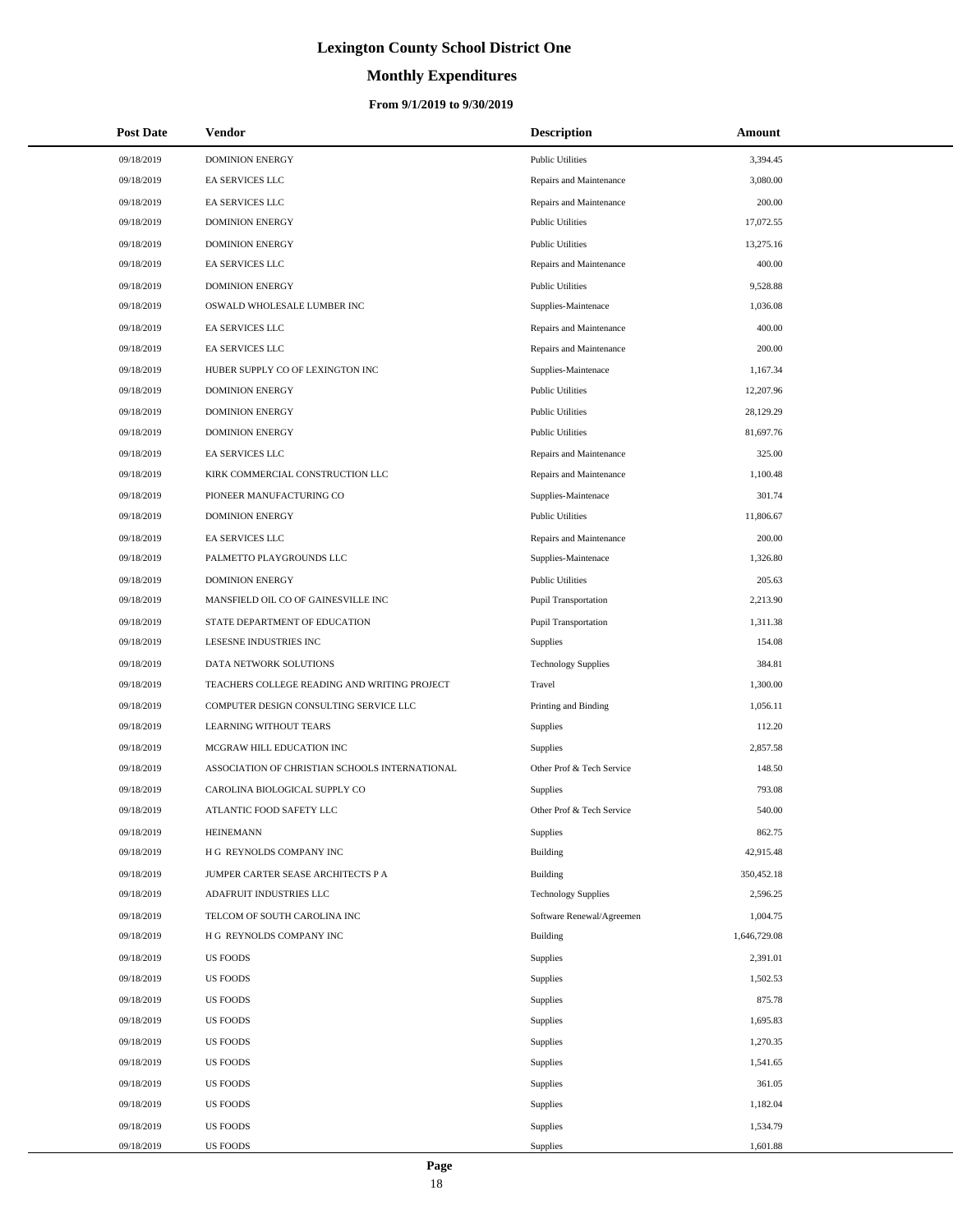# **Monthly Expenditures**

### **From 9/1/2019 to 9/30/2019**

| <b>Post Date</b> | Vendor                      | <b>Description</b>             | Amount   |
|------------------|-----------------------------|--------------------------------|----------|
| 09/18/2019       | <b>US FOODS</b>             | Supplies                       | 1,409.86 |
| 09/18/2019       | US FOODS                    | Supplies                       | 1,122.35 |
| 09/18/2019       | US FOODS                    | Supplies                       | 1,341.99 |
| 09/18/2019       | <b>US FOODS</b>             | Supplies                       | 1,587.59 |
| 09/18/2019       | US FOODS                    | Supplies                       | 1,166.22 |
| 09/18/2019       | US FOODS                    | Supplies                       | 907.78   |
| 09/18/2019       | <b>US FOODS</b>             | Supplies                       | 1,747.55 |
| 09/18/2019       | <b>US FOODS</b>             | Supplies                       | 1,666.70 |
| 09/18/2019       | US FOODS                    | Supplies                       | 2,198.12 |
| 09/18/2019       | US FOODS                    | Supplies                       | 1,603.34 |
| 09/18/2019       | US FOODS                    | Supplies                       | 965.03   |
| 09/18/2019       | <b>US FOODS</b>             | Supplies                       | 729.27   |
| 09/18/2019       | US FOODS                    | Supplies                       | 2,098.63 |
| 09/18/2019       | <b>US FOODS</b>             | Supplies                       | 1,283.34 |
| 09/18/2019       | <b>US FOODS</b>             | Supplies                       | 1,379.63 |
| 09/18/2019       | <b>US FOODS</b>             | Supplies                       | 682.73   |
| 09/18/2019       | US FOODS                    | Supplies                       | 1,234.18 |
| 09/18/2019       | <b>US FOODS</b>             | Supplies                       | 813.91   |
| 09/18/2019       | US FOODS                    | Supplies                       | 523.92   |
| 09/18/2019       | <b>US FOODS</b>             | Supplies                       | 1,184.13 |
| 09/18/2019       | <b>US FOODS</b>             | Supplies                       | 3,751.53 |
| 09/18/2019       | SC FFA ASSOC                | Pupil Activity                 | 1,280.00 |
| 09/18/2019       | WHITE KNOLL HIGH SCHOOL     | Pupil Act-Fee/Collection Refnd | 101.40   |
| 09/18/2019       | PLEASANT HILL MIDDLE SCHOOL | Pupil Act-Fee/Collection Refnd | 116.00   |
| 09/18/2019       | RIVER BLUFF HIGH SCHOOL     | Pupil Act-Fee/Collection Refnd | 412.25   |
| 09/18/2019       | SCHOOL SPECIALTY            | Pupil Activity                 | 169.49   |
| 09/18/2019       | SCHOOL SPECIALTY            | Pupil Activity                 | 139.90   |
| 09/18/2019       | VIKING CUP FUND             | Pupil Activity                 | 475.00   |
| 09/18/2019       | <b>BSN SPORTS</b>           | Pupil Activity                 | 2,273.72 |
| 09/18/2019       | <b>BOLAND, ROBERT H</b>     | Pupil Activity                 | 112.50   |
| 09/18/2019       | HYPE SOCKS LLC              | Pupil Activity                 | 645.00   |
| 09/18/2019       | <b>BSN SPORTS</b>           | Pupil Activity                 | 2,155.41 |
| 09/18/2019       | <b>BSN SPORTS</b>           | Pupil Activity                 | 247.17   |
| 09/18/2019       | BLEDSOE, CARROLL W          | Pupil Activity                 | 106.40   |
| 09/18/2019       | DODD, ANDREW M              | Pupil Activity                 | 101.00   |
| 09/18/2019       | DUVALL, CHUCK               | Pupil Activity                 | 100.10   |
| 09/18/2019       | <b>ESTES, DAVID FRANCIS</b> | Pupil Activity                 | 101.00   |
| 09/18/2019       | MASON, CAMERON              | Pupil Activity                 | 110.00   |
| 09/18/2019       | MODERN TURF INC             | Pupil Activity                 | 1,233.75 |
| 09/18/2019       | HOWELL, TRACIE M            | Pupil Activity                 | 100.50   |
| 09/18/2019       | KIRK, KEVIN                 | Pupil Activity                 | 129.50   |
| 09/18/2019       | MOORE, PATTI I              | Pupil Activity                 | 148.00   |
| 09/18/2019       | CHAMBERS, OLIVIA OLAWSKY    | Pupil Activity                 | 279.00   |
| 09/18/2019       | DUMLAO, MARVIN R            | Pupil Activity                 | 343.40   |
| 09/18/2019       | HOWELL, TRACIE M            | Pupil Activity                 | 262.50   |
| 09/18/2019       | WARREN, LINDA               | Pupil Activity                 | 115.20   |
| 09/18/2019       | <b>BSN SPORTS</b>           | Pupil Activity                 | 254.66   |
| 09/18/2019       | <b>GIMKIT LLC</b>           | Pupil Activity                 | 349.93   |

 $\overline{a}$  $\overline{a}$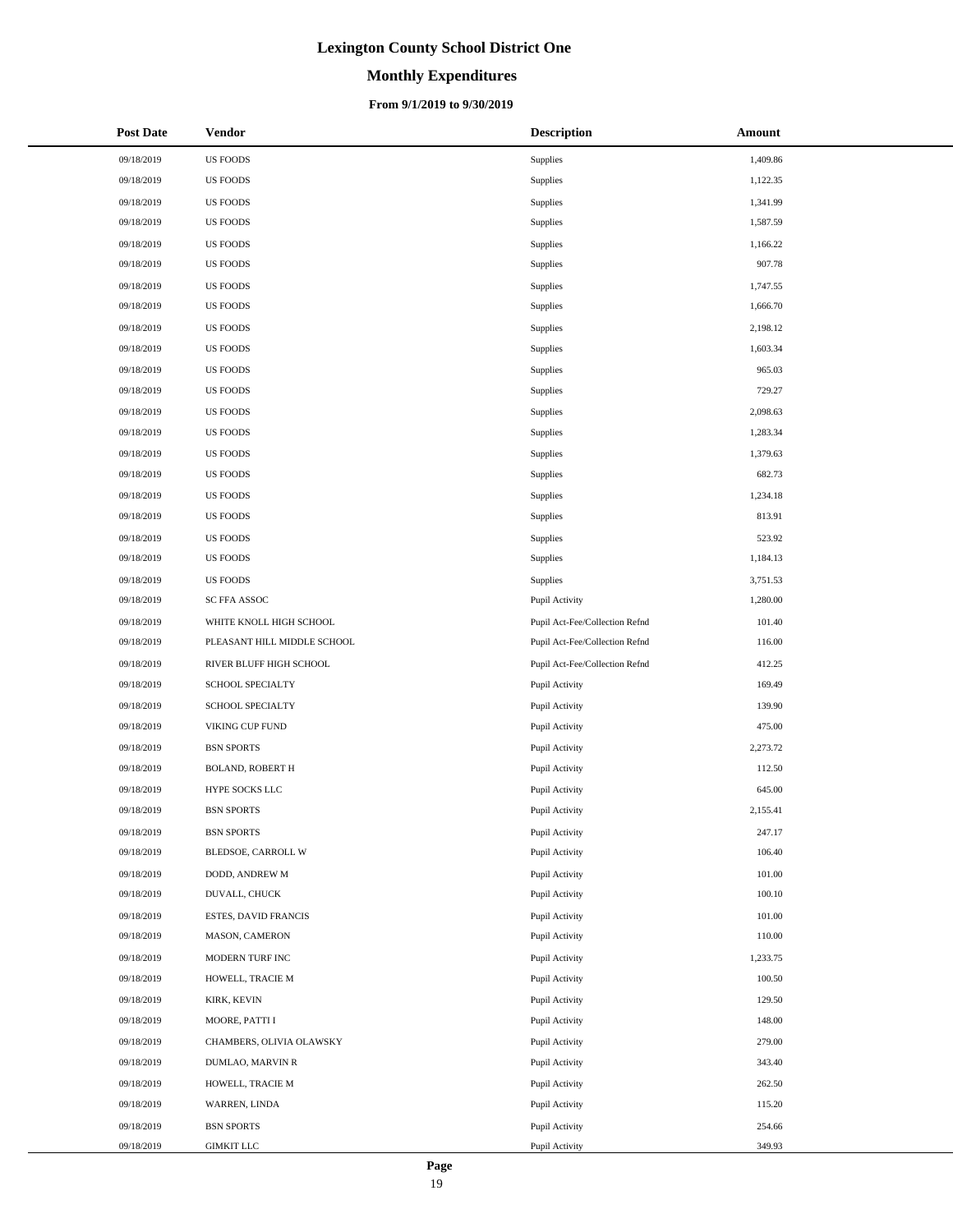# **Monthly Expenditures**

### **From 9/1/2019 to 9/30/2019**

| <b>Post Date</b> | Vendor                                         | <b>Description</b>         | Amount    |
|------------------|------------------------------------------------|----------------------------|-----------|
| 09/18/2019       | <b>BSN SPORTS</b>                              | Pupil Activity             | 3,049.45  |
| 09/18/2019       | <b>BSN SPORTS</b>                              | Pupil Activity             | 1,780.48  |
| 09/18/2019       | <b>BURKHART, FRANK</b>                         | Pupil Activity             | 155.70    |
| 09/18/2019       | <b>EDWARDS, HOMER R</b>                        | Pupil Activity             | 108.00    |
| 09/18/2019       | HUDSON, DOUG M                                 | Pupil Activity             | 117.90    |
| 09/18/2019       | JAMES, CLARENCE                                | Pupil Activity             | 162.00    |
| 09/18/2019       | RILEY, MARVIN                                  | Pupil Activity             | 138.60    |
| 09/18/2019       | SMALLS, DWAYNE L                               | Pupil Activity             | 125.10    |
| 09/18/2019       | SPEARMAN, TERRY                                | Pupil Activity             | 147.60    |
| 09/18/2019       | STILES, JAMES MACK                             | Pupil Activity             | 110.70    |
| 09/18/2019       | TEUTON, KENNETH                                | Pupil Activity             | 163.80    |
| 09/18/2019       | WILLIS, WILLIAM J                              | Pupil Activity             | 108.00    |
| 09/18/2019       | <b>SCHOOL SPECIALTY</b>                        | Pupil Activity             | 158.56    |
| 09/18/2019       | CLEMSON UNIVERSITY OUTDOOR LAB                 | Pupil Activity             | 1,187.70  |
| 09/18/2019       | 323 SPORTS                                     | Pupil Activity             | 636.65    |
| 09/18/2019       | <b>BSN SPORTS</b>                              | Pupil Activity             | 4,269.30  |
| 09/18/2019       | VARSITY SPIRIT FASHIONS AND SUPPLIES LLC       | Pupil Activity             | 576.19    |
| 09/18/2019       | SC MUSIC EDUCATORS ASSOCIATION CHORAL DIVISION | Pupil Activity             | 300.00    |
| 09/18/2019       | <b>BSN SPORTS</b>                              | Pupil Activity             | 749.00    |
| 09/18/2019       | 323 SPORTS                                     | Pupil Activity             | 601.88    |
| 09/19/2019       | <b>SCHOOL SPECIALTY</b>                        | Supplies                   | 224.66    |
| 09/19/2019       | SOUTHERN SPECIAL TEES LLC                      | <b>Supplies</b>            | 1,103.37  |
| 09/19/2019       | BLICK ART MATERIALS LLC                        | Supplies                   | 1,577.18  |
| 09/19/2019       | PREFERRED SHIPPING INC                         | Supplies                   | 671.00    |
| 09/19/2019       | UNIVERSITY OF SOUTH CAROLINA SUMTER BOOKSTORE  | Supplies                   | 20,726.50 |
| 09/19/2019       | SC ASSOCIATION SCHOOL ADMINISTRATORS           | Dues and Fees              | 6,689.00  |
| 09/19/2019       | SWEET MAGNOLIAS CATERING                       | Other Objects              | 221.49    |
| 09/19/2019       | FORMS AND SUPPLY INC (FSI)                     | Supplies                   | 135.44    |
| 09/19/2019       | DILLON SEED AND SUPPLY CO INC                  | Supplies-Maintenace        | 197.46    |
| 09/19/2019       | DILLON SEED AND SUPPLY CO INC                  | Supplies-Maintenace        | 164.57    |
| 09/19/2019       | DILLON SEED AND SUPPLY CO INC                  | Supplies-Maintenace        | 197.48    |
| 09/19/2019       | DILLON SEED AND SUPPLY CO INC                  | Supplies-Maintenace        | 164.57    |
| 09/19/2019       | DILLON SEED AND SUPPLY CO INC                  | Supplies-Maintenace        | 164.57    |
| 09/19/2019       | DILLON SEED AND SUPPLY CO INC                  | Supplies-Maintenace        | 164.57    |
| 09/19/2019       | DILLON SEED AND SUPPLY CO INC                  | Supplies-Maintenace        | 164.57    |
| 09/19/2019       | <b>SCHOOL SPECIALTY</b>                        | Supplies-Maintenace        | 263.95    |
| 09/19/2019       | P AND S CONSTRUCTION COMPANY INC               | Rentals                    | 575.00    |
| 09/19/2019       | DILLON SEED AND SUPPLY CO INC                  | Supplies-Maintenace        | 164.57    |
| 09/19/2019       | MANN TOOL AND SUPPLY                           | Supplies                   | 235.35    |
| 09/19/2019       | UNIFIED TECHNOLOGY SYSTEMS INC                 | <b>Technology Supplies</b> | 8,266.82  |
| 09/19/2019       | <b>BOOKSOURCE</b>                              | Supplies                   | 741.60    |
| 09/19/2019       | PERFORMANCE HEALTH SUPPLY INC DBA MEDCO SUPPLY | Supplies                   | 453.68    |
| 09/19/2019       | ALAMO MUSIC CENTER                             | Supplies                   | 6,853.00  |
| 09/19/2019       | SC DEPARTMENT OF REVENUE (SALES TAX RETURN)    | Supplies                   | 220.22    |
| 09/19/2019       | PERFORMANCE HEALTH SUPPLY INC DBA MEDCO SUPPLY | Supplies                   | 453.68    |
| 09/19/2019       | PERFORMANCE HEALTH SUPPLY INC DBA MEDCO SUPPLY | Supplies                   | 453.68    |
| 09/19/2019       | PERFORMANCE HEALTH SUPPLY INC DBA MEDCO SUPPLY | Supplies                   | 453.68    |
| 09/19/2019       | PERFORMANCE HEALTH SUPPLY INC DBA MEDCO SUPPLY | Supplies                   | 453.68    |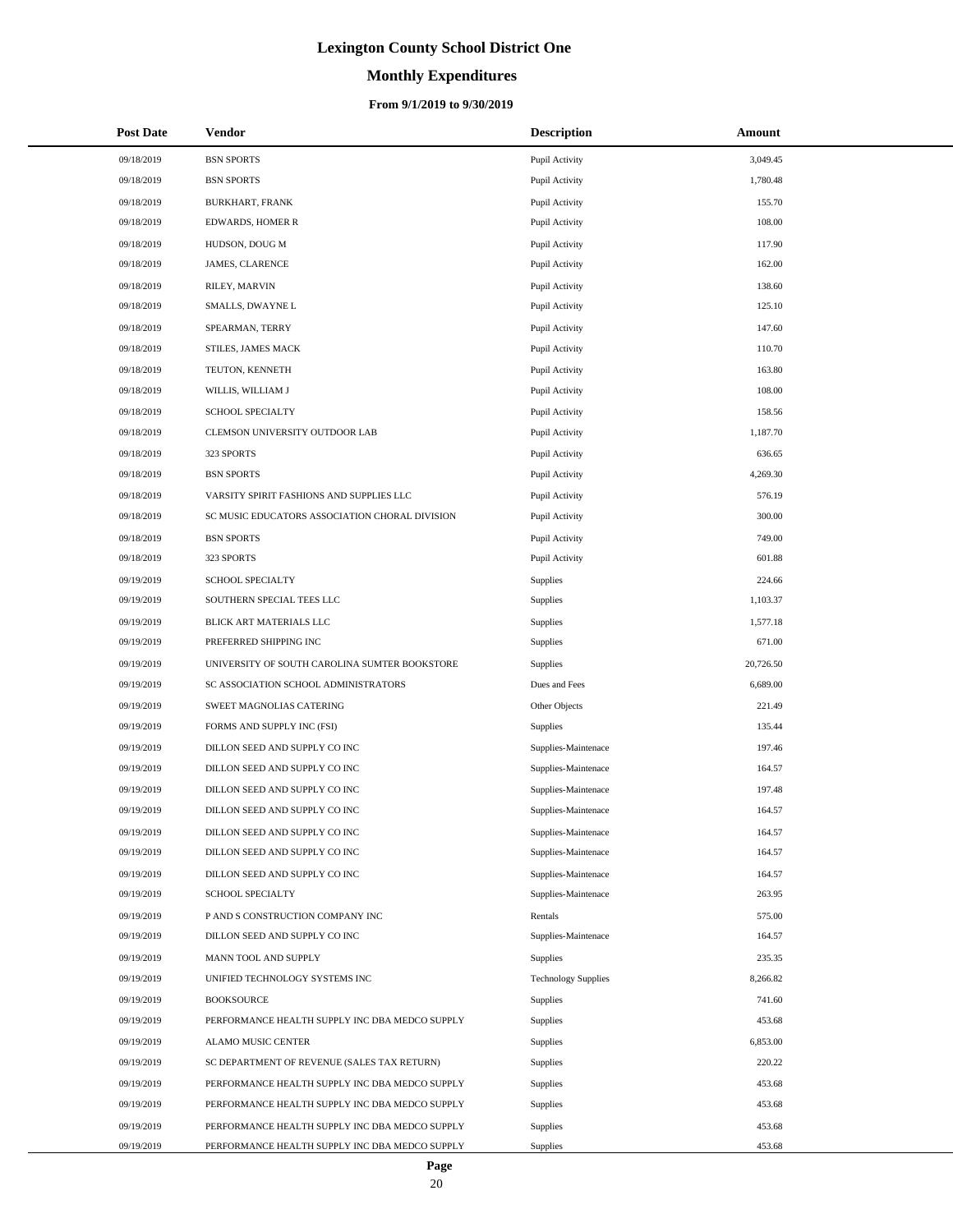# **Monthly Expenditures**

| <b>Post Date</b> | Vendor                                      | <b>Description</b>         | Amount   |
|------------------|---------------------------------------------|----------------------------|----------|
| 09/19/2019       | PECKNEL MUSIC CO INC                        | Pupil Activity             | 6,615.00 |
| 09/19/2019       | PECKNEL MUSIC CO INC                        | Pupil Activity             | 475.08   |
| 09/19/2019       | METALS AND ALLOYS CO LLC                    | Pupil Activity             | 1,119.83 |
| 09/19/2019       | ACCO BRANDS USA LLC                         | Pupil Activity             | 146.75   |
| 09/19/2019       | WARDS NATURAL SCIENCE EST LLC               | Pupil Activity             | 240.72   |
| 09/19/2019       | CAROLINA SPRINGS MIDDLE SCHOOL              | Pupil Activity             | 300.00   |
| 09/19/2019       | WACCAMAW HIGH SCHOOL                        | Pupil Activity             | 150.00   |
| 09/19/2019       | RICHLAND NORTHEAST HIGH SCHOOL              | Pupil Activity             | 350.00   |
| 09/19/2019       | PIRATES VOYAGE                              | Pupil Activity             | 4,574.85 |
| 09/19/2019       | <b>HUDL</b>                                 | Pupil Activity             | 1,337.50 |
| 09/20/2019       | <b>EMPLOYEE</b>                             | Travel                     | 168.49   |
| 09/20/2019       | <b>EMPLOYEE</b>                             | Travel                     | 111.07   |
| 09/20/2019       | <b>EMPLOYEE</b>                             | Travel                     | 279.33   |
| 09/20/2019       | SCHOOL SPECIALTY                            | Supplies                   | 375.33   |
| 09/20/2019       | FOLLETT SCHOOL SOLUTIONS INC                | Supplies                   | 526.00   |
| 09/20/2019       | LUCKS MUSIC LIBRARY                         | Supplies                   | 343.35   |
| 09/20/2019       | WARDS NATURAL SCIENCE EST LLC               | Supplies                   | 946.93   |
| 09/20/2019       | FORMS AND SUPPLY INC (FSI)                  | Supplies                   | 3,782.66 |
| 09/20/2019       | <b>EMPLOYEE</b>                             | Travel                     | 266.00   |
| 09/20/2019       | <b>EMPLOYEE</b>                             | Travel                     | 266.00   |
| 09/20/2019       | <b>EMPLOYEE</b>                             | Travel                     | 266.00   |
| 09/20/2019       | <b>EMPLOYEE</b>                             | Travel                     | 266.00   |
| 09/20/2019       | <b>EMPLOYEE</b>                             | Travel                     | 213.50   |
| 09/20/2019       | <b>EMPLOYEE</b>                             | Travel                     | 213.50   |
| 09/20/2019       | <b>EMPLOYEE</b>                             | Travel                     | 226.78   |
| 09/20/2019       | <b>EMPLOYEE</b>                             | Travel                     | 568.69   |
| 09/20/2019       | <b>EBSCO</b>                                | Periodicals                | 526.13   |
| 09/20/2019       | <b>EMPLOYEE</b>                             | Travel                     | 261.58   |
| 09/20/2019       | <b>EMPLOYEE</b>                             | Travel                     | 119.48   |
| 09/20/2019       | <b>EMPLOYEE</b>                             | Travel                     | 123.25   |
| 09/20/2019       | <b>EMPLOYEE</b>                             | Travel                     | 103.24   |
| 09/20/2019       | <b>EMPLOYEE</b>                             | Travel                     | 119.48   |
| 09/20/2019       | <b>EMPLOYEE</b>                             | Travel                     | 286.66   |
| 09/20/2019       | TERMINIX COMMERCIAL                         | Repairs and Maintenance    | 600.00   |
| 09/20/2019       | SCHOOL SPECIALTY                            | Supplies-Maintenace        | 263.95   |
| 09/20/2019       | EXTRA DUTY SOLUTIONS                        | Other Prof & Tech Service  | 3,264.42 |
| 09/20/2019       | <b>EMPLOYEE</b>                             | Travel                     | 107.88   |
| 09/20/2019       | <b>EMPLOYEE</b>                             | Travel                     | 118.90   |
| 09/20/2019       | <b>CAMCOR</b>                               | <b>Technology Supplies</b> | 318.10   |
| 09/20/2019       | <b>EMPLOYEE</b>                             | Travel                     | 226.49   |
| 09/20/2019       | <b>EMPLOYEE</b>                             | Travel                     | 186.76   |
| 09/20/2019       | <b>EMPLOYEE</b>                             | Travel                     | 126.03   |
| 09/20/2019       | <b>EMPLOYEE</b>                             | Travel                     | 104.11   |
| 09/20/2019       | <b>EMPLOYEE</b>                             | Travel                     | 103.24   |
| 09/20/2019       | CEV MULTIMEDIA LTD                          | Software Renewal/Agreemen  | 6,750.00 |
| 09/20/2019       | SC DEPARTMENT OF REVENUE (SALES TAX RETURN) | Software Renewal/Agreemen  | 115.50   |
| 09/20/2019       | <b>EMPLOYEE</b>                             | Pupil Activity             | 309.72   |
| 09/20/2019       | <b>EMPLOYEE</b>                             | Pupil Activity             | 181.60   |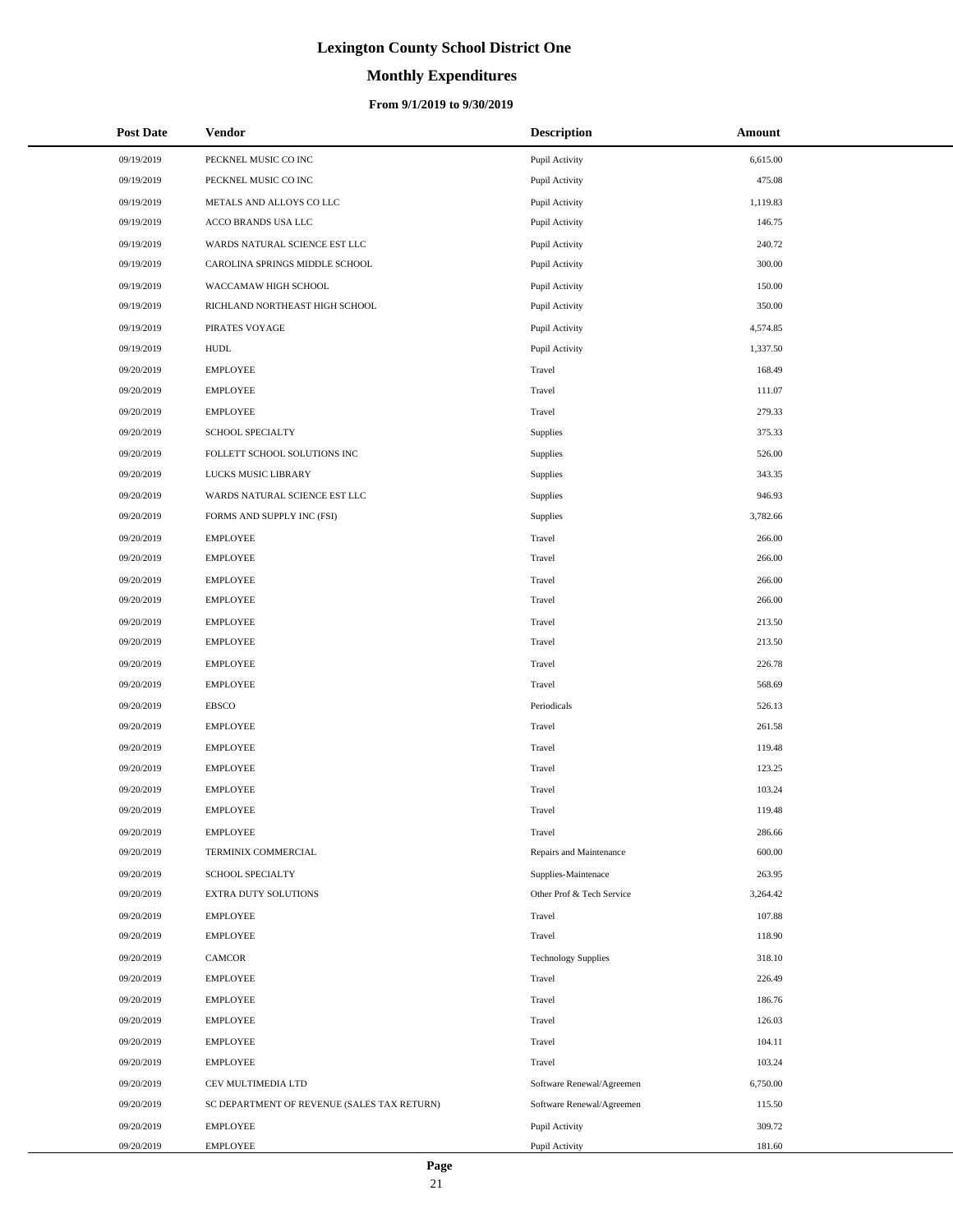# **Monthly Expenditures**

## **From 9/1/2019 to 9/30/2019**

| <b>Post Date</b> | <b>Vendor</b>                                      | <b>Description</b>          | Amount    |
|------------------|----------------------------------------------------|-----------------------------|-----------|
| 09/20/2019       | <b>GRAY COLLEGIATE ACADEMY</b>                     | Pupil Activity              | 250.00    |
| 09/20/2019       | VIKING CUP FUND                                    | Pupil Activity              | 475.00    |
| 09/20/2019       | SPRING VALLEY HIGH SCHOOL                          | Pupil Activity              | 475.00    |
| 09/20/2019       | <b>CAROLINA SPORTS INC</b>                         | Pupil Activity              | 2,376.00  |
| 09/23/2019       | EDUCATORS PUBLISHING SERVICE                       | Supplies                    | 293.00    |
| 09/23/2019       | RENAISSANCE LEARNING                               | Software Renewal/Agreemen   | 69,854.39 |
| 09/23/2019       | RICHLAND COUNTY SCHOOL DISTRICT ONE                | Tuition-LEA                 | 3,291.30  |
| 09/23/2019       | SC DEPARTMENT OF JUVENILE JUSTICE (FISCAL AFFAIRS) | Tuition-LEA                 | 122.74    |
| 09/23/2019       | DECKER EQUIPMENT SCHOOL FIX                        | Supplies                    | 147.34    |
| 09/23/2019       | FORMS AND SUPPLY INC (FSI)                         | Supplies                    | 123.78    |
| 09/23/2019       | <b>ANOTHER PRINTER</b>                             | Printing and Binding        | 1,658.50  |
| 09/23/2019       | <b>ECONOMY FURNITURE</b>                           | Supplies                    | 943.74    |
| 09/23/2019       | EAI (ERIC ARMIN INC)                               | Supplies                    | 112.00    |
| 09/23/2019       | ACS SOUND AND LIGHTING                             | Supplies                    | 1,152.65  |
| 09/23/2019       | <b>ANOTHER PRINTER</b>                             | Supplies                    | 843.70    |
| 09/23/2019       | ACADEMIC SUPPLIER DBA RASIX COMPUTER CENTER INC    | Supplies                    | 1,326.12  |
| 09/23/2019       | DECKER EQUIPMENT SCHOOL FIX                        | Supplies                    | 342.42    |
| 09/23/2019       | THE OFFICE PAL INC                                 | Supplies                    | 491.13    |
| 09/23/2019       | <b>CAMCOR</b>                                      | <b>Technology Supplies</b>  | 2,353.96  |
| 09/23/2019       | SOLIANT HEALTH INC                                 | Other Prof & Tech Service   | 2,325.00  |
| 09/23/2019       | PINE GROVE                                         | Tuition                     | 2,158.40  |
| 09/23/2019       | RICHLAND COUNTY SCHOOL DISTRICT ONE                | Tuition-LEA                 | 1,495.13  |
| 09/23/2019       | SC DEPARTMENT OF JUVENILE JUSTICE (FISCAL AFFAIRS) | Tuition-LEA                 | 407.66    |
| 09/23/2019       | FORMS AND SUPPLY INC (FSI)                         | Supplies                    | 171.47    |
| 09/23/2019       | JUNIOR LIBRARY GUILD                               | <b>Library Books</b>        | 2,667.70  |
| 09/23/2019       | DISCOUNT MAGAZINE SUBSCRIPTION SERVICE INC         | Periodicals                 | 251.99    |
| 09/23/2019       | <b>BISHOP, CATHERINE H</b>                         | Inst Prog Improvement       | 3,456.96  |
| 09/23/2019       | CONVERSE COLLEGE                                   | Inst Prog Improvement       | 420.00    |
| 09/23/2019       | DEAFINITELY TAKING REQUESTS                        | Other Prof & Tech Service   | 340.00    |
| 09/23/2019       | MCWATERS INC (OFFICE FURNITURE ONLY)               | Supplies                    | 1,182.35  |
| 09/23/2019       | FORMS AND SUPPLY INC (FSI)                         | Supplies                    | 222.72    |
| 09/23/2019       | HOME DEPOT USA INC DBA THE HOME DEPOT PRO          | Supplies-Maintenace         | 409.21    |
| 09/23/2019       | <b>BARNES PROPANE</b>                              | Energy                      | 140.98    |
| 09/23/2019       | REBEL YELL INC                                     | Supplies-Maintenace         | 224.70    |
| 09/23/2019       | COOK & BOARDMAN LLC                                | Supplies-Maintenace         | 385.20    |
| 09/23/2019       | MIDCAROLINA ELEC COOP INC                          | <b>Public Utilities</b>     | 17,982.00 |
| 09/23/2019       | MIDCAROLINA ELEC COOP INC                          | <b>Public Utilities</b>     | 13,662.00 |
| 09/23/2019       | MIDCAROLINA ELEC COOP INC                          | <b>Public Utilities</b>     | 10,805.00 |
| 09/23/2019       | MIDCAROLINA ELEC COOP INC                          | <b>Public Utilities</b>     | 12,491.00 |
| 09/23/2019       | CHECKER YELLOW CAB CO INC                          | <b>Pupil Transportation</b> | 3,175.00  |
| 09/23/2019       | FORMS AND SUPPLY INC (FSI)                         | Supplies                    | 264.12    |
| 09/23/2019       | PINE PRESS OF LEXINGTON INC                        | Printing and Binding        | 306.68    |
| 09/23/2019       | FORMS AND SUPPLY INC (FSI)                         | Supplies                    | 157.61    |
| 09/23/2019       | CAMCOR                                             | <b>Technology Supplies</b>  | 513.60    |
| 09/23/2019       | CAMCOR                                             | <b>Technology Supplies</b>  | 513.60    |
| 09/23/2019       | <b>APPLE INC</b>                                   | Software Renewal/Agreemen   | 15,996.00 |
| 09/23/2019       | ROUND TOWER TECHNOLOGIES LLC                       | Software Renewal/Agreemen   | 5,634.72  |
| 09/23/2019       | SC DEPARTMENT OF REVENUE (SALES TAX RETURN)        | Software Renewal/Agreemen   | 394.43    |

 $\overline{a}$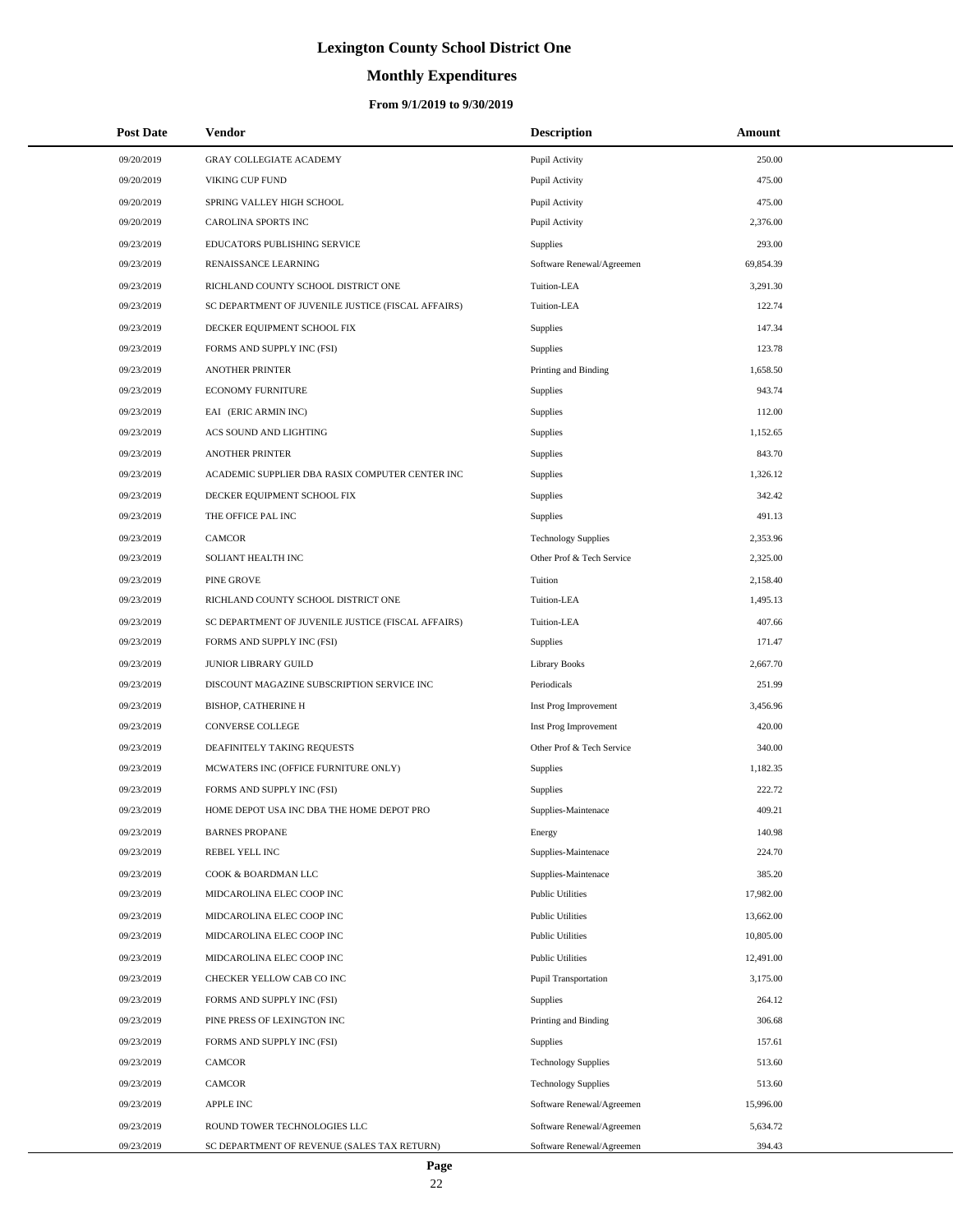# **Monthly Expenditures**

## **From 9/1/2019 to 9/30/2019**

| <b>Post Date</b> | <b>Vendor</b>                                   | <b>Description</b>         | Amount    |  |
|------------------|-------------------------------------------------|----------------------------|-----------|--|
| 09/23/2019       | ACADEMIC SUPPLIER DBA RASIX COMPUTER CENTER INC | Supplies                   | 736.67    |  |
| 09/23/2019       | FORMS AND SUPPLY INC (FSI)                      | Supplies                   | 699.73    |  |
| 09/23/2019       | <b>BSN SPORTS</b>                               | Supplies                   | 2,490.96  |  |
| 09/23/2019       | CAROLINA BIOLOGICAL SUPPLY CO                   | Supplies                   | 169.49    |  |
| 09/23/2019       | SUNDANCE NEWBRIDGE LLC                          | Supplies                   | 129.60    |  |
| 09/23/2019       | WARDS NATURAL SCIENCE EST LLC                   | Supplies                   | 127.12    |  |
| 09/23/2019       | <b>BOOKSOURCE</b>                               | Supplies                   | 1,491.99  |  |
| 09/23/2019       | <b>EMPLOYEE</b>                                 | Supplies                   | 275.00    |  |
| 09/23/2019       | <b>EMPLOYEE</b>                                 | Supplies                   | 275.00    |  |
| 09/23/2019       | <b>EMPLOYEE</b>                                 | Supplies                   | 275.00    |  |
| 09/23/2019       | <b>EMPLOYEE</b>                                 | Supplies                   | 275.00    |  |
| 09/23/2019       | <b>EMPLOYEE</b>                                 | Supplies                   | 275.00    |  |
| 09/23/2019       | <b>EMPLOYEE</b>                                 | Supplies                   | 275.00    |  |
| 09/23/2019       | H G REYNOLDS COMPANY INC                        | Building                   | 82,289.41 |  |
| 09/23/2019       | <b>INTERIOR ELEMENTS LLC</b>                    | Supplies                   | 5,353.77  |  |
| 09/23/2019       | CODELYNX INC                                    | <b>Technology Supplies</b> | 32,838.72 |  |
| 09/23/2019       | NUIDEA SCHOOL SUPPLY CO                         | Supplies                   | 372.98    |  |
| 09/23/2019       | US FOODS                                        | Supplies                   | 894.23    |  |
| 09/23/2019       | <b>US FOODS</b>                                 | Food                       | 29,909.69 |  |
| 09/23/2019       | <b>US FOODS</b>                                 | Supplies                   | 345.43    |  |
| 09/23/2019       | <b>US FOODS</b>                                 | Food                       | 11,948.17 |  |
| 09/23/2019       | US FOODS                                        | Supplies                   | 673.23    |  |
| 09/23/2019       | <b>US FOODS</b>                                 | Food                       | 29,088.13 |  |
| 09/23/2019       | <b>US FOODS</b>                                 | Supplies                   | 231.92    |  |
| 09/23/2019       | <b>US FOODS</b>                                 | Food                       | 23,849.40 |  |
| 09/23/2019       | <b>US FOODS</b>                                 | Supplies                   | 502.91    |  |
| 09/23/2019       | <b>US FOODS</b>                                 | Food                       | 18,199.61 |  |
| 09/23/2019       | <b>US FOODS</b>                                 | Supplies                   | 935.80    |  |
| 09/23/2019       | <b>US FOODS</b>                                 | Food                       | 17,813.57 |  |
| 09/23/2019       | <b>US FOODS</b>                                 | Supplies                   | 154.49    |  |
| 09/23/2019       | US FOODS                                        | Food                       | 5,034.55  |  |
| 09/23/2019       | <b>US FOODS</b>                                 | Supplies                   | 296.08    |  |
| 09/23/2019       | <b>US FOODS</b>                                 | Food                       | 15,312.84 |  |
| 09/23/2019       | <b>US FOODS</b>                                 | Supplies                   | 657.93    |  |
| 09/23/2019       | <b>US FOODS</b>                                 | Food                       | 16,080.35 |  |
| 09/23/2019       | <b>US FOODS</b>                                 | Supplies                   | 1,052.38  |  |
| 09/23/2019       | <b>US FOODS</b>                                 | Food                       | 23,459.88 |  |
| 09/23/2019       | <b>US FOODS</b>                                 | Supplies                   | 923.92    |  |
| 09/23/2019       | <b>US FOODS</b>                                 | Food                       | 17,313.95 |  |
| 09/23/2019       | <b>US FOODS</b>                                 | Supplies                   | 869.37    |  |
| 09/23/2019       | <b>US FOODS</b>                                 | Food                       | 18,901.93 |  |
| 09/23/2019       | <b>US FOODS</b>                                 | Supplies                   | 991.05    |  |
| 09/23/2019       | <b>US FOODS</b>                                 | Food                       | 16,128.81 |  |
| 09/23/2019       | <b>US FOODS</b>                                 | Supplies                   | 1,187.35  |  |
| 09/23/2019       | <b>US FOODS</b>                                 | Food                       | 29,091.88 |  |
| 09/23/2019       | <b>US FOODS</b>                                 | Supplies                   | 639.16    |  |
| 09/23/2019       | <b>US FOODS</b>                                 | Food                       | 13,812.40 |  |
| 09/23/2019       | <b>US FOODS</b>                                 | Supplies                   | 458.15    |  |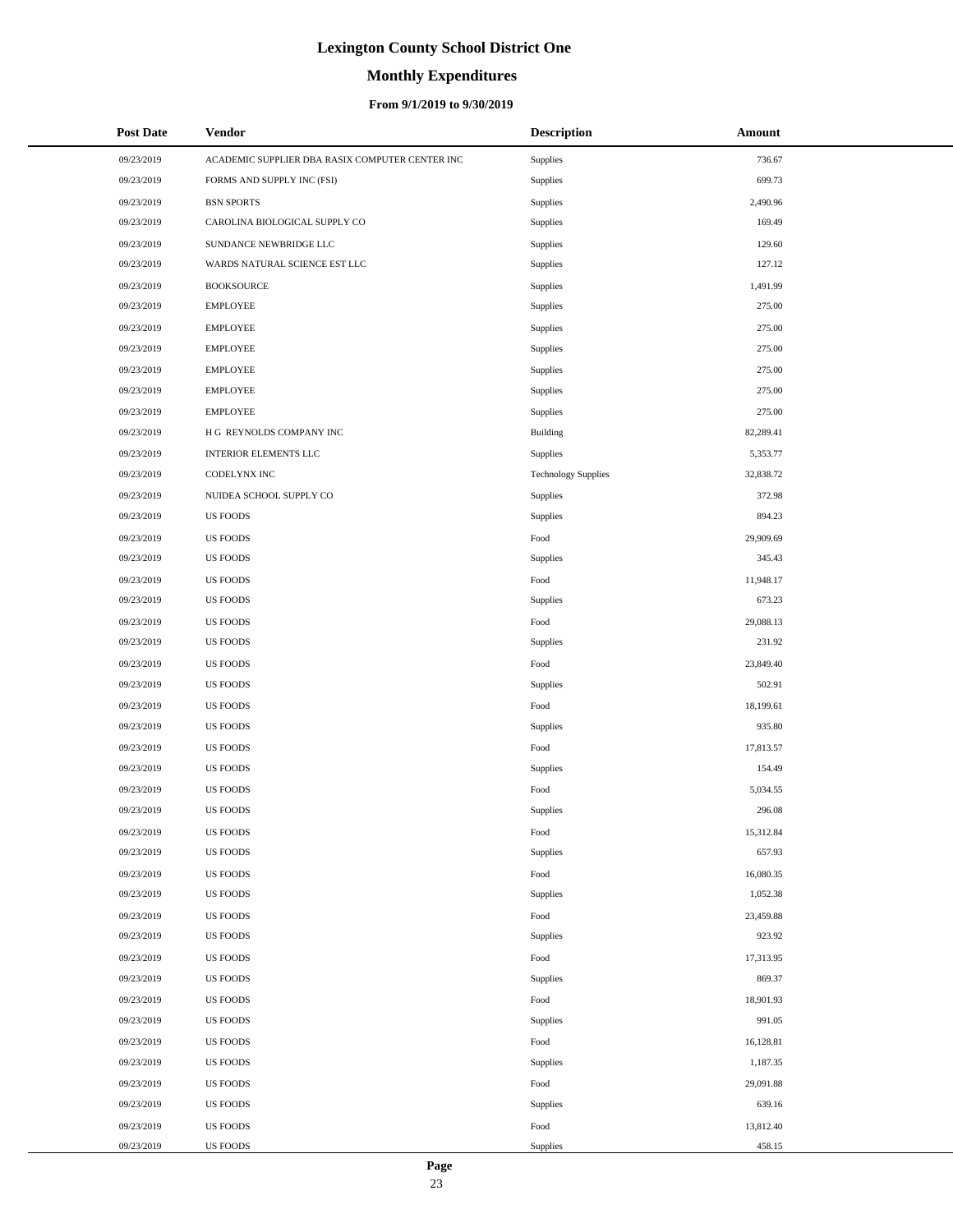# **Monthly Expenditures**

### **From 9/1/2019 to 9/30/2019**

| <b>Post Date</b> | <b>Vendor</b>                                   | <b>Description</b>            | Amount    |
|------------------|-------------------------------------------------|-------------------------------|-----------|
| 09/23/2019       | <b>US FOODS</b>                                 | Food                          | 15,032.41 |
| 09/23/2019       | <b>US FOODS</b>                                 | Commodity Distribution Charge | 320.40    |
| 09/23/2019       | <b>US FOODS</b>                                 | Supplies                      | 712.73    |
| 09/23/2019       | <b>US FOODS</b>                                 | Food                          | 17,794.19 |
| 09/23/2019       | <b>US FOODS</b>                                 | Supplies                      | 857.99    |
| 09/23/2019       | <b>US FOODS</b>                                 | Food                          | 12,095.10 |
| 09/23/2019       | <b>US FOODS</b>                                 | <b>Supplies</b>               | 752.81    |
| 09/23/2019       | <b>US FOODS</b>                                 | Food                          | 19,148.58 |
| 09/23/2019       | <b>US FOODS</b>                                 | <b>Supplies</b>               | 431.26    |
| 09/23/2019       | <b>US FOODS</b>                                 | Food                          | 17,519.96 |
| 09/23/2019       | <b>US FOODS</b>                                 | <b>Supplies</b>               | 832.69    |
| 09/23/2019       | <b>US FOODS</b>                                 | Food                          | 13,143.41 |
| 09/23/2019       | <b>US FOODS</b>                                 | <b>Supplies</b>               | 1,127.31  |
| 09/23/2019       | <b>US FOODS</b>                                 | Food                          | 22,311.82 |
| 09/23/2019       | <b>US FOODS</b>                                 | <b>Supplies</b>               | 652.24    |
| 09/23/2019       | <b>US FOODS</b>                                 | Food                          | 17,295.10 |
| 09/23/2019       | <b>US FOODS</b>                                 | <b>Supplies</b>               | 477.08    |
| 09/23/2019       | <b>US FOODS</b>                                 | Food                          | 16,940.09 |
| 09/23/2019       | <b>US FOODS</b>                                 | <b>Supplies</b>               | 197.75    |
| 09/23/2019       | <b>US FOODS</b>                                 | Food                          | 9,637.74  |
| 09/23/2019       | <b>US FOODS</b>                                 | <b>Supplies</b>               | 774.41    |
| 09/23/2019       | <b>US FOODS</b>                                 | Food                          | 8,302.09  |
| 09/23/2019       | <b>US FOODS</b>                                 | <b>Supplies</b>               | 723.37    |
| 09/23/2019       | <b>US FOODS</b>                                 | Food                          | 12,613.76 |
| 09/23/2019       | <b>US FOODS</b>                                 | <b>Supplies</b>               | 579.42    |
| 09/23/2019       | <b>US FOODS</b>                                 | Food                          | 17,733.70 |
| 09/23/2019       | <b>US FOODS</b>                                 | <b>Supplies</b>               | 479.79    |
| 09/23/2019       | US FOODS                                        | Food                          | 33,045.89 |
| 09/23/2019       | <b>US FOODS</b>                                 | <b>Supplies</b>               | 1,073.83  |
| 09/23/2019       | <b>US FOODS</b>                                 | Food                          | 15,192.18 |
| 09/23/2019       | <b>US FOODS</b>                                 | Supplies                      | 276.63    |
| 09/23/2019       | <b>US FOODS</b>                                 | Food                          | 27,984.20 |
| 09/23/2019       | LAVIGNES JROTC AWARDS                           | Pupil Activity                | 141.75    |
| 09/23/2019       | ACADEMIC SUPPLIER DBA RASIX COMPUTER CENTER INC | Pupil Activity                | 736.86    |
| 09/23/2019       | MCWATERS INC (OFFICE FURNITURE ONLY)            | Pupil Activity                | 4,566.76  |
| 09/23/2019       | SCHOLASTIC INC                                  | Pupil Activity                | 5,976.18  |
| 09/23/2019       | FISHER SCIENTIFIC COMPANY LLC                   | Pupil Activity                | 715.96    |
| 09/23/2019       | WARDS NATURAL SCIENCE EST LLC                   | Pupil Activity                | 201.40    |
| 09/23/2019       | T AND T SPORTS                                  | Pupil Activity                | 2,165.14  |
| 09/23/2019       | HICKSON, SHERMAN R                              | Pupil Activity                | 128.30    |
| 09/23/2019       | HILPISCH, BRIAN L                               | Pupil Activity                | 109.40    |
| 09/23/2019       | PIXLEY, MELVIN                                  | Pupil Activity                | 121.10    |
| 09/23/2019       | TWITTY, GREGG                                   | Pupil Activity                | 120.20    |
| 09/23/2019       | WELDON, RICHARD                                 | Pupil Activity                | 128.30    |
| 09/23/2019       | <b>BSN SPORTS</b>                               | Pupil Activity                | 160.50    |
| 09/23/2019       | T AND T SPORTS                                  | Pupil Activity                | 1,097.82  |
| 09/23/2019       | MESSER, BENSON GARRICK                          | Pupil Activity                | 108.00    |
| 09/23/2019       | PARROTT, RONALD D                               | Pupil Activity                | 126.00    |

 $\overline{a}$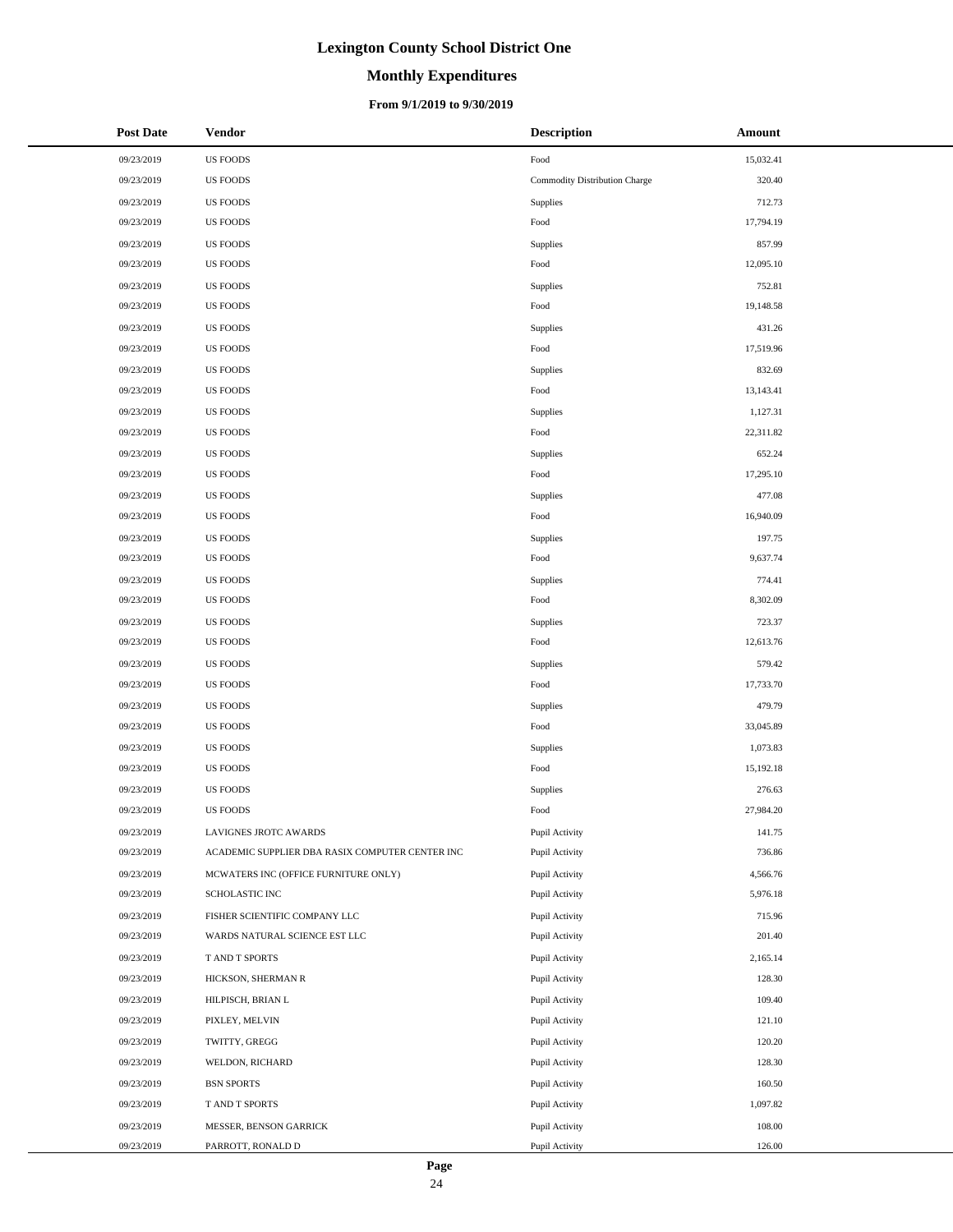# **Monthly Expenditures**

### **From 9/1/2019 to 9/30/2019**

| <b>Post Date</b> | <b>Vendor</b>                                     | <b>Description</b>         | Amount    |
|------------------|---------------------------------------------------|----------------------------|-----------|
| 09/23/2019       | SMITH, EDGAR                                      | Pupil Activity             | 110.70    |
| 09/23/2019       | STILES, JAMES MACK                                | Pupil Activity             | 112.50    |
| 09/23/2019       | TEUTON, KENNETH                                   | Pupil Activity             | 163.80    |
| 09/23/2019       | RIDDELL / ALL AMERICAN                            | Pupil Activity             | 360.32    |
| 09/23/2019       | DUMLAO, MARVIN R                                  | Pupil Activity             | 102.40    |
| 09/23/2019       | T AND T SPORTS                                    | Pupil Activity             | 725.47    |
| 09/23/2019       | T AND T SPORTS                                    | Pupil Activity             | 539.28    |
| 09/23/2019       | <b>BSN SPORTS</b>                                 | Pupil Activity             | 460.10    |
| 09/23/2019       | RIDDELL / ALL AMERICAN                            | Pupil Activity             | 455.32    |
| 09/23/2019       | <b>BSN SPORTS</b>                                 | Pupil Activity             | 2,959.48  |
| 09/23/2019       | 323 SPORTS                                        | Pupil Activity             | 563.14    |
| 09/23/2019       | THOMAS, ZERITA JOHNSON                            | Pupil Activity             | 200.00    |
| 09/23/2019       | 323 SPORTS                                        | Pupil Activity             | $-85.60$  |
| 09/23/2019       | MOTOROLA SOLUTIONS                                | <b>Technology Supplies</b> | 377.18    |
| 09/24/2019       | FORMS AND SUPPLY INC (FSI)                        | Supplies                   | 298.02    |
| 09/24/2019       | <b>SCHOLASTIC INC</b>                             | Supplies                   | 135.84    |
| 09/24/2019       | <b>SCHOOL SPECIALTY</b>                           | Supplies                   | 105.47    |
| 09/24/2019       | DEMCO INC                                         | Supplies                   | 799.54    |
| 09/24/2019       | <b>JW PEPPER</b>                                  | Supplies                   | 525.00    |
| 09/24/2019       | PRESENTATION SYSTEMS SOUTH INC                    | Supplies                   | 534.67    |
| 09/24/2019       | <b>SCHOOL SPECIALTY</b>                           | Supplies                   | 1,842.76  |
| 09/24/2019       | SCHOOL SPECIALTY                                  | Supplies                   | 606.95    |
| 09/24/2019       | <b>APPLE INC</b>                                  | <b>Technology Supplies</b> | 287.83    |
| 09/24/2019       | HP INC                                            | <b>Technology Supplies</b> | 1,271.16  |
| 09/24/2019       | LESESNE INDUSTRIES INC                            | Supplies                   | 855.48    |
| 09/24/2019       | MEDSHORE AMBULANCE SVC GOLD CROSS AMBULANCE SVC   | Other Prof & Tech Service  | 325.00    |
| 09/24/2019       | FOLLETT SCHOOL SOLUTIONS INC                      | <b>Library Books</b>       | 614.12    |
| 09/24/2019       | HALLIGAN MAHONEY AND WILLIAMS                     | Legal Services             | 5,446.25  |
| 09/24/2019       | FORMS AND SUPPLY INC (FSI)                        | Supplies                   | 188.23    |
| 09/24/2019       | <b>EMPLOYEE</b>                                   | Travel                     | 1,816.89  |
| 09/24/2019       | FORMS AND SUPPLY INC (FSI)                        | Supplies                   | 100.37    |
| 09/24/2019       | <b>GRAYBAR ELECTRIC CO INC</b>                    | Supplies-Maintenace        | 138.67    |
| 09/24/2019       | <b>GRAYBAR ELECTRIC CO INC</b>                    | Supplies-Maintenace        | 577.80    |
| 09/24/2019       | <b>GRAYBAR ELECTRIC CO INC</b>                    | Supplies-Maintenace        | 577.80    |
| 09/24/2019       | <b>LORICK OFFICE PRODUCTS</b>                     | Supplies-Maintenace        | 866.40    |
| 09/24/2019       | <b>GRAYBAR ELECTRIC CO INC</b>                    | Supplies-Maintenace        | 577.80    |
| 09/24/2019       | SMITH AND JONES JANITORIAL SUPPLIES AND EQUIP INC | Supplies-Maintenace        | 925.34    |
| 09/24/2019       | CULLUM SERVICES INC                               | Repairs and Maintenance    | 737.06    |
| 09/24/2019       | SCHOOL SPECIALTY                                  | Supplies-Maintenace        | 108.26    |
| 09/24/2019       | GRAYBAR ELECTRIC CO INC                           | Supplies-Maintenace        | 813.20    |
| 09/24/2019       | STATE DEPARTMENT OF EDUCATION                     | Pupil Transportation       | 3,554.45  |
| 09/24/2019       | COLUMBIA FLAG AND SIGN COMPANY LLC                | Printing and Binding       | 746.33    |
| 09/24/2019       | ACADEMIC SUPPLIER DBA RASIX COMPUTER CENTER INC   | Supplies                   | 518.68    |
| 09/24/2019       | <b>COMPORIUM</b>                                  | Communication              | 16,760.29 |
| 09/24/2019       | <b>COMPORIUM</b>                                  | Communication              | 6,764.80  |
| 09/24/2019       | <b>COMPORIUM</b>                                  | Communication              | 2,039.75  |
| 09/24/2019       | <b>COMPORIUM</b>                                  | Communication              | 4,210.80  |
| 09/24/2019       | COMPORIUM                                         | Communication              | 2,030.66  |

÷.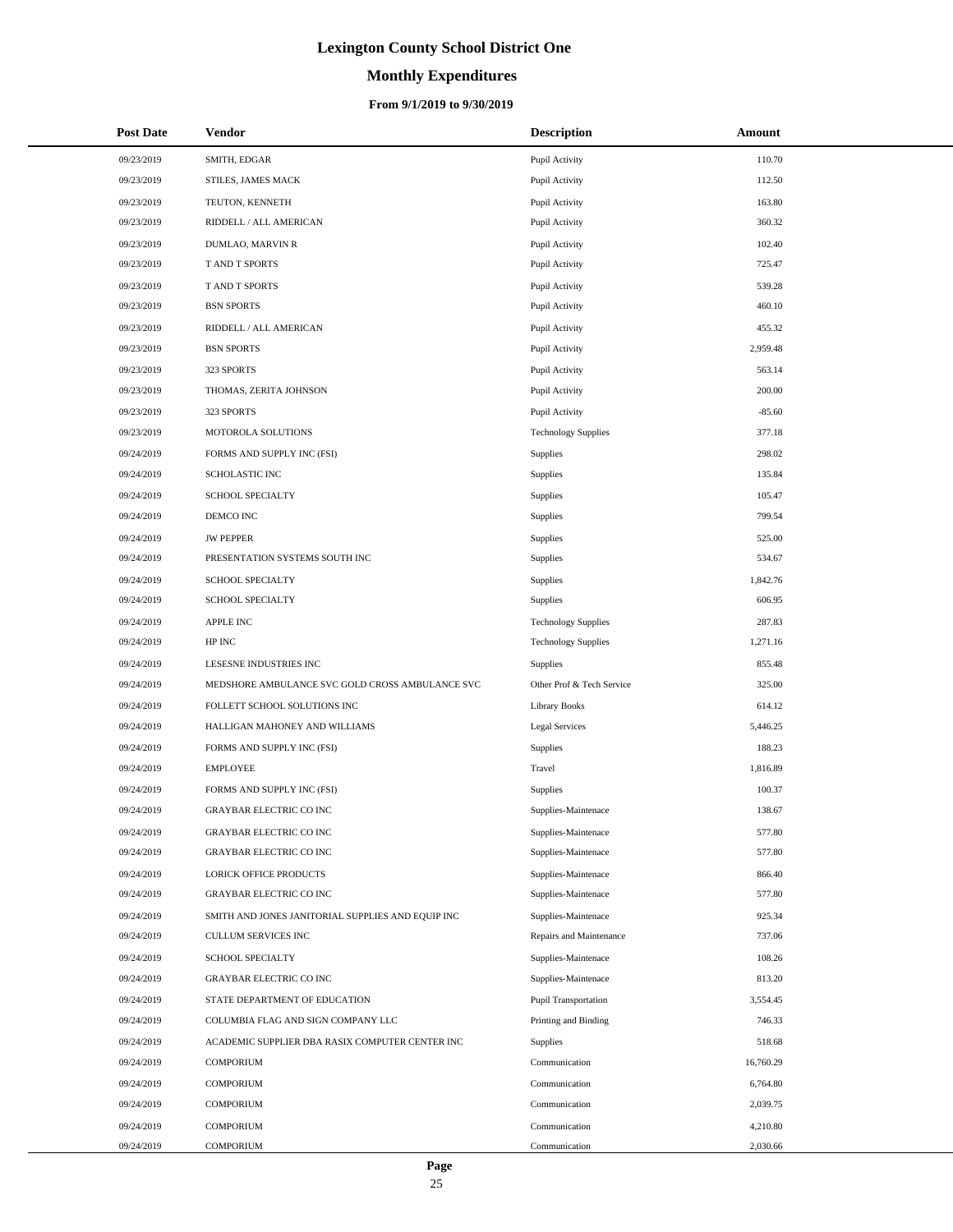# **Monthly Expenditures**

### **From 9/1/2019 to 9/30/2019**

| <b>Post Date</b> | <b>Vendor</b>                        | <b>Description</b> | Amount    |
|------------------|--------------------------------------|--------------------|-----------|
| 09/24/2019       | <b>COMPORIUM</b>                     | Communication      | 3,456.22  |
| 09/24/2019       | <b>COMPORIUM</b>                     | Communication      | 2,743.62  |
| 09/24/2019       | <b>COMPORIUM</b>                     | Communication      | 1,416.49  |
| 09/24/2019       | <b>COMPORIUM</b>                     | Communication      | 2,788.84  |
| 09/24/2019       | <b>COMPORIUM</b>                     | Communication      | 2,253.41  |
| 09/24/2019       | <b>COMPORIUM</b>                     | Communication      | 1,958.57  |
| 09/24/2019       | <b>COMPORIUM</b>                     | Communication      | 2,089.25  |
| 09/24/2019       | <b>COMPORIUM</b>                     | Communication      | 2,132.66  |
| 09/24/2019       | <b>COMPORIUM</b>                     | Communication      | 2,206.96  |
| 09/24/2019       | <b>COMPORIUM</b>                     | Communication      | 3,391.40  |
| 09/24/2019       | <b>COMPORIUM</b>                     | Communication      | 5,345.07  |
| 09/24/2019       | <b>COMPORIUM</b>                     | Communication      | 2,329.54  |
| 09/24/2019       | <b>COMPORIUM</b>                     | Communication      | 2,458.13  |
| 09/24/2019       | <b>COMPORIUM</b>                     | Communication      | 2,446.89  |
| 09/24/2019       | <b>COMPORIUM</b>                     | Communication      | 2,197.47  |
| 09/24/2019       | <b>COMPORIUM</b>                     | Communication      | 2,802.74  |
| 09/24/2019       | <b>COMPORIUM</b>                     | Communication      | 3,015.53  |
| 09/24/2019       | <b>COMPORIUM</b>                     | Communication      | 2,452.19  |
| 09/24/2019       | <b>COMPORIUM</b>                     | Communication      | 2,743.70  |
| 09/24/2019       | <b>COMPORIUM</b>                     | Communication      | 2,229.31  |
| 09/24/2019       | <b>COMPORIUM</b>                     | Communication      | 1,895.30  |
| 09/24/2019       | <b>COMPORIUM</b>                     | Communication      | 1,865.39  |
| 09/24/2019       | <b>COMPORIUM</b>                     | Communication      | 2,170.02  |
| 09/24/2019       | <b>COMPORIUM</b>                     | Communication      | 2,592.27  |
| 09/24/2019       | <b>COMPORIUM</b>                     | Communication      | 2,964.61  |
| 09/24/2019       | <b>COMPORIUM</b>                     | Communication      | 7,104.15  |
| 09/24/2019       | <b>COMPORIUM</b>                     | Communication      | 2,889.17  |
| 09/24/2019       | <b>COMPORIUM</b>                     | Communication      | 3,578.38  |
| 09/24/2019       | <b>SCHOOL SPECIALTY</b>              | Supplies           | 213.98    |
| 09/24/2019       | HIGHLIGHTS CONSUMER SERVICES INC     | Supplies           | 896.25    |
| 09/24/2019       | <b>CAROLINA TESOL</b>                | Travel             | 5,310.00  |
| 09/24/2019       | CAROLINA BIOLOGICAL SUPPLY CO        | Supplies           | 358.63    |
| 09/24/2019       | DELTA EDUCATION SCHOOL SPECIALITY    | Supplies           | 265.50    |
| 09/24/2019       | R L BRYAN CO TEXTBOOK DEPOSITORY     | Supplies           | 10,379.04 |
| 09/24/2019       | WARDS NATURAL SCIENCE EST LLC        | Supplies           | 152.54    |
| 09/24/2019       | <b>WW GRAINGER</b>                   | Supplies           | 856.97    |
| 09/24/2019       | LAKESHORE LEARNING MATERIALS         | Supplies           | 835.57    |
| 09/24/2019       | <b>BOOKSOURCE</b>                    | Supplies           | 2,629.71  |
| 09/24/2019       | WM BUILDING ENVELOPE CONSULTANTS LLC | Building           | 8,950.00  |
| 09/24/2019       | PALMETTO CONSTRUCTION SERVICES       | Building           | 900.00    |
| 09/24/2019       | NUIDEA SCHOOL SUPPLY CO              | Supplies           | 5,097.48  |
| 09/24/2019       | NUIDEA SCHOOL SUPPLY CO              | Supplies           | 5,820.95  |
| 09/24/2019       | SCHOOL SPECIALTY                     | Supplies           | 5,538.26  |
| 09/24/2019       | BORDEN DAIRY CO OF SC LLC            | Milk               | 467.72    |
| 09/24/2019       | BORDEN DAIRY CO OF SC LLC            | Milk               | 872.81    |
| 09/24/2019       | BORDEN DAIRY CO OF SC LLC            | Milk               | 588.31    |
| 09/24/2019       | <b>USA SUPPLY</b>                    | Supplies           | 155.15    |
| 09/24/2019       | BORDEN DAIRY CO OF SC LLC            | Milk               | 989.13    |

 $\overline{a}$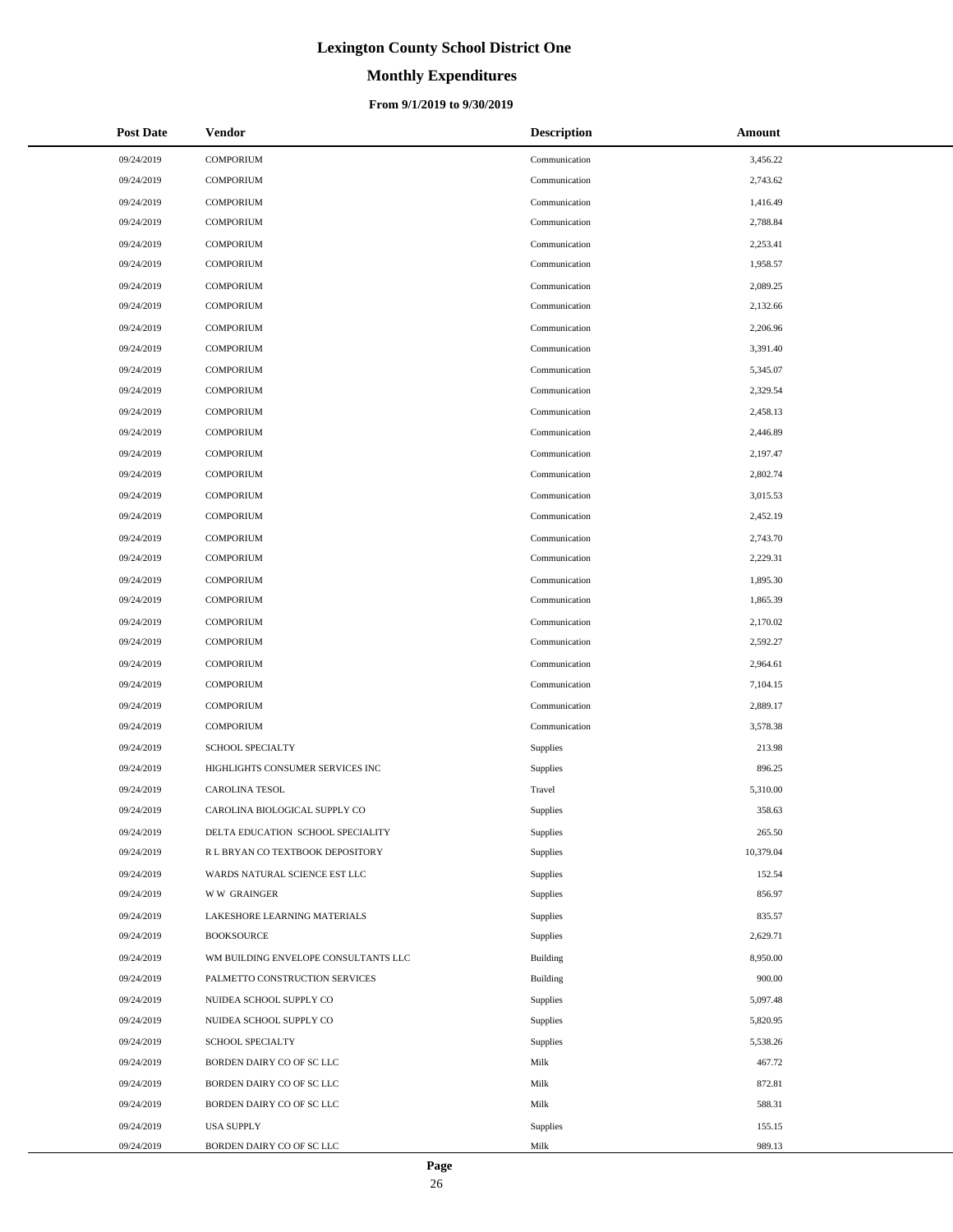# **Monthly Expenditures**

### **From 9/1/2019 to 9/30/2019**

| <b>Post Date</b> | Vendor                         | <b>Description</b>  | Amount   |
|------------------|--------------------------------|---------------------|----------|
| 09/24/2019       | BORDEN DAIRY CO OF SC LLC      | Milk                | 456.66   |
| 09/24/2019       | BORDEN DAIRY CO OF SC LLC      | Milk                | 955.33   |
| 09/24/2019       | <b>USA SUPPLY</b>              | Supplies            | 310.30   |
| 09/24/2019       | BORDEN DAIRY CO OF SC LLC      | Milk                | 1,381.92 |
| 09/24/2019       | BORDEN DAIRY CO OF SC LLC      | Milk                | 1,594.84 |
| 09/24/2019       | <b>WW GRAINGER</b>             | Supplies            | 127.71   |
| 09/24/2019       | BORDEN DAIRY CO OF SC LLC      | Milk                | 788.01   |
| 09/24/2019       | BORDEN DAIRY CO OF SC LLC      | Food-summer Feeding | 1,311.68 |
| 09/24/2019       | BORDEN DAIRY CO OF SC LLC      | Milk                | 966.32   |
| 09/24/2019       | <b>WW GRAINGER</b>             | Supplies            | 450.47   |
| 09/24/2019       | BORDEN DAIRY CO OF SC LLC      | Milk                | 571.29   |
| 09/24/2019       | <b>USA SUPPLY</b>              | Supplies            | 444.05   |
| 09/24/2019       | <b>WW GRAINGER</b>             | Supplies            | 230.32   |
| 09/24/2019       | BORDEN DAIRY CO OF SC LLC      | Milk                | 839.67   |
| 09/24/2019       | <b>WW GRAINGER</b>             | Supplies            | 332.91   |
| 09/24/2019       | BORDEN DAIRY CO OF SC LLC      | Milk                | 689.98   |
| 09/24/2019       | BORDEN DAIRY CO OF SC LLC      | Milk                | 642.95   |
| 09/24/2019       | BORDEN DAIRY CO OF SC LLC      | Milk                | 644.06   |
| 09/24/2019       | BORDEN DAIRY CO OF SC LLC      | Milk                | 599.54   |
| 09/24/2019       | BORDEN DAIRY CO OF SC LLC      | Milk                | 2,002.69 |
| 09/24/2019       | BORDEN DAIRY CO OF SC LLC      | Milk                | 332.09   |
| 09/24/2019       | BORDEN DAIRY CO OF SC LLC      | Milk                | 596.33   |
| 09/24/2019       | PRO KITCHEN ONLINE LLC         | Supplies            | 415.59   |
| 09/24/2019       | <b>USA SUPPLY</b>              | Supplies            | 356.85   |
| 09/24/2019       | BORDEN DAIRY CO OF SC LLC      | Milk                | 1,567.29 |
| 09/24/2019       | <b>USA SUPPLY</b>              | Supplies            | 404.47   |
| 09/24/2019       | BORDEN DAIRY CO OF SC LLC      | Milk                | 1,007.48 |
| 09/24/2019       | <b>WW GRAINGER</b>             | Supplies            | 255.45   |
| 09/24/2019       | BORDEN DAIRY CO OF SC LLC      | Food-summer Feeding | 102.57   |
| 09/24/2019       | BORDEN DAIRY CO OF SC LLC      | Milk                | 727.00   |
| 09/24/2019       | BORDEN DAIRY CO OF SC LLC      | Milk                | 487.21   |
| 09/24/2019       | BORDEN DAIRY CO OF SC LLC      | Milk                | 527.16   |
| 09/24/2019       | PRO KITCHEN ONLINE LLC         | Supplies            | 800.06   |
| 09/24/2019       | BORDEN DAIRY CO OF SC LLC      | Milk                | 854.52   |
| 09/24/2019       | BORDEN DAIRY CO OF SC LLC      | Milk                | 436.63   |
| 09/24/2019       | BORDEN DAIRY CO OF SC LLC      | Milk                | 810.54   |
| 09/24/2019       | BORDEN DAIRY CO OF SC LLC      | Milk                | 865.90   |
| 09/24/2019       | BORDEN DAIRY CO OF SC LLC      | Milk                | 291.05   |
| 09/24/2019       | THE LAMPO GROUP INC            | Pupil Activity      | 1,000.00 |
| 09/24/2019       | SHI (SOFTWARE HOUSE INTN'L)    | Pupil Activity      | 313.20   |
| 09/24/2019       | FORMS AND SUPPLY INC (FSI)     | Pupil Activity      | 945.67   |
| 09/24/2019       | <b>US AWARDS INC</b>           | Pupil Activity      | 792.00   |
| 09/24/2019       | TOTAL STRENGTH AND SPEED       | Pupil Activity      | 2,196.54 |
| 09/24/2019       | RICHLAND NORTHEAST HIGH SCHOOL | Pupil Activity      | 350.00   |
| 09/24/2019       | GLOBAL CHEER ALLIANCE INC      | Pupil Activity      | 1,199.70 |
| 09/24/2019       | CAPTAINS QUARTERS RESORT       | Pupil Activity      | 3,580.50 |
| 09/25/2019       | <b>HEINEMANN</b>               | Supplies            | 179.76   |
| 09/25/2019       | CONTINENTAL                    | Supplies            | 1,281.22 |

÷.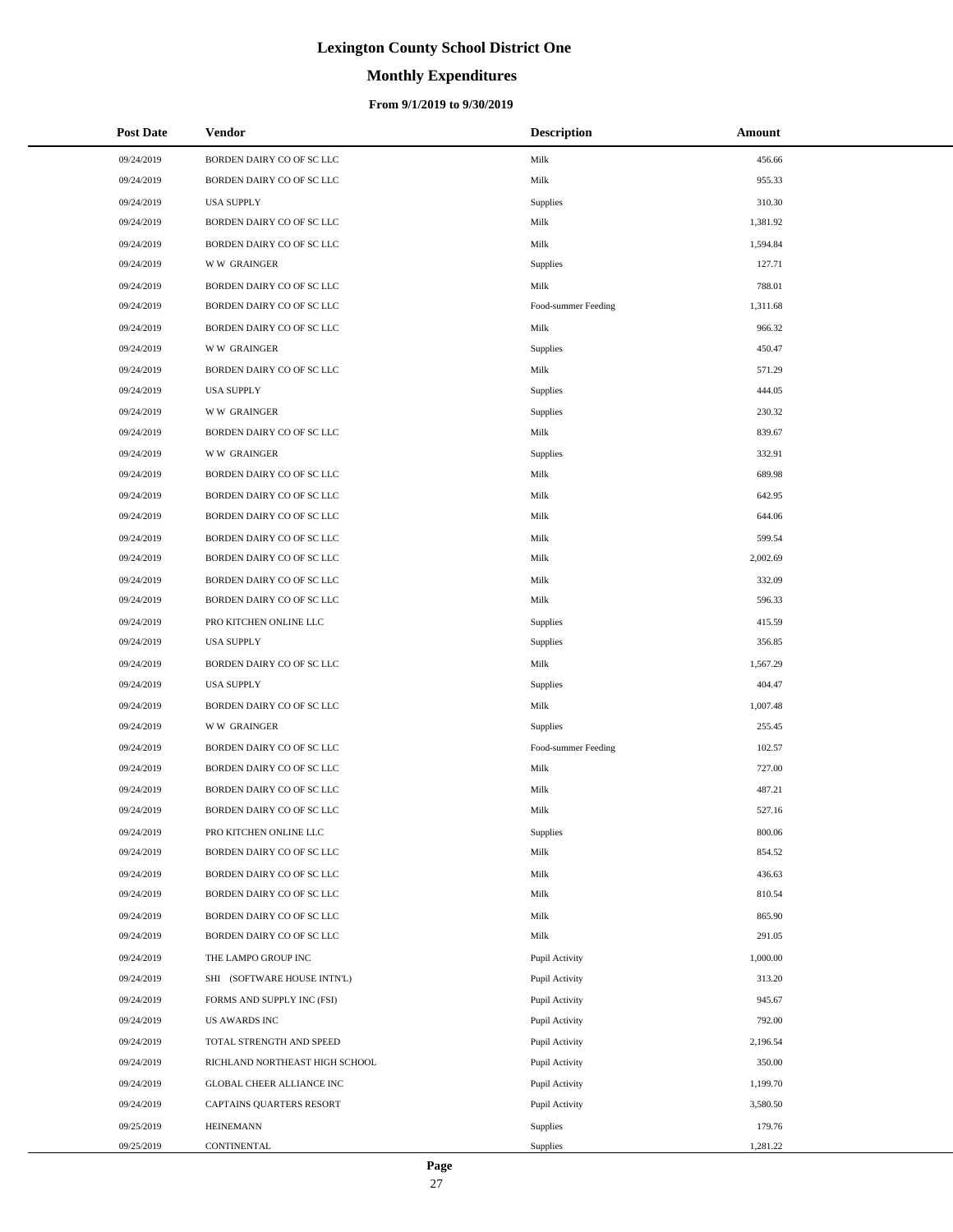# **Monthly Expenditures**

### **From 9/1/2019 to 9/30/2019**

| <b>Post Date</b> | <b>Vendor</b>                                   | <b>Description</b>             | Amount     |
|------------------|-------------------------------------------------|--------------------------------|------------|
| 09/25/2019       | STAR MUSIC CO                                   | Repairs and Maintenance        | 321.00     |
| 09/25/2019       | SOUTHERN SPECIAL TEES LLC                       | Supplies                       | 195.81     |
| 09/25/2019       | ACADEMIC SUPPLIER DBA RASIX COMPUTER CENTER INC | Supplies                       | 884.08     |
| 09/25/2019       | THE OFFICE PAL INC                              | <b>Supplies</b>                | 323.41     |
| 09/25/2019       | <b>EMPLOYEE</b>                                 | Travel                         | 192.50     |
| 09/25/2019       | ACADEMIC SUPPLIER DBA RASIX COMPUTER CENTER INC | Supplies                       | 185.68     |
| 09/25/2019       | THE OFFICE PAL INC                              | Supplies                       | 167.34     |
| 09/25/2019       | <b>DELL COMPUTERS</b>                           | Supplies                       | 531.22     |
| 09/25/2019       | WARDS NATURAL SCIENCE EST LLC                   | Supplies-Instruction           | 138.66     |
| 09/25/2019       | FORMS AND SUPPLY INC (FSI)                      | Supplies                       | 121.99     |
| 09/25/2019       | FORMS AND SUPPLY INC (FSI)                      | Supplies                       | 101.18     |
| 09/25/2019       | ELEVATION HEALTHCARE                            | Other Prof & Tech Service      | 2,502.50   |
| 09/25/2019       | MBH OF ELGIN LLC DBA PINE GROVE YOUTH ACADEMY   | Tuition                        | 2,158.40   |
| 09/25/2019       | <b>MUSICIAN SUPPLY</b>                          | Supplies                       | 256.80     |
| 09/25/2019       | <b>EMPLOYEE</b>                                 | Travel                         | 412.70     |
| 09/25/2019       | <b>EMPLOYEE</b>                                 | Travel                         | 274.50     |
| 09/25/2019       | <b>EMPLOYEE</b>                                 | Travel                         | 274.50     |
| 09/25/2019       | <b>EMPLOYEE</b>                                 | Travel                         | 274.50     |
| 09/25/2019       | JUNIOR LIBRARY GUILD                            | <b>Library Books</b>           | 721.00     |
| 09/25/2019       | EDTECH TEAM INC                                 | Inst Prog Improvement          | 21,250.00  |
| 09/25/2019       | THE OFFICE PAL INC                              | <b>Supplies</b>                | 245.40     |
| 09/25/2019       | THE OFFICE PAL INC                              | <b>Supplies</b>                | 229.76     |
| 09/25/2019       | SHERWIN WILLIAMS CO                             | Supplies-Maintenace            | 428.92     |
| 09/25/2019       | A Z LAWN MOWER PARTS                            | Supplies-Maintenace            | 282.43     |
| 09/25/2019       | SOUTHEASTERN PAPER GROUP                        | Supplies-Maintenace            | 667.68     |
| 09/25/2019       | SPICER ON CALL SERVICES                         | Repairs and Maintenance        | 930.00     |
| 09/25/2019       | PALMETTO CONTROLS INC                           | Supplies-Maintenace            | 500.00     |
| 09/25/2019       | <b>EMPLOYEE</b>                                 | Travel                         | 124.70     |
| 09/25/2019       | SC SCHOOL BOARDS ASSOCIATION INSURANCE TRUST    | <b>Insurance and Judgments</b> | 496,095.00 |
| 09/25/2019       | <b>COMPORIUM</b>                                | Communication                  | 6,168.66   |
| 09/25/2019       | <b>COMPORIUM</b>                                | Communication                  | 5,401.32   |
| 09/25/2019       | <b>GATTIS PRO AUDIO</b>                         | Software Renewal/Agreemen      | 1,005.80   |
| 09/25/2019       | <b>COMPORIUM</b>                                | Communication                  | 1,751.11   |
| 09/25/2019       | <b>COMPORIUM</b>                                | Communication                  | 3,397.85   |
| 09/25/2019       | <b>COMPORIUM</b>                                | Communication                  | 1,845.75   |
| 09/25/2019       | <b>COMPORIUM</b>                                | Communication                  | 2,611.39   |
| 09/25/2019       | <b>COMPORIUM</b>                                | Communication                  | 1,919.35   |
| 09/25/2019       | <b>COMPORIUM</b>                                | Communication                  | 1,123.28   |
| 09/25/2019       | <b>COMPORIUM</b>                                | Communication                  | 2,432.97   |
| 09/25/2019       | <b>COMPORIUM</b>                                | Communication                  | 1,834.93   |
| 09/25/2019       | <b>COMPORIUM</b>                                | Communication                  | 1,819.44   |
| 09/25/2019       | <b>COMPORIUM</b>                                | Communication                  | 1,917.54   |
| 09/25/2019       | <b>COMPORIUM</b>                                | Communication                  | 2,026.75   |
| 09/25/2019       | <b>COMPORIUM</b>                                | Communication                  | 2,029.15   |
| 09/25/2019       | <b>COMPORIUM</b>                                | Communication                  | 2,649.00   |
| 09/25/2019       | <b>COMPORIUM</b>                                | Communication                  | 4,812.20   |
| 09/25/2019       | <b>COMPORIUM</b>                                | Communication                  | 2,171.95   |
| 09/25/2019       | <b>COMPORIUM</b>                                | Communication                  | 2,215.55   |

 $\overline{a}$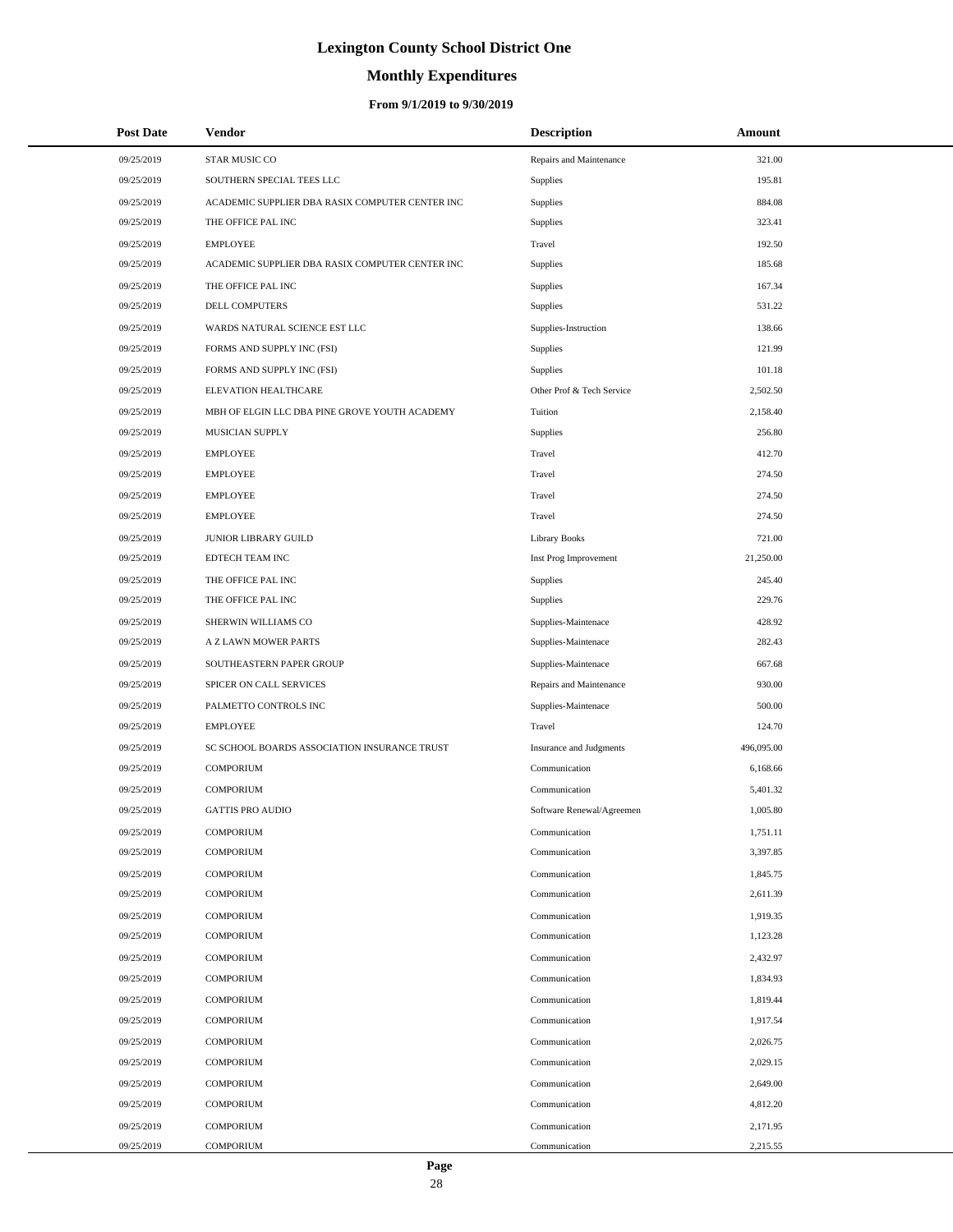# **Monthly Expenditures**

### **From 9/1/2019 to 9/30/2019**

| <b>Post Date</b> | Vendor                                            | <b>Description</b>         | Amount    |
|------------------|---------------------------------------------------|----------------------------|-----------|
| 09/25/2019       | <b>COMPORIUM</b>                                  | Communication              | 2,144.00  |
| 09/25/2019       | <b>COMPORIUM</b>                                  | Communication              | 2,123.77  |
| 09/25/2019       | <b>COMPORIUM</b>                                  | Communication              | 2,274.02  |
| 09/25/2019       | <b>COMPORIUM</b>                                  | Communication              | 2,707.06  |
| 09/25/2019       | <b>COMPORIUM</b>                                  | Communication              | 2,209.98  |
| 09/25/2019       | <b>COMPORIUM</b>                                  | Communication              | 2,262.75  |
| 09/25/2019       | <b>COMPORIUM</b>                                  | Communication              | 2,103.79  |
| 09/25/2019       | TELCOM OF SOUTH CAROLINA INC                      | <b>Technology Supplies</b> | 220.00    |
| 09/25/2019       | <b>COMPORIUM</b>                                  | Communication              | 1,723.34  |
| 09/25/2019       | <b>COMPORIUM</b>                                  | Communication              | 1,698.29  |
| 09/25/2019       | <b>COMPORIUM</b>                                  | Communication              | 1,918.11  |
| 09/25/2019       | <b>COMPORIUM</b>                                  | Communication              | 2,213.01  |
| 09/25/2019       | <b>COMPORIUM</b>                                  | Communication              | 2,454.37  |
| 09/25/2019       | <b>COMPORIUM</b>                                  | Communication              | 6,334.46  |
| 09/25/2019       | <b>COMPORIUM</b>                                  | Communication              | 2,684.10  |
| 09/25/2019       | <b>COMPORIUM</b>                                  | Communication              | 3,586.87  |
| 09/25/2019       | <b>EMPLOYEE</b>                                   | Travel                     | 163.56    |
| 09/25/2019       | COMPASS GROUP DBA CANTEEN REFRESHMENT SERV        | Supplies                   | 251.18    |
| 09/25/2019       | PITNEY BOWES RESERVE ACCOUNT                      | Supplies                   | 16,000.00 |
| 09/25/2019       | SC DEPARTMENT OF REVENUE (SALES TAX RETURN)       | Supplies                   | 125.30    |
| 09/25/2019       | SONOVA USA INC                                    | Supplies                   | 3,402.00  |
| 09/25/2019       | STATE DEPARTMENT OF EDUCATION                     | Pupil Transportation       | 13,223.36 |
| 09/25/2019       | <b>BSN SPORTS</b>                                 | Supplies                   | 2,490.95  |
| 09/25/2019       | <b>EMPLOYEE</b>                                   | Travel                     | 103.24    |
| 09/25/2019       | UNIVERSITY OF WISCONSIN MADISON PLACE             | Travel                     | 625.00    |
| 09/25/2019       | NCTE SPRING INSTITUTES (NATIONAL COUNCIL OF TEACH | Supplies                   | 519.60    |
| 09/25/2019       | CAROLINA BIOLOGICAL SUPPLY CO                     | Supplies                   | 118.86    |
| 09/25/2019       | DELTA EDUCATION SCHOOL SPECIALITY                 | Supplies                   | 541.10    |
| 09/25/2019       | SCHOOL SPECIALTY                                  | Supplies                   | 238.75    |
| 09/25/2019       | WARDS NATURAL SCIENCE EST LLC                     | Supplies                   | 280.67    |
| 09/25/2019       | <b>ANOTHER PRINTER</b>                            | Printing and Binding       | 453.42    |
| 09/25/2019       | SC ASSOCIATION CAREER AND TECHNICAL EDUCATION     | Travel                     | 1,160.00  |
| 09/25/2019       | BOOKSOURCE                                        | Supplies                   | 696.60    |
| 09/25/2019       | CLARK POWELL ASSOCIATES INC                       | <b>Technology Supplies</b> | 21,431.27 |
| 09/25/2019       | <b>EMPLOYEE</b>                                   | Travel                     | 461.62    |
| 09/25/2019       | RESOURCES FOR EDUCATORS                           | Printing and Binding       | 853.86    |
| 09/25/2019       | EDUCATION MANAGEMENT SYSTEMS INC                  | Software Renewal/Agreemen  | 2,290.00  |
| 09/25/2019       | SC DEPARTMENT OF REVENUE (SALES TAX RETURN)       | Software Renewal/Agreemen  | 139.65    |
| 09/25/2019       | CAMCOR                                            | Pupil Activity             | 1,190.38  |
| 09/25/2019       | MUSICIAN SUPPLY                                   | Pupil Activity             | 529.65    |
| 09/25/2019       | FORMS AND SUPPLY INC (FSI)                        | Pupil Activity             | 1,576.11  |
| 09/25/2019       | SCHOLASTIC INC                                    | Pupil Activity             | 3,164.04  |
| 09/25/2019       | FISHER SCIENTIFIC COMPANY LLC                     | Pupil Activity             | 271.93    |
| 09/25/2019       | SC DEPARTMENT OF EDUCATION                        | Pupil Activity             | 196.26    |
| 09/25/2019       | PITSCO EDUCATION HEARILY AND COMPANY              | Pupil Activity             | 492.20    |
| 09/25/2019       | JAMES ISLAND CHARTER HIGH SCHOOL                  | Pupil Activity             | 125.00    |
| 09/25/2019       | CAMCOR                                            | Pupil Activity             | 532.32    |
| 09/25/2019       | CAMCOR                                            | Pupil Activity             | 658.05    |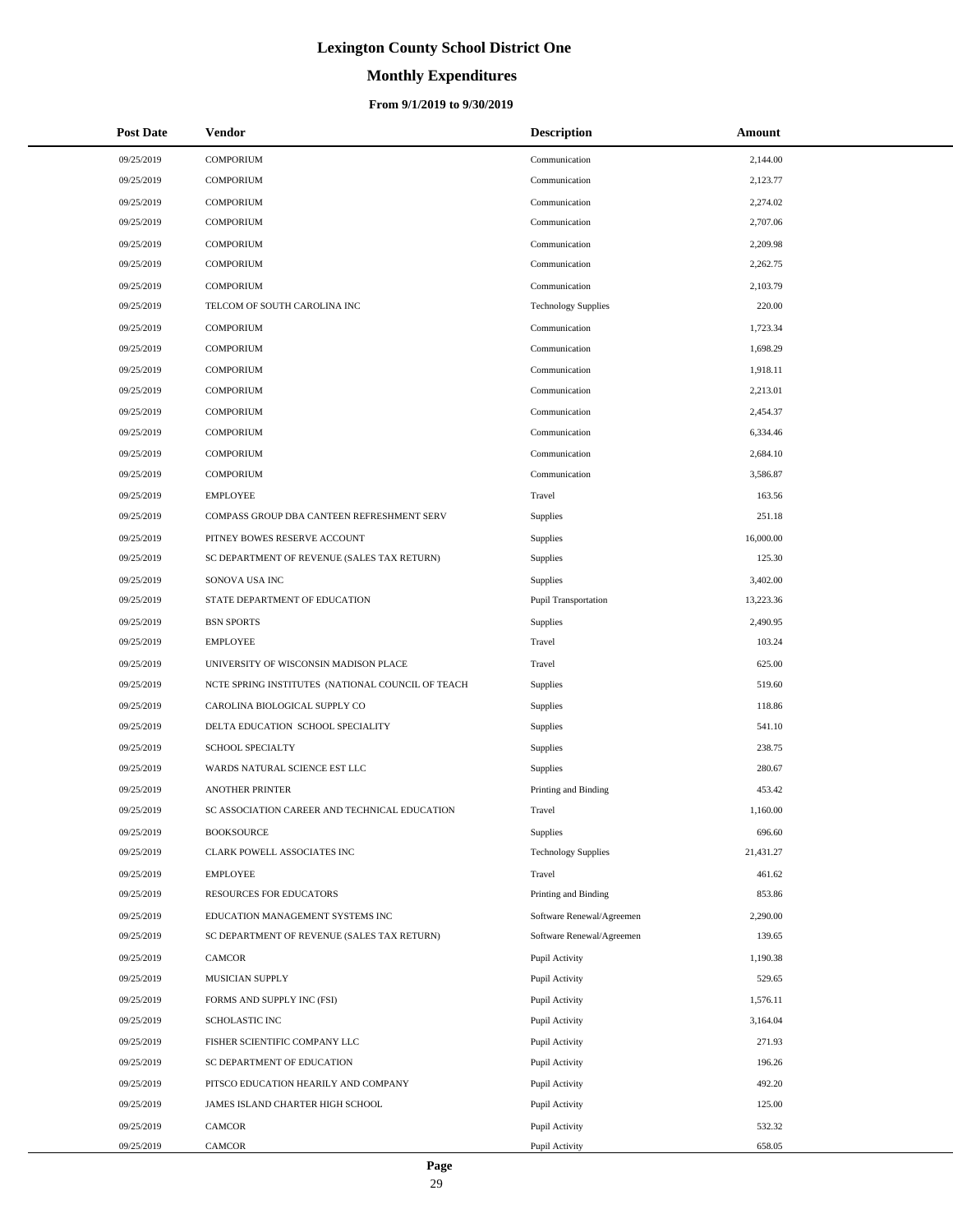# **Monthly Expenditures**

| <b>Post Date</b> | <b>Vendor</b>                                      | <b>Description</b>         | Amount   |
|------------------|----------------------------------------------------|----------------------------|----------|
| 09/25/2019       | DONLON, THOMAS                                     | Pupil Activity             | 144.00   |
| 09/25/2019       | HAMILTON, JERMAINE COREY                           | Pupil Activity             | 146.70   |
| 09/25/2019       | JONES, SAMUEL H                                    | Pupil Activity             | 135.00   |
| 09/25/2019       | LONG, JOE H                                        | Pupil Activity             | 147.60   |
| 09/25/2019       | RHODES, RONNIE A                                   | Pupil Activity             | 151.20   |
| 09/25/2019       | <b>HUDL</b>                                        | Pupil Activity             | 1,605.00 |
| 09/25/2019       | <b>BSN SPORTS</b>                                  | Pupil Activity             | 1,348.20 |
| 09/25/2019       | NET RESULTS SPORTS MARKETING INC                   | Pupil Activity             | 160.50   |
| 09/25/2019       | SC TRACK AND CROSS COUNTRY COACHES ASSOC (SCTCC    | Pupil Activity             | 160.00   |
| 09/25/2019       | SPRING VALLEY HIGH SCHOOL                          | Pupil Activity             | 125.00   |
| 09/25/2019       | BROWN, LINDA M                                     | Pupil Activity             | 275.10   |
| 09/25/2019       | CHAMBERS, OLIVIA OLAWSKY                           | Pupil Activity             | 258.00   |
| 09/25/2019       | OLAWSKY, KELVIN KEITH                              | Pupil Activity             | 249.00   |
| 09/25/2019       | THOMAS, ZERITA JOHNSON                             | Pupil Activity             | 136.70   |
| 09/25/2019       | TODD, RENEE                                        | Pupil Activity             | 103.00   |
| 09/25/2019       | SOUTHERN SPECIAL TEES LLC                          | Pupil Activity             | 719.04   |
| 09/25/2019       | <b>BSN SPORTS</b>                                  | Pupil Activity             | 359.52   |
| 09/25/2019       | <b>BSN SPORTS</b>                                  | Pupil Activity             | 2,032.89 |
| 09/25/2019       | <b>CAMCOR</b>                                      | <b>Technology Supplies</b> | 2,656.48 |
| 09/26/2019       | <b>SCHOLASTIC INC</b>                              | <b>Supplies</b>            | 661.25   |
| 09/26/2019       | <b>SCHOLASTIC INC</b>                              | Supplies                   | 661.25   |
| 09/26/2019       | <b>RYDIN DECAL</b>                                 | Supplies                   | 959.76   |
| 09/26/2019       | BLICK ART MATERIALS LLC                            | Supplies                   | 118.47   |
| 09/26/2019       | <b>SCHOLASTIC INC</b>                              | Supplies                   | 2,105.65 |
| 09/26/2019       | <b>HEINEMANN</b>                                   | Supplies                   | 117.02   |
| 09/26/2019       | PRESENTATION SYSTEMS SOUTH INC                     | <b>Supplies</b>            | 513.28   |
| 09/26/2019       | <b>BRAINPOP.COM LLC</b>                            | Software Renewal/Agreemen  | 1,895.00 |
| 09/26/2019       | SC DEPARTMENT OF REVENUE (SALES TAX RETURN)        | Software Renewal/Agreemen  | 132.65   |
| 09/26/2019       | KURTZ BROS DBA BENDER BURKOT                       | Supplies                   | 429.73   |
| 09/26/2019       | NUIDEA SCHOOL SUPPLY CO                            | <b>Supplies</b>            | 1,192.77 |
| 09/26/2019       | LEXINGTON COUNTY SCHOOL DIST 1                     | Pupil Transportation       | 291.40   |
| 09/26/2019       | <b>MUSICIAN SUPPLY</b>                             | <b>Supplies</b>            | 1,444.50 |
| 09/26/2019       | THE LINCOLN ELECTRIC COMPANY                       | Supplies                   | 1,926.00 |
| 09/26/2019       | SOLIANT HEALTH INC                                 | Other Prof & Tech Service  | 2,325.00 |
| 09/26/2019       | SC DEPARTMENT OF JUVENILE JUSTICE (FISCAL AFFAIRS) | Tuition-LEA                | 135.00   |
| 09/26/2019       | SCHOOL DISTRICT OF PICKENS COUNTY                  | Tuition-LEA                | 895.23   |
| 09/26/2019       | MEDSHORE AMBULANCE SVC GOLD CROSS AMBULANCE SVC    | Other Prof & Tech Service  | 1,625.00 |
| 09/26/2019       | SCHOOL NURSE SUPPLY INC                            | <b>Supplies</b>            | 108.45   |
| 09/26/2019       | CERTIFIED TRANSLATION SERVICES                     | Other Prof & Tech Service  | 130.00   |
| 09/26/2019       | KURTZ BROS DBA BENDER BURKOT                       | Supplies                   | 131.25   |
| 09/26/2019       | REPUBLIC SERVICES INC                              | Other Property Services    | 295.00   |
| 09/26/2019       | AUTOZONE INC                                       | Supplies-Maintenace        | 192.28   |
| 09/26/2019       | BONITZ FLOORING GROUP INC                          | Repairs and Maintenance    | 2,352.06 |
| 09/26/2019       | REPUBLIC SERVICES INC                              | Other Property Services    | 720.00   |
| 09/26/2019       | REPUBLIC SERVICES INC                              | Other Property Services    | 384.00   |
| 09/26/2019       | REPUBLIC SERVICES INC                              | Other Property Services    | 576.00   |
| 09/26/2019       | REPUBLIC SERVICES INC                              | Other Property Services    | 576.00   |
| 09/26/2019       | REPUBLIC SERVICES INC                              | Other Property Services    | 576.00   |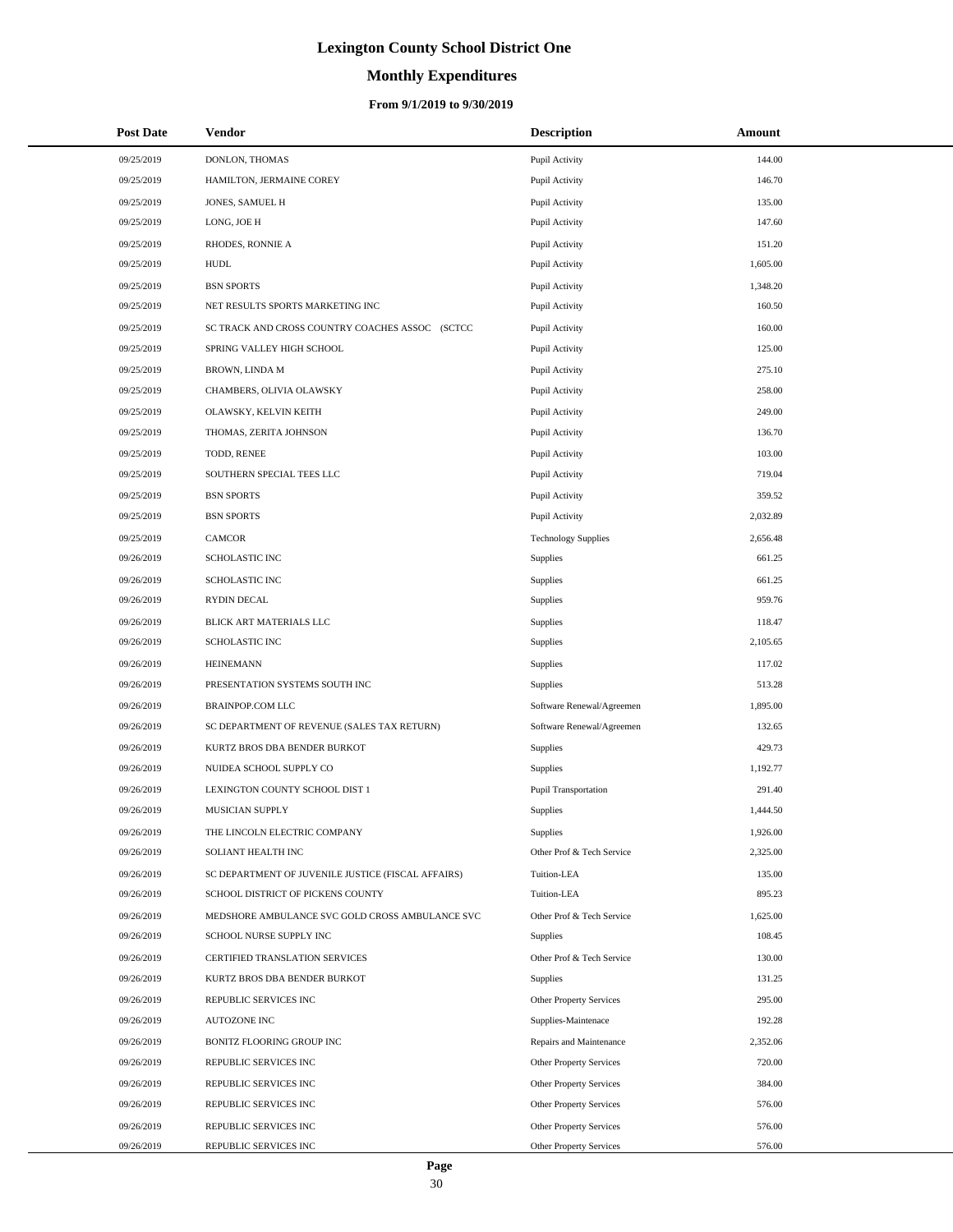# **Monthly Expenditures**

### **From 9/1/2019 to 9/30/2019**

| <b>Post Date</b> | <b>Vendor</b>                      | <b>Description</b>             | Amount    |
|------------------|------------------------------------|--------------------------------|-----------|
| 09/26/2019       | REPUBLIC SERVICES INC              | Other Property Services        | 768.00    |
| 09/26/2019       | REPUBLIC SERVICES INC              | <b>Other Property Services</b> | 192.00    |
| 09/26/2019       | REPUBLIC SERVICES INC              | <b>Other Property Services</b> | 576.00    |
| 09/26/2019       | REPUBLIC SERVICES INC              | <b>Other Property Services</b> | 384.00    |
| 09/26/2019       | REPUBLIC SERVICES INC              | <b>Other Property Services</b> | 384.00    |
| 09/26/2019       | REPUBLIC SERVICES INC              | <b>Other Property Services</b> | 192.00    |
| 09/26/2019       | REPUBLIC SERVICES INC              | <b>Other Property Services</b> | 384.00    |
| 09/26/2019       | MASTERCRAFT RENOVATION SYSTEMS LLC | Supplies-Maintenace            | 788.59    |
| 09/26/2019       | REPUBLIC SERVICES INC              | <b>Other Property Services</b> | 336.00    |
| 09/26/2019       | CHARRON SPORTS SERVICES INC        | Repairs and Maintenance        | 1,960.00  |
| 09/26/2019       | REPUBLIC SERVICES INC              | <b>Other Property Services</b> | 576.00    |
| 09/26/2019       | REPUBLIC SERVICES INC              | Other Property Services        | 576.00    |
| 09/26/2019       | REPUBLIC SERVICES INC              | <b>Other Property Services</b> | 384.00    |
| 09/26/2019       | REPUBLIC SERVICES INC              | Other Property Services        | 384.00    |
| 09/26/2019       | REPUBLIC SERVICES INC              | <b>Other Property Services</b> | 384.00    |
| 09/26/2019       | REPUBLIC SERVICES INC              | <b>Other Property Services</b> | 384.00    |
| 09/26/2019       | REPUBLIC SERVICES INC              | <b>Other Property Services</b> | 576.00    |
| 09/26/2019       | REPUBLIC SERVICES INC              | <b>Other Property Services</b> | 384.00    |
| 09/26/2019       | REPUBLIC SERVICES INC              | <b>Other Property Services</b> | 384.00    |
| 09/26/2019       | REPUBLIC SERVICES INC              | <b>Other Property Services</b> | 384.00    |
| 09/26/2019       | REPUBLIC SERVICES INC              | <b>Other Property Services</b> | 384.00    |
| 09/26/2019       | REPUBLIC SERVICES INC              | Other Property Services        | 384.00    |
| 09/26/2019       | REPUBLIC SERVICES INC              | <b>Other Property Services</b> | 384.00    |
| 09/26/2019       | REPUBLIC SERVICES INC              | <b>Other Property Services</b> | 384.00    |
| 09/26/2019       | REPUBLIC SERVICES INC              | <b>Other Property Services</b> | 384.00    |
| 09/26/2019       | REPUBLIC SERVICES INC              | Other Property Services        | 384.00    |
| 09/26/2019       | REPUBLIC SERVICES INC              | <b>Other Property Services</b> | 384.00    |
| 09/26/2019       | REPUBLIC SERVICES INC              | <b>Other Property Services</b> | 384.00    |
| 09/26/2019       | REPUBLIC SERVICES INC              | <b>Other Property Services</b> | 384.00    |
| 09/26/2019       | RAPTOR TECHNOLOGIES LLC            | Other Prof & Tech Service      | 3,630.00  |
| 09/26/2019       | <b>FEDEX</b>                       | Supplies                       | 262.00    |
| 09/26/2019       | SIGNAL TECHNOLOGIES INC            | Software Renewal/Agreemen      | 110.00    |
| 09/26/2019       | AMERICAN SIGN AND DISPLAY CO       | Printing and Binding           | 797.15    |
| 09/26/2019       | AIKIDO ACADEMY OF SELF DEFENSE LLC | Other Prof & Tech Service      | 200.00    |
| 09/26/2019       | DELTA EDUCATION SCHOOL SPECIALITY  | Supplies                       | 306.14    |
| 09/26/2019       | HAMM HARDWARE CO INC               | Supplies                       | 30,831.57 |
| 09/26/2019       | CLAY KING COM INC                  | Supplies                       | 790.73    |
| 09/26/2019       | NUIDEA SCHOOL SUPPLY CO            | Supplies                       | 5,304.20  |
| 09/26/2019       | NUIDEA SCHOOL SUPPLY CO            | Supplies                       | 372.98    |
| 09/26/2019       | <b>US FOODS</b>                    | Supplies                       | 305.28    |
| 09/26/2019       | <b>US FOODS</b>                    | Food                           | 5,977.57  |
| 09/26/2019       | EARTHGRAINS BAKING COMPANIES INC   | <b>Bread</b>                   | 257.30    |
| 09/26/2019       | BORDEN DAIRY CO OF SC LLC          | Milk                           | 358.70    |
| 09/26/2019       | SENN BROTHERS INC                  | Produce                        | 136.00    |
| 09/26/2019       | <b>US FOODS</b>                    | Supplies                       | 242.61    |
| 09/26/2019       | <b>US FOODS</b>                    | Food                           | 2,466.40  |
| 09/26/2019       | BORDEN DAIRY CO OF SC LLC          | Milk                           | 471.57    |
| 09/26/2019       | SENN BROTHERS INC                  | Produce                        | 165.60    |

÷.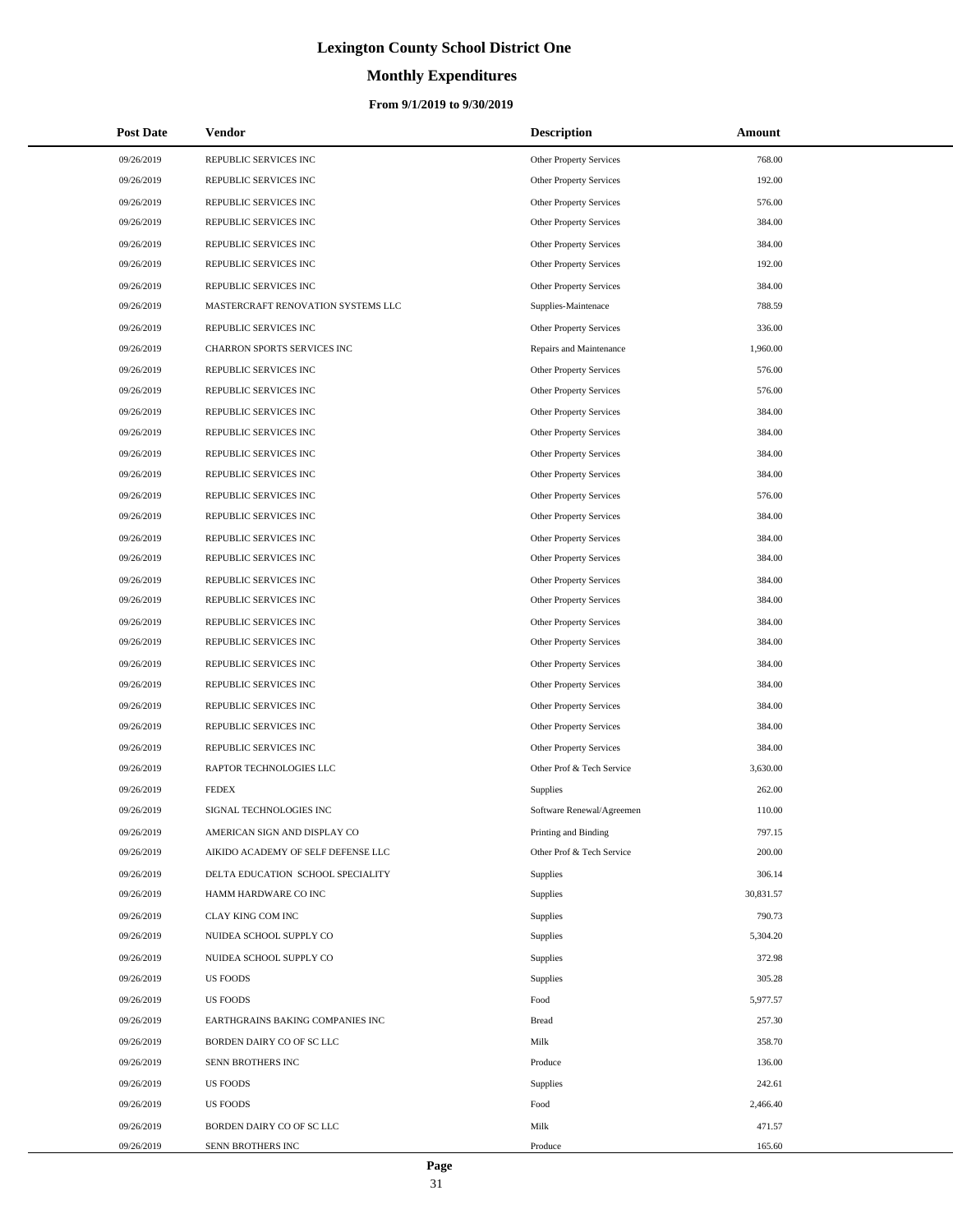# **Monthly Expenditures**

### **From 9/1/2019 to 9/30/2019**

| <b>Post Date</b> | Vendor                           | <b>Description</b>  | Amount   |
|------------------|----------------------------------|---------------------|----------|
| 09/26/2019       | <b>US FOODS</b>                  | <b>Supplies</b>     | 583.64   |
| 09/26/2019       | <b>US FOODS</b>                  | Food                | 5,235.80 |
| 09/26/2019       | BORDEN DAIRY CO OF SC LLC        | Milk                | 395.32   |
| 09/26/2019       | <b>US FOODS</b>                  | Supplies            | 140.15   |
| 09/26/2019       | <b>US FOODS</b>                  | Food                | 2,195.29 |
| 09/26/2019       | BORDEN DAIRY CO OF SC LLC        | Milk                | 766.85   |
| 09/26/2019       | SENN BROTHERS INC                | Produce             | 109.85   |
| 09/26/2019       | <b>US FOODS</b>                  | <b>Supplies</b>     | 261.79   |
| 09/26/2019       | <b>US FOODS</b>                  | Food                | 2,331.37 |
| 09/26/2019       | BORDEN DAIRY CO OF SC LLC        | Milk                | 311.08   |
| 09/26/2019       | <b>US FOODS</b>                  | <b>Supplies</b>     | 251.56   |
| 09/26/2019       | <b>US FOODS</b>                  | Food                | 3,081.17 |
| 09/26/2019       | EARTHGRAINS BAKING COMPANIES INC | <b>Bread</b>        | 102.25   |
| 09/26/2019       | BORDEN DAIRY CO OF SC LLC        | Milk                | 799.15   |
| 09/26/2019       | SENN BROTHERS INC                | Produce             | 149.85   |
| 09/26/2019       | US FOODS                         | Food                | 1,096.81 |
| 09/26/2019       | SENN BROTHERS INC                | Produce             | 325.35   |
| 09/26/2019       | <b>US FOODS</b>                  | Supplies            | 331.67   |
| 09/26/2019       | <b>US FOODS</b>                  | Food                | 3,100.19 |
| 09/26/2019       | EARTHGRAINS BAKING COMPANIES INC | <b>Bread</b>        | 111.50   |
| 09/26/2019       | BORDEN DAIRY CO OF SC LLC        | Milk                | 749.30   |
| 09/26/2019       | SENN BROTHERS INC                | Produce             | 309.25   |
| 09/26/2019       | <b>US FOODS</b>                  | Supplies            | 254.56   |
| 09/26/2019       | <b>US FOODS</b>                  | Food                | 4,375.50 |
| 09/26/2019       | BORDEN DAIRY CO OF SC LLC        | Milk                | 938.12   |
| 09/26/2019       | SENN BROTHERS INC                | Produce             | 407.75   |
| 09/26/2019       | US FOODS                         | Supplies            | 468.00   |
| 09/26/2019       | <b>US FOODS</b>                  | Food                | 3,110.74 |
| 09/26/2019       | SENN BROTHERS INC                | Food-summer Feeding | 1,278.10 |
| 09/26/2019       | BORDEN DAIRY CO OF SC LLC        | Milk                | 633.58   |
| 09/26/2019       | SENN BROTHERS INC                | Produce             | 497.20   |
| 09/26/2019       | <b>US FOODS</b>                  | Supplies            | 329.40   |
| 09/26/2019       | US FOODS                         | Food                | 2,595.85 |
| 09/26/2019       | BORDEN DAIRY CO OF SC LLC        | Milk                | 529.13   |
| 09/26/2019       | SENN BROTHERS INC                | Produce             | 183.85   |
| 09/26/2019       | US FOODS                         | Supplies            | 448.82   |
| 09/26/2019       | US FOODS                         | Food                | 5,791.50 |
| 09/26/2019       | EARTHGRAINS BAKING COMPANIES INC | <b>Bread</b>        | 270.00   |
| 09/26/2019       | BORDEN DAIRY CO OF SC LLC        | Milk                | 803.88   |
| 09/26/2019       | SENN BROTHERS INC                | Produce             | 488.00   |
| 09/26/2019       | US FOODS                         | Supplies            | 283.23   |
| 09/26/2019       | <b>US FOODS</b>                  | Food                | 3,638.19 |
| 09/26/2019       | BORDEN DAIRY CO OF SC LLC        | Milk                | 373.22   |
| 09/26/2019       | TRIDENT BEVERAGE INC             | Food                | 1,122.00 |
| 09/26/2019       | US FOODS                         | Food                | 1,327.22 |
| 09/26/2019       | BORDEN DAIRY CO OF SC LLC        | Milk                | 326.16   |
| 09/26/2019       | SENN BROTHERS INC                | Produce             | 191.90   |
| 09/26/2019       | US FOODS                         | Supplies            | 132.90   |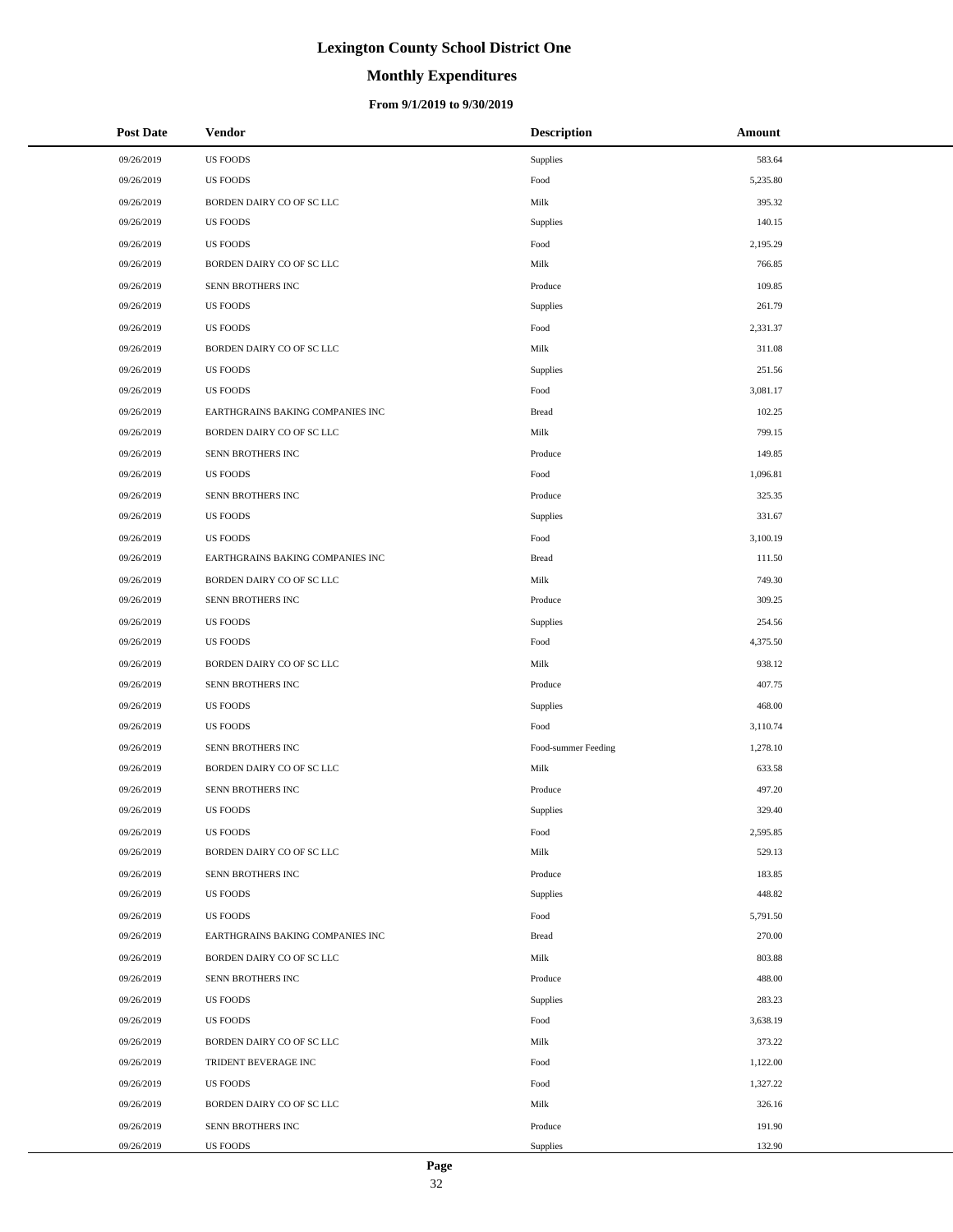# **Monthly Expenditures**

| <b>Post Date</b> | <b>Vendor</b>                    | <b>Description</b>  | Amount   |
|------------------|----------------------------------|---------------------|----------|
| 09/26/2019       | TRIDENT BEVERAGE INC             | Food                | 204.00   |
| 09/26/2019       | <b>US FOODS</b>                  | Food                | 3,449.55 |
| 09/26/2019       | BORDEN DAIRY CO OF SC LLC        | Milk                | 654.07   |
| 09/26/2019       | SENN BROTHERS INC                | Produce             | 300.00   |
| 09/26/2019       | <b>US FOODS</b>                  | Supplies            | 143.89   |
| 09/26/2019       | <b>US FOODS</b>                  | Food                | 3,764.20 |
| 09/26/2019       | BORDEN DAIRY CO OF SC LLC        | Milk                | 238.79   |
| 09/26/2019       | SENN BROTHERS INC                | Produce             | 125.60   |
| 09/26/2019       | <b>US FOODS</b>                  | Supplies            | 307.50   |
| 09/26/2019       | <b>US FOODS</b>                  | Food                | 2,241.09 |
| 09/26/2019       | BORDEN DAIRY CO OF SC LLC        | Milk                | 461.11   |
| 09/26/2019       | SENN BROTHERS INC                | Produce             | 239.40   |
| 09/26/2019       | <b>US FOODS</b>                  | Supplies            | 201.66   |
| 09/26/2019       | <b>US FOODS</b>                  | Food                | 4,052.23 |
| 09/26/2019       | EARTHGRAINS BAKING COMPANIES INC | <b>Bread</b>        | 152.55   |
| 09/26/2019       | BORDEN DAIRY CO OF SC LLC        | Milk                | 561.29   |
| 09/26/2019       | SENN BROTHERS INC                | Produce             | 298.90   |
| 09/26/2019       | <b>US FOODS</b>                  | Supplies            | 224.20   |
| 09/26/2019       | <b>US FOODS</b>                  | Food                | 2,085.75 |
| 09/26/2019       | BORDEN DAIRY CO OF SC LLC        | Milk                | 514.36   |
| 09/26/2019       | SENN BROTHERS INC                | Produce             | 389.95   |
| 09/26/2019       | <b>US FOODS</b>                  | Supplies            | 306.62   |
| 09/26/2019       | <b>US FOODS</b>                  | Food                | 2,619.81 |
| 09/26/2019       | SENN BROTHERS INC                | Food-summer Feeding | 325.20   |
| 09/26/2019       | BORDEN DAIRY CO OF SC LLC        | Milk                | 715.62   |
| 09/26/2019       | SENN BROTHERS INC                | Produce             | 149.85   |
| 09/26/2019       | HERSHEYS ICE CREAM               | Food                | 236.94   |
| 09/26/2019       | <b>US FOODS</b>                  | Supplies            | 179.69   |
| 09/26/2019       | HERSHEYS ICE CREAM               | Food                | 107.70   |
| 09/26/2019       | <b>US FOODS</b>                  | Food                | 1,762.87 |
| 09/26/2019       | BORDEN DAIRY CO OF SC LLC        | Milk                | 363.98   |
| 09/26/2019       | <b>US FOODS</b>                  | Food                | 3,791.87 |
| 09/26/2019       | SENN BROTHERS INC                | Produce             | 259.10   |
| 09/26/2019       | <b>US FOODS</b>                  | Supplies            | 174.02   |
| 09/26/2019       | BORDEN DAIRY CO OF SC LLC        | Milk                | 300.87   |
| 09/26/2019       | SENN BROTHERS INC                | Produce             | 215.90   |
| 09/26/2019       | <b>US FOODS</b>                  | Supplies            | 796.04   |
| 09/26/2019       | <b>US FOODS</b>                  | Food                | 6,472.18 |
| 09/26/2019       | BORDEN DAIRY CO OF SC LLC        | Milk                | 581.96   |
| 09/26/2019       | SENN BROTHERS INC                | Produce             | 411.95   |
| 09/26/2019       | <b>US FOODS</b>                  | Supplies            | 265.13   |
| 09/26/2019       | <b>US FOODS</b>                  | Food                | 2,865.11 |
| 09/26/2019       | BORDEN DAIRY CO OF SC LLC        | Milk                | 411.71   |
| 09/26/2019       | SENN BROTHERS INC                | Produce             | 241.35   |
| 09/26/2019       | <b>US FOODS</b>                  | Food                | 2,476.50 |
| 09/26/2019       | BORDEN DAIRY CO OF SC LLC        | Milk                | 249.82   |
| 09/26/2019       | SENN BROTHERS INC                | Produce             | 227.70   |
| 09/26/2019       | SCHOOL SPECIALTY                 | Pupil Activity      | 2,649.85 |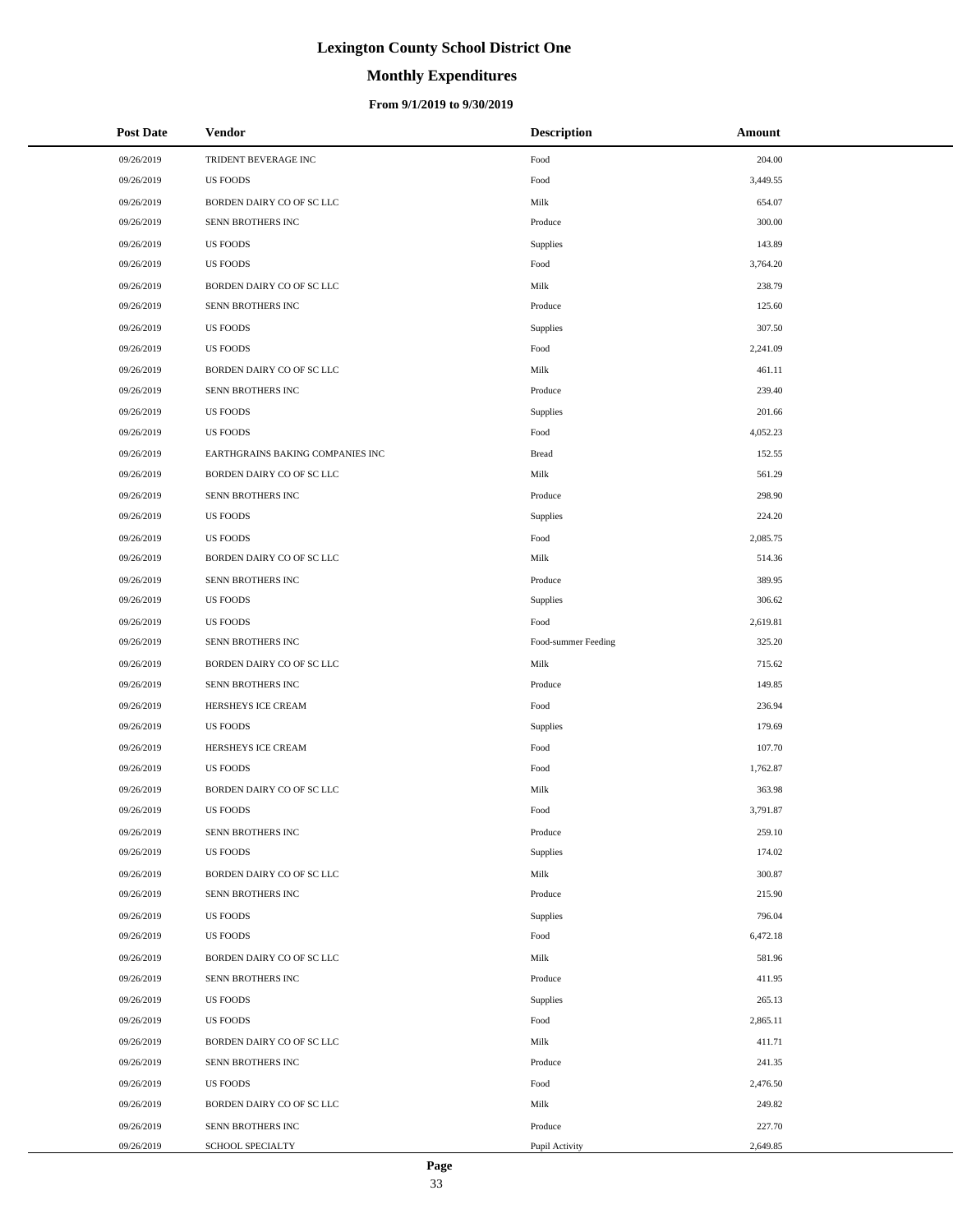# **Monthly Expenditures**

| <b>Post Date</b> | Vendor                                          | <b>Description</b>         | Amount   |  |
|------------------|-------------------------------------------------|----------------------------|----------|--|
| 09/26/2019       | <b>BRAINPOP.COM LLC</b>                         | Pupil Activity             | 593.46   |  |
| 09/26/2019       | BLICK ART MATERIALS LLC                         | Pupil Activity             | 213.04   |  |
| 09/26/2019       | ACADEMIC SUPPLIER DBA RASIX COMPUTER CENTER INC | Pupil Activity             | 2,624.43 |  |
| 09/26/2019       | <b>SCRUB TRENDZ LLC</b>                         | Pupil Activity             | 1,106.45 |  |
| 09/26/2019       | <b>BRAINPOP.COM LLC</b>                         | Pupil Activity             | 708.09   |  |
| 09/26/2019       | <b>CUSTOM INK</b>                               | Pupil Activity             | 1,313.10 |  |
| 09/26/2019       | <b>SCRUB TRENDZ LLC</b>                         | Pupil Activity             | 120.00   |  |
| 09/26/2019       | MUSICIAN SUPPLY                                 | Pupil Activity             | 452.61   |  |
| 09/26/2019       | <b>BRAINPOP.COM LLC</b>                         | Pupil Activity             | 593.45   |  |
| 09/26/2019       | MODERN TURF INC                                 | Pupil Activity             | 931.66   |  |
| 09/26/2019       | <b>SIGN A RAMA</b>                              | Pupil Activity             | 1,865.22 |  |
| 09/26/2019       | <b>BSN SPORTS</b>                               | Pupil Activity             | 706.20   |  |
| 09/26/2019       | <b>BSN SPORTS</b>                               | Pupil Activity             | 548.91   |  |
| 09/27/2019       | SCHOOL SPECIALTY                                | Supplies                   | 110.93   |  |
| 09/27/2019       | PRESENTATION SYSTEMS SOUTH INC                  | Supplies                   | 213.79   |  |
| 09/27/2019       | SCHOOL SPECIALTY                                | Supplies                   | 432.26   |  |
| 09/27/2019       | ACADEMIC SUPPLIER DBA RASIX COMPUTER CENTER INC | Supplies                   | 103.00   |  |
| 09/27/2019       | WOODWIND AND BRASSWIND                          | Supplies                   | 2,487.75 |  |
| 09/27/2019       | FOLLETT SCHOOL SOLUTIONS INC                    | <b>Library Books</b>       | 1,165.28 |  |
| 09/27/2019       | <b>WW GRAINGER</b>                              | Supplies-Maintenace        | 334.12   |  |
| 09/27/2019       | <b>GRAYBAR ELECTRIC CO INC</b>                  | Supplies-Maintenace        | 502.90   |  |
| 09/27/2019       | <b>WW GRAINGER</b>                              | Supplies-Maintenace        | 334.12   |  |
| 09/27/2019       | <b>GRAYBAR ELECTRIC CO INC</b>                  | Supplies-Maintenace        | 251.45   |  |
| 09/27/2019       | <b>GRAYBAR ELECTRIC CO INC</b>                  | Supplies-Maintenace        | 740.85   |  |
| 09/27/2019       | LESESNE INDUSTRIES INC                          | Supplies                   | 333.84   |  |
| 09/27/2019       | CAMCOR                                          | <b>Technology Supplies</b> | 636.26   |  |
| 09/27/2019       | <b>CAMCOR</b>                                   | <b>Technology Supplies</b> | 636.26   |  |
| 09/27/2019       | <b>CAMCOR</b>                                   | <b>Technology Supplies</b> | 636.26   |  |
| 09/27/2019       | <b>CAMCOR</b>                                   | <b>Technology Supplies</b> | 636.26   |  |
| 09/27/2019       | CAMCOR                                          | <b>Technology Supplies</b> | 636.26   |  |
| 09/27/2019       | CAMCOR                                          | <b>Technology Supplies</b> | 318.13   |  |
| 09/27/2019       | CAMCOR                                          | <b>Technology Supplies</b> | 636.26   |  |
| 09/27/2019       | CAMCOR                                          | <b>Technology Supplies</b> | 1,272.56 |  |
| 09/27/2019       | <b>CAMCOR</b>                                   | <b>Technology Supplies</b> | 636.26   |  |
| 09/27/2019       | <b>CAMCOR</b>                                   | <b>Technology Supplies</b> | 142.11   |  |
| 09/27/2019       | <b>GROVE MEDICAL</b>                            | <b>Supplies</b>            | 147.07   |  |
| 09/27/2019       | CAROLINA BIOLOGICAL SUPPLY CO                   | <b>Supplies</b>            | 513.62   |  |
| 09/27/2019       | SCHOOL SPECIALTY                                | Supplies                   | 131.77   |  |
| 09/27/2019       | CAMCOR                                          | <b>Technology Supplies</b> | 4,883.69 |  |
| 09/27/2019       | WARDS NATURAL SCIENCE EST LLC                   | Pupil Activity             | 673.89   |  |
| 09/30/2019       | FRANKLIN COVEY CLIENT SALES INC                 | Supplies-Immersion         | 128.40   |  |
| 09/30/2019       | <b>SCHOOL SPECIALTY</b>                         | Supplies                   | 130.43   |  |
| 09/30/2019       | FORMS AND SUPPLY INC (FSI)                      | Supplies                   | 148.72   |  |
| 09/30/2019       | FISHER SCIENTIFIC COMPANY LLC                   | Supplies                   | 298.37   |  |
| 09/30/2019       | <b>SCHOOL SPECIALTY</b>                         | Supplies                   | 233.69   |  |
| 09/30/2019       | TRIUNE MARKETING CO                             | Supplies                   | 148.73   |  |
| 09/30/2019       | CAROLINA TESOL                                  | Travel                     | 995.00   |  |
| 09/30/2019       | TRIUNE MARKETING CO                             | Supplies                   | 743.65   |  |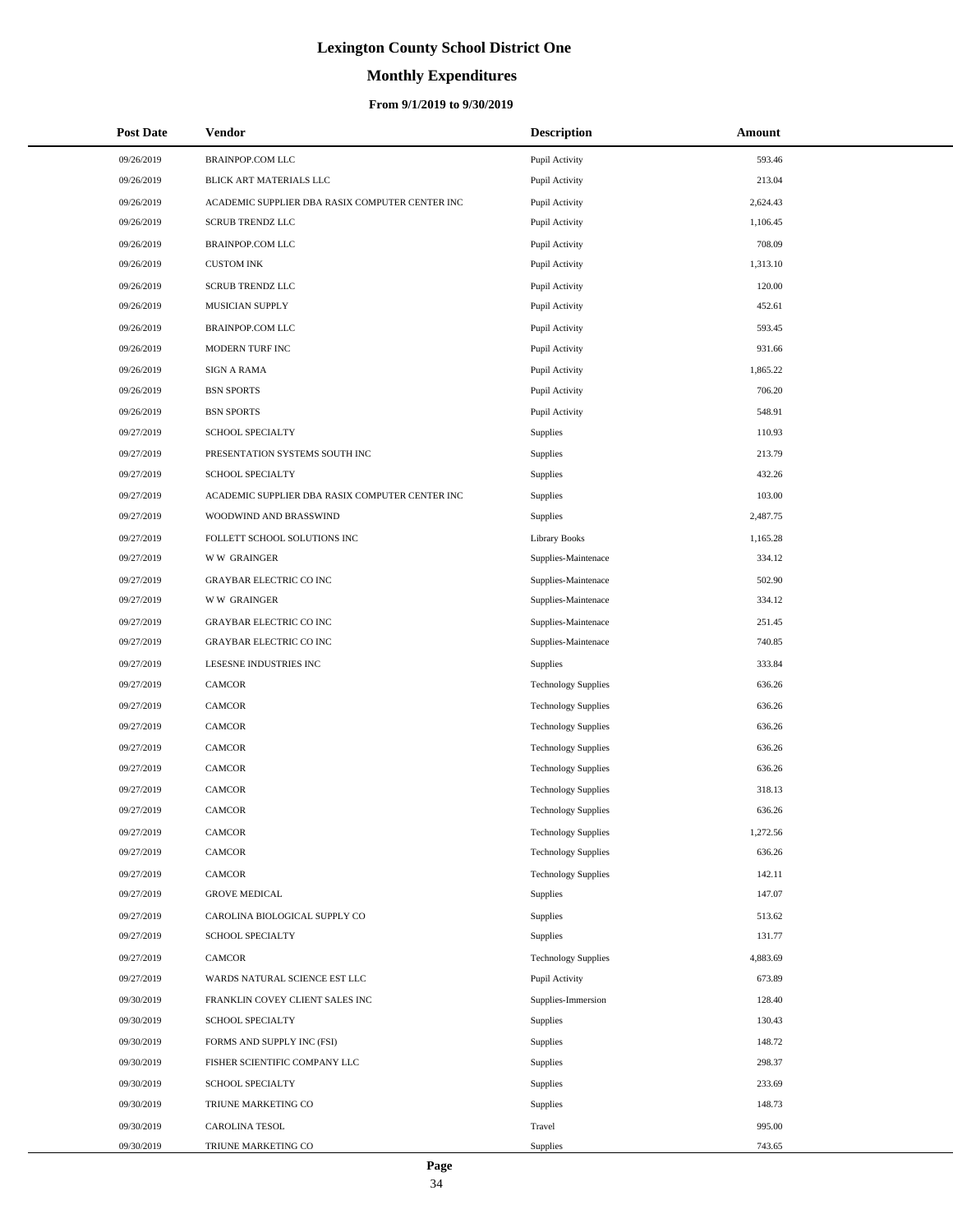# **Monthly Expenditures**

## **From 9/1/2019 to 9/30/2019**

| <b>Post Date</b> | Vendor                                             | <b>Description</b>         | Amount     |
|------------------|----------------------------------------------------|----------------------------|------------|
| 09/30/2019       | BLICK ART MATERIALS LLC                            | Supplies                   | 1,793.83   |
| 09/30/2019       | TRIUNE MARKETING CO                                | Supplies                   | 184.04     |
| 09/30/2019       | MUSICIAN SUPPLY                                    | Repairs and Maintenance    | 940.00     |
| 09/30/2019       | BLICK ART MATERIALS LLC                            | Supplies                   | 544.25     |
| 09/30/2019       | SC HEALTH SCIENCE EDUCATORS                        | Travel                     | 195.00     |
| 09/30/2019       | ASHTAE PRODUCTS INC                                | Supplies                   | $-40.00$   |
| 09/30/2019       | SC DEPARTMENT OF REVENUE (SALES TAX RETURN)        | Supplies                   | $-2.80$    |
| 09/30/2019       | ELEVATION HEALTHCARE                               | Other Prof & Tech Service  | 1,950.00   |
| 09/30/2019       | RICHLAND SCHOOL DISTRICT TWO                       | Dues and Fees              | 132,300.00 |
| 09/30/2019       | MUSICIAN SUPPLY                                    | Repairs and Maintenance    | 698.00     |
| 09/30/2019       | MEDSHORE AMBULANCE SVC GOLD CROSS AMBULANCE SVC    | Other Prof & Tech Service  | 325.00     |
| 09/30/2019       | DEMCO INC                                          | Supplies                   | 696.40     |
| 09/30/2019       | <b>CAPSTONE</b>                                    | Software Renewal/Agreemen  | 700.93     |
| 09/30/2019       | ON TRACK PRESS                                     | Inst Prog Improvement      | 15,000.00  |
| 09/30/2019       | SALSARITAS                                         | Other Objects              | 141.08     |
| 09/30/2019       | AMERICAN WELDING SOCIETY                           | Dues and Fees              | 264.00     |
| 09/30/2019       | ROTARY CLUB OF LEXINGTON                           | Dues and Fees              | 180.00     |
| 09/30/2019       | COX TIRE LLC                                       | Repairs and Maintenance    | 270.96     |
| 09/30/2019       | <b>GATOR SERVICES LLC</b>                          | Repairs and Maintenance    | 885.00     |
| 09/30/2019       | JASON FORD HOLDINGS INC DBA LEX ONE STOP AUTO SHOP | Repairs and Maintenance    | 560.21     |
| 09/30/2019       | GILBERTSUMMIT RURAL WATER DISTRICT                 | <b>Public Utilities</b>    | 2,655.02   |
| 09/30/2019       | <b>BATTERIES PLUS BULBS</b>                        | Supplies-Maintenace        | 650.77     |
| 09/30/2019       | <b>WW GRAINGER</b>                                 | Supplies-Maintenace        | 1,437.39   |
| 09/30/2019       | GILBERTSUMMIT RURAL WATER DISTRICT                 | <b>Public Utilities</b>    | 835.01     |
| 09/30/2019       | TRITEK FIRE AND SECURITY LLC                       | Repairs and Maintenance    | 210.00     |
| 09/30/2019       | CITY ELECTRIC SUPPLY CO                            | Supplies-Maintenace        | 700.38     |
| 09/30/2019       | LAKESHORE LEARNING MATERIALS                       | Supplies-Maintenace        | 282.59     |
| 09/30/2019       | PRECISION FIRE SOLUTIONS                           | Repairs and Maintenance    | 566.50     |
| 09/30/2019       | COOK & BOARDMAN LLC                                | Supplies-Maintenace        | 513.60     |
| 09/30/2019       | GILBERTSUMMIT RURAL WATER DISTRICT                 | <b>Public Utilities</b>    | 1,101.22   |
| 09/30/2019       | TRITEK FIRE AND SECURITY LLC                       | Repairs and Maintenance    | 315.00     |
| 09/30/2019       | GATEWAY SUPPLY CO INC                              | Supplies-Maintenace        | 972.41     |
| 09/30/2019       | SOUTHEASTERN PAPER GROUP                           | Supplies-Maintenace        | 263.71     |
| 09/30/2019       | PALMETTO PROPANE                                   | Energy                     | 243.34     |
| 09/30/2019       | GILBERTSUMMIT RURAL WATER DISTRICT                 | <b>Public Utilities</b>    | 1,241.72   |
| 09/30/2019       | GILBERTSUMMIT RURAL WATER DISTRICT                 | <b>Public Utilities</b>    | 659.07     |
| 09/30/2019       | ANIXTER INC                                        | Supplies-Maintenace        | 1,202.15   |
| 09/30/2019       | SPICER ON CALL SERVICES                            | Repairs and Maintenance    | 1,886.83   |
| 09/30/2019       | <b>ANIXTER INC</b>                                 | Supplies-Maintenace        | 1,202.14   |
| 09/30/2019       | SC DEPARTMENT OF REVENUE (SALES TAX RETURN)        | Software Renewal/Agreemen  | 271.25     |
| 09/30/2019       | SCENARIO LEARNING LLC DBA VECTOR SOLUTIONS         | Software Renewal/Agreemen  | 3,875.00   |
| 09/30/2019       | CAMCOR                                             | <b>Technology Supplies</b> | 800.90     |
| 09/30/2019       | HP INC                                             | <b>Technology Supplies</b> | 580.50     |
| 09/30/2019       | HP INC                                             | <b>Technology Supplies</b> | 580.48     |
| 09/30/2019       | HP INC                                             | <b>Technology Supplies</b> | 580.50     |
| 09/30/2019       | HP INC                                             | <b>Technology Supplies</b> | 580.50     |
| 09/30/2019       | CAMCOR                                             | <b>Technology Supplies</b> | 800.88     |
| 09/30/2019       | HP INC                                             | <b>Technology Supplies</b> | 580.50     |

 $\overline{a}$